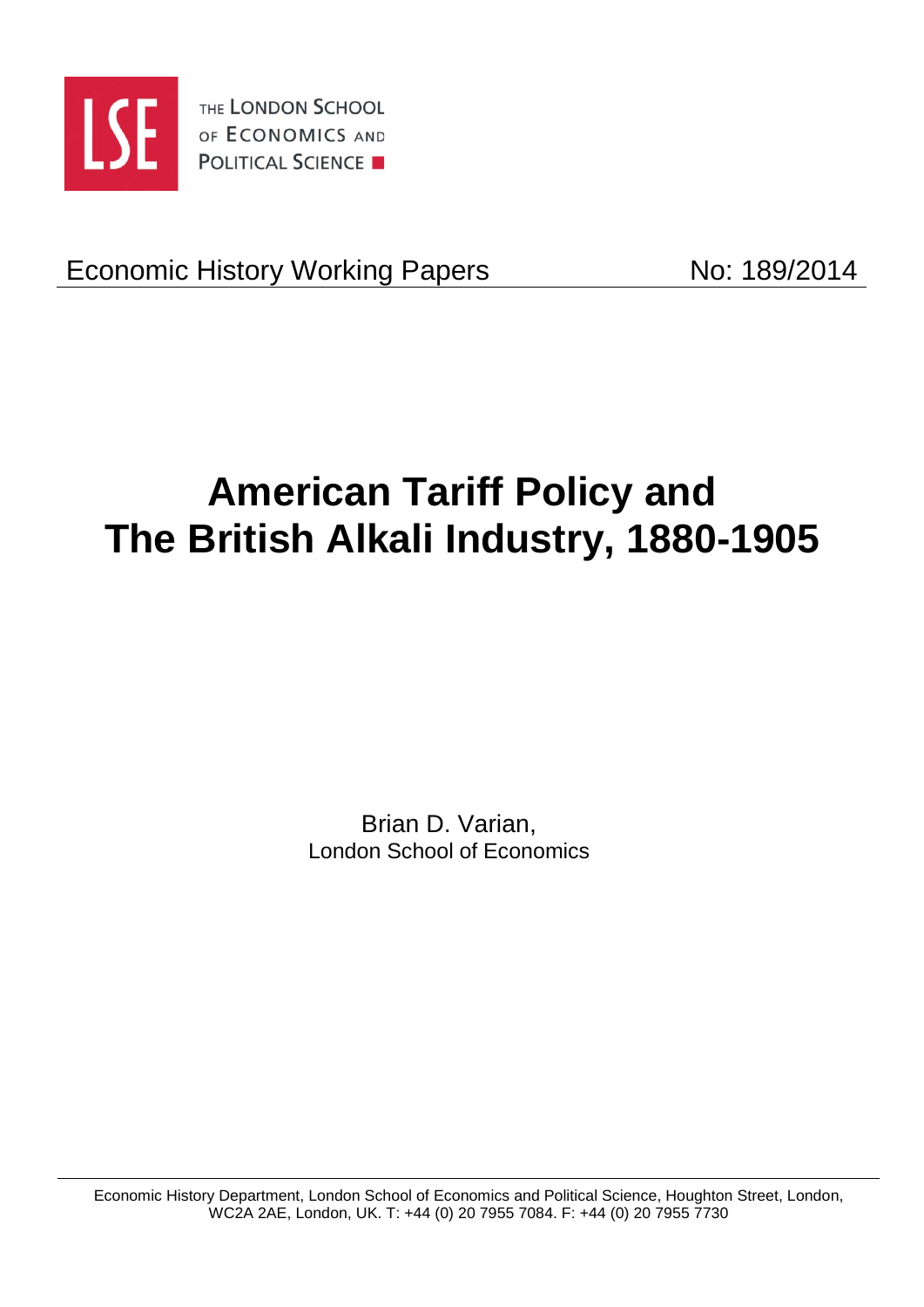# LONDON SCHOOL OF ECONOMICS AND POLITICAL SCIENCE DEPARTMENT OF ECONOMIC HISTORY WORKING PAPERS NO. 189 - MARCH 2014

# **American Tariff Policy and The British Alkali Industry, 1880-1905**

Brian D Varian, London School of Economics

### **Abstract**

Until the late nineteenth century, the British alkali industry enjoyed a colossal export market in the United States. Yet, as several scholars have already noted, the highly protectionist Dingley Tariff of 1897 caused a precipitous and irreversible decline in the volume of British alkali exports to the United States. Drawing upon an abundance of textual evidence, this study argues that, in addition to the climactic Dingley Tariff, previous American tariff acts in 1883, 1890, and 1894 also exerted a pronounced influence on the volume of British alkali exports to the United States. Further corroborating this claim is a regression analysis that employs, as an explanatory variable, newly constructed annual estimates of the *ad valorem* equivalent tariff that the United States imposed upon alkali imports from Britain.

Approaching the British alkali industry from a microeconomic standpoint, this study also argues that one particular British alkali firm, Brunner, Mond & Co., mitigated its financial exposure to American tariff policy by acquiring, in 1887, a minority shareholding in a nascent American alkali firm, the Solvay Process Company. Profits from Brunner's shareholding in the Solvay Process Company substantially offset the profits that Brunner, Mond & Co. lost as the result of its diminished alkali exports to the United States. The other dominant British alkali firm, the United Alkali Company, did not fare so well.

**JEL Codes:** N61, N63, N71, N73, N81, N83

**Keywords:** alkali, chemicals, tariffs, trade, Britain, United States, nineteenth century

**Acknowledgements:** The author wishes to thank Dr. Niall Kishtainy for his generous guidance. This dissertation has also benefitted greatly from the advice of Dr. Olivier Accominotti, Professor Stephen Broadberry, Dr. Debin Ma, Dr. Chris Minns, Professor Max-Stephan Schulze, and the students in the MSc Economic History (Research) program at the London School of Economics and Political Science. Thank you, all.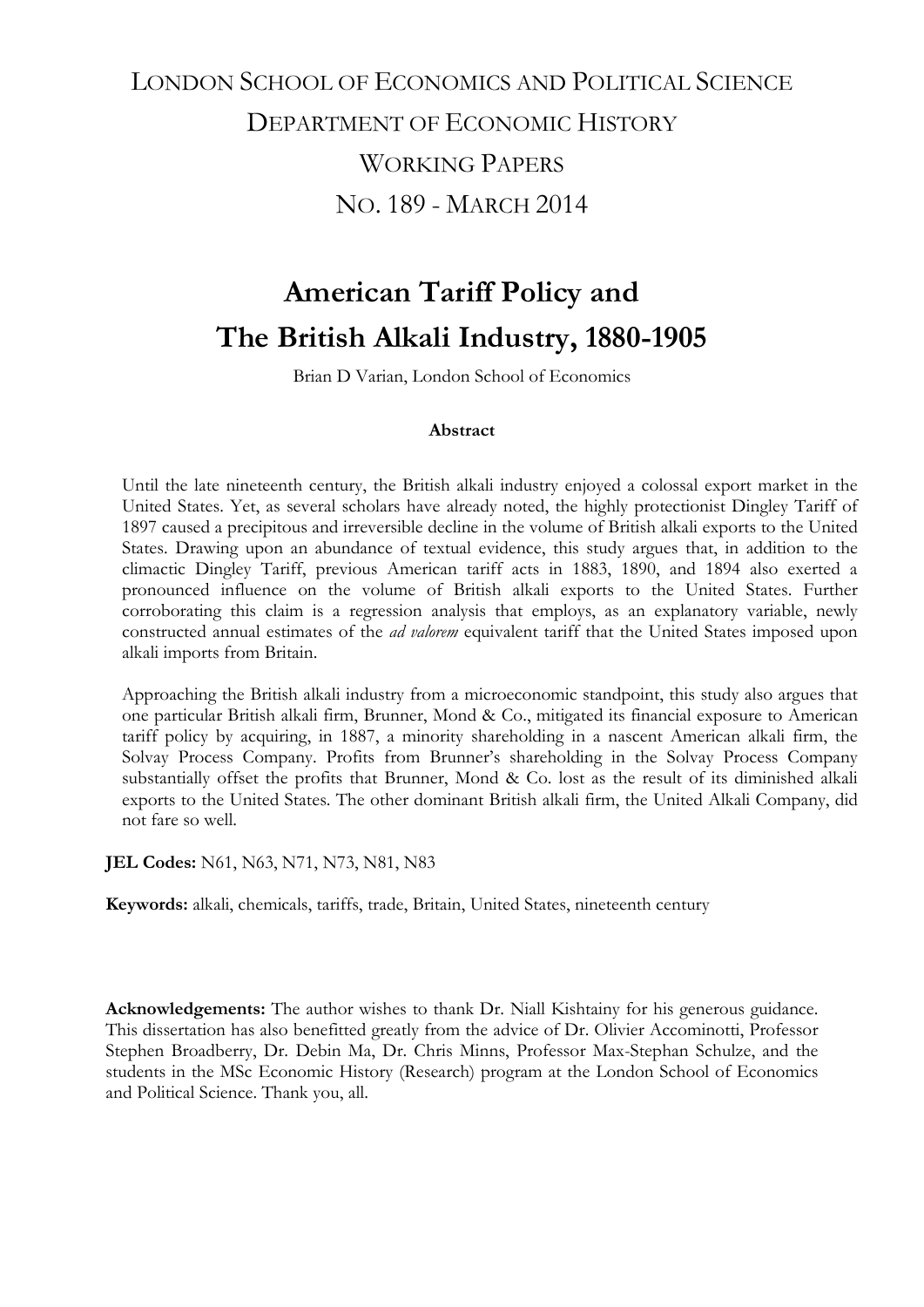#### **Introduction**

The British alkali industry of the late nineteenth century relied heavily upon the export market, with the leading foreign consumer of British alkali being the United States. In fact, during the early 1890s, the American market accounted for no less than an astonishing three-fifths of British alkali exports. <sup>1</sup> Yet, following the passage of the highly protectionist Dingley Tariff (1897), British alkali exports to the United States diminished so precipitously that, by the early 1900s, all but the most optimistic observers acknowledged that the British alkali industry had lost the American market irretrievably.<sup>[2](#page-2-0)</sup>

Admittedly, the Dingley Tariff was not the first piece of American legislation to revise the specific tariffs imposed upon the various classes of alkali imported into the United States.[3](#page-2-1) The Mongrel Tariff (1883), McKinley Tariff (1890), and Wilson-Gorman Tariff (1894) were each products of the ongoing political *Sturm und Drang*  surrounding the great tariff question of whether the United States ought to gravitate more toward protectionism or free trade. These three acts altered the specific tariff on at least one class of alkali. The American tariff acts of this period typically enumerated five broad classes of alkali: bicarbonate soda, caustic soda, sal soda, soda ash, and soda crystals, each of which served a different industrial purpose, or in the case of bicarbonate soda, a household purpose.

Scholars have repeatedly noted the connection between the Dingley Tariff and the abrupt decline in British alkali exports to the United States. Nonetheless, preceding

 <sup>1</sup> United Kingdom, House of Commons, *Annual Statement of the Trade of the United Kingdom with Foreign Countries and British Possessions* (London: Her Majesty's Stationery Office, various years).

<span id="page-2-2"></span><span id="page-2-0"></span><sup>2</sup> Cheshire Record Office (CRO), DIC UA 3/7, *Reports of Proceedings at General Meetings*, 1891-1925.

<span id="page-2-1"></span><sup>3</sup> Whereas a specific tariff levies a fixed duty per quantity of good imported, an *ad valorem* tariff levies a duty calculated as a percent of the value of the good imported. In the late nineteenth century, the United States imposed specific tariffs on each of the classes of alkali imported.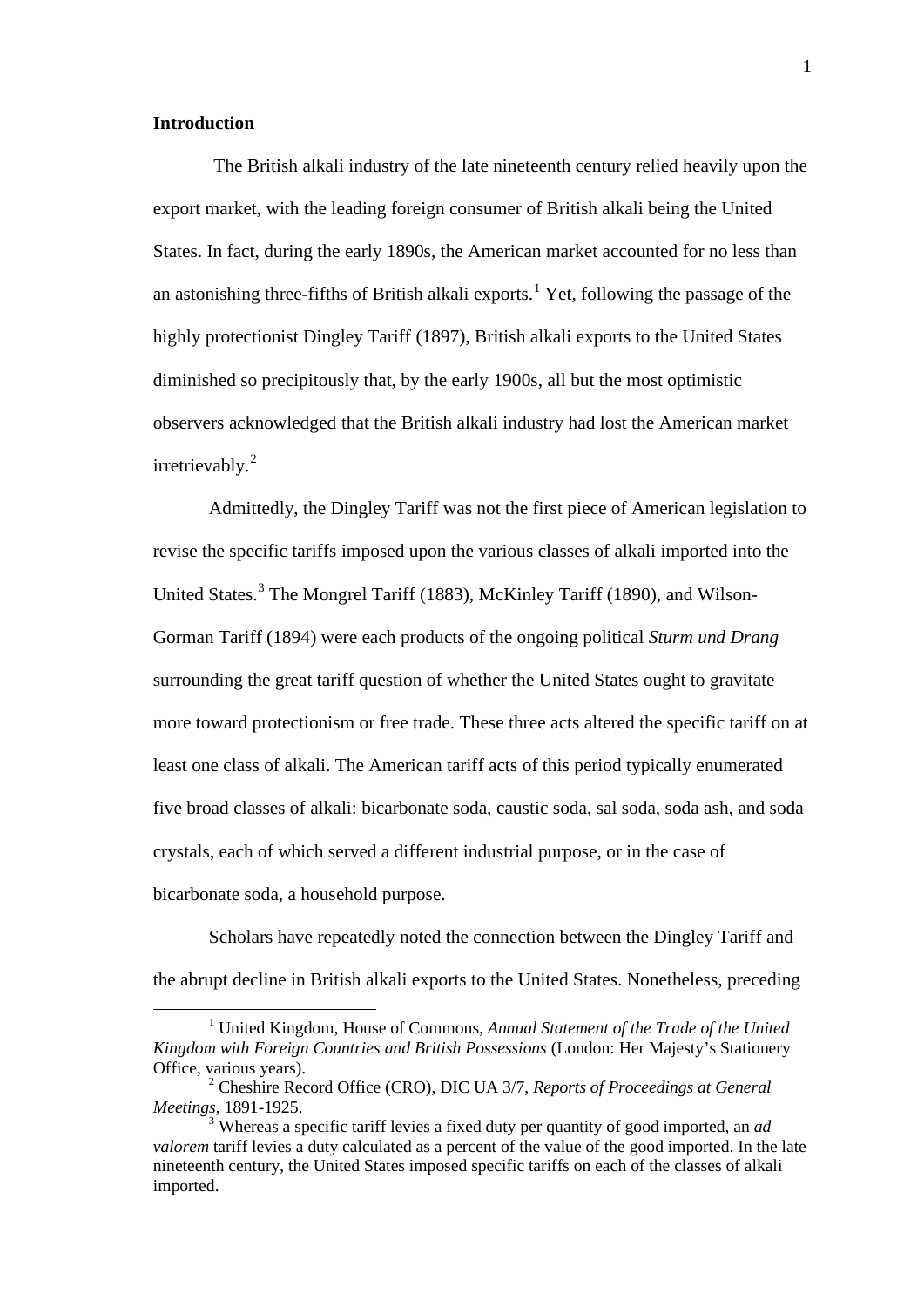tariff legislation also revised the specific tariffs imposed on the five classes of alkali; the effect of these earlier tariff acts on British alkali exports has remained hitherto unexamined by the academic community. Accordingly, the first line of inquiry of this study assesses whether American tariff policy impacted the volume of British alkali exports to its single largest foreign market, the United States, during the period from 1880 to 1905, a span of time covering the passage and aftermath of four tariff acts, including the momentous Dingley Tariff. In this first part of the study, the methodology entails constructing annual estimates of the *ad valorem* equivalent tariff that the United States imposed upon the collective basket of alkali imports from Britain. The *ad valorem* equivalent tariff then serves as an explanatory variable, alongside several control variables, in a time-series regression against a dependent variable of British alkali exports to the United States. Here, the objective is to determine if the *ad valorem*  equivalent tariff on British alkali is a statistically significant explanatory variable.

One of the most salient features of the British alkali industry during the late nineteenth century was the oligopolistic control that two firms, the United Alkali Company (UAC) and Brunner, Mond & Co. exerted over it. Formed in 1890, the UAC merged forty-five firms that produced alkali using the increasingly obsolescent Leblanc process, in an effort to preserve the commercial viability of these Leblanc manufacturers by reducing the costs of administration and distribution. [4](#page-2-2) Indeed, the formation of the UAC was a reaction to the growth of the highly profitable Brunner, Mond during the 1880s.<sup>[5](#page-3-0)</sup> Brunner, Mond produced alkali using the newer and cheaper ammonia-soda process, known less technically as the Solvay process.

 <sup>4</sup> L. F. Haber, *The Chemical Industry During the Nineteenth Century* (Oxford: Clarendon Press, 1958), 182.

<span id="page-3-0"></span><sup>5</sup> For the annual profits of Brunner, Mond, see W. J. Reader, *The Forerunners, 1870- 1926*, vol. 1 of *Imperial Chemical Industries: A History* (London: Oxford University Press, 1970), 513.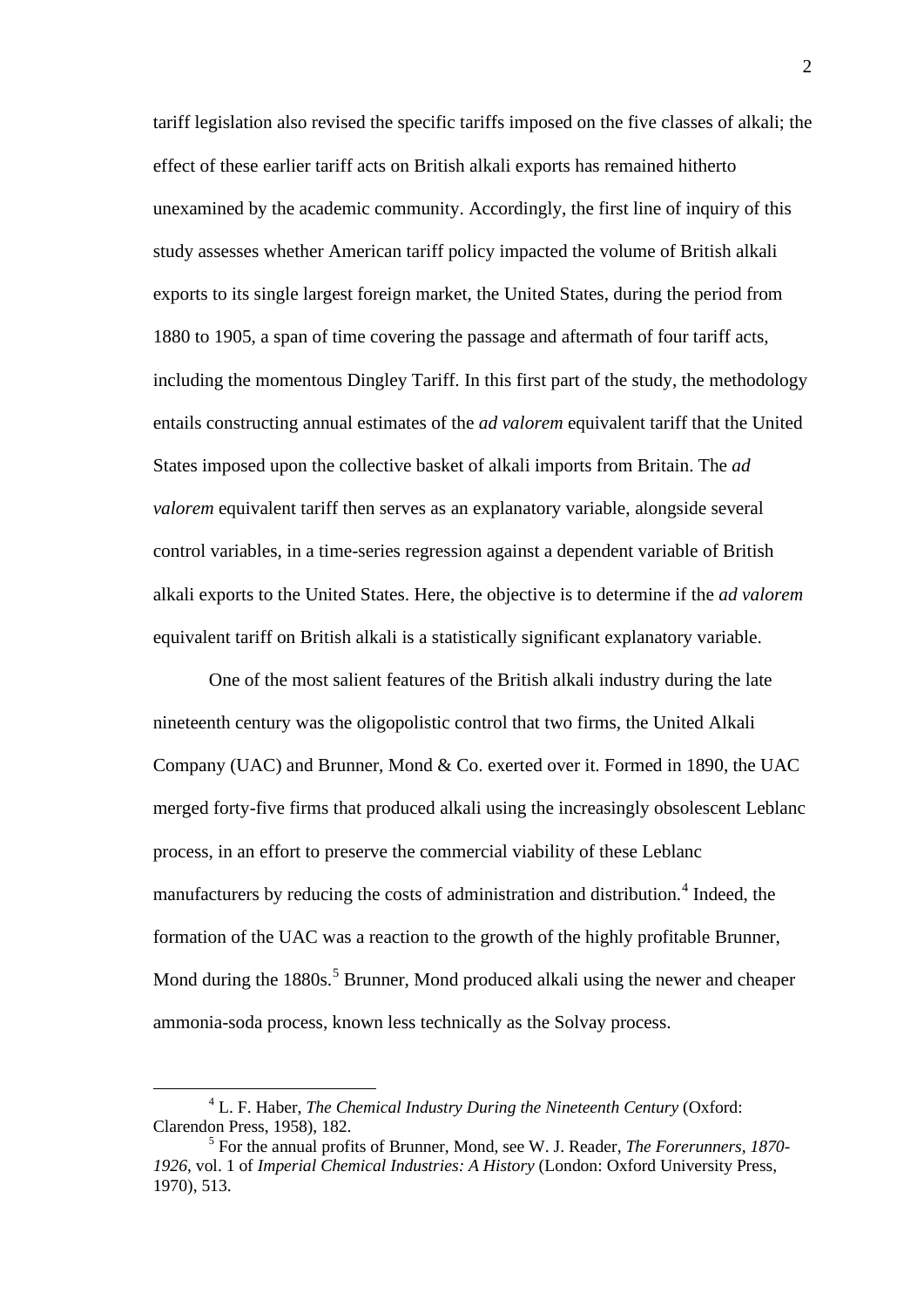While discrepant processes (Leblanc and ammonia-soda) constituted perhaps the most obvious difference between the two firms, there were other essential differences, as well. In 1887, Brunner, Mond began to acquire a minority shareholding in a fledgling American alkali manufacturer, the Solvay Process Company (SPC) of Syracuse, New York, with the intention of maintaining a certain degree of access to the American market and, more importantly, to the profits ensuing there from.<sup>[6](#page-3-0)</sup> This strategy proved farsighted when, a decade later, the Dingley Tariff raised the specific tariffs on the various classes of alkali, especially soda ash, to a level that afforded the SPC sufficient protection to capture much of the American market. From a profitability standpoint, Brunner, Mond presumably mitigated its losses by investing in a firm protected behind a tariff wall. Thus, the second line of inquiry of this study considers the extent to which Brunner's partial ownership in the SPC limited the former firm's financial exposure to the American tariff on alkali. The methodology in this second part of the study involves calculating the volume of Brunner's American alkali market, or more precisely, the volume of the American market upon which Brunner, Mond laid claim to the profits: the sum of a) Brunner's annual alkali exports to the United States and b) the SPC's annual alkali sales in the United States multiplied by Brunner's share of ownership in the SPC. The volume of Brunner's American alkali market then serves as the dependent variable in a log-log regression aimed, ultimately, at determining how much Brunner, Mond reduced its financial exposure to American tariff policy by making a foreign portfolio investment in the SPC.

This study does not intend to present two disparate lines of inquiry, but rather to examine holistically the relationship between American tariff policy and the British

<span id="page-4-0"></span> <sup>6</sup> Kenneth Bertrams, Nicolas Coupain, and Ernst Homburg, *Solvay: History of a Multinational Family Firm* (Cambridge: Cambridge University Press, 2013), 49.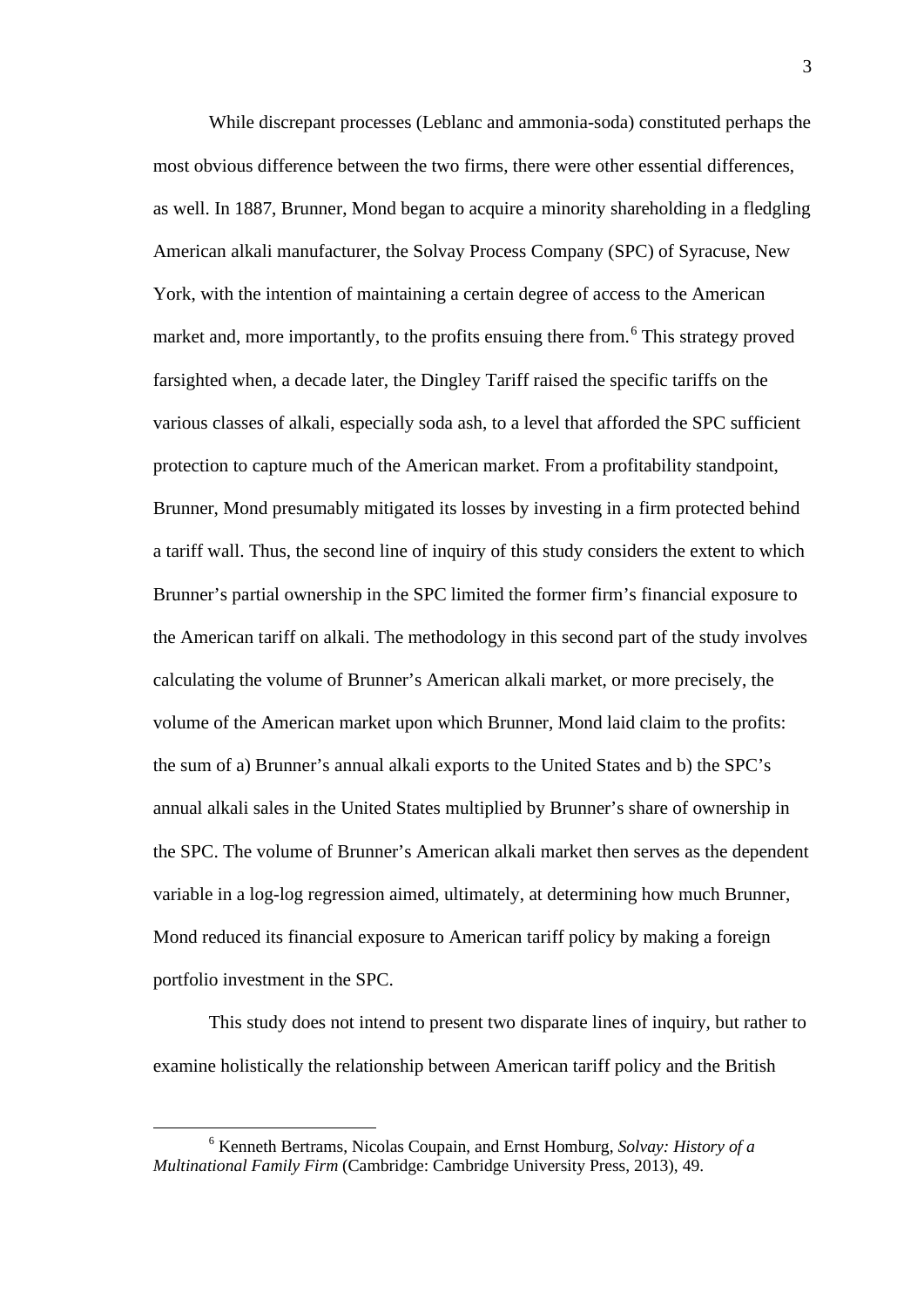alkali industry from complementary macroeconomic and microeconomic vantage points. The first area of inquiry, the macroeconomic, poses the question of whether American tariff policy affected British alkali exports to the United States during the period from 1880 to 1905, a span of time covering the passage and aftermath of four tariff acts. The second area of inquiry, the microeconomic, poses the question of whether a foreign portfolio investment in the SPC enabled Brunner, Mond to mitigate, in any appreciable way, its financial exposure to American tariff policy. In attempting to answer the two questions, this dissertation does not limit itself to quantitative analysis alone, but instead relies equally upon a profusion of rich textual evidence from both sides of the Atlantic. Through a balanced quantitative and qualitative approach, this study reaches conclusions that represent novel contributions to the rather cursory literature on the relationship between American tariff policy and the British alkali industry, which is discussed in the next section.

# **Literature Review**

The consensus among economic historians, including this author, is that the Dingley Tariff effectively ended British alkali exports to the United States. However, the scholarly literature on the British alkali industry during the late nineteenth century makes only occasional reference to American tariff policy prior to the Dingley Tariff. In *The Chemical Industry During the Nineteenth Century* (1958), L. F. Haber points out that the Wilson-Gorman Tariff prompted a temporary increase in British alkali exports to the United States by reducing the specific tariffs on bicarbonate and caustic soda.<sup>[7](#page-4-0)</sup> For both of these classes of alkali, the Wilson-Gorman Tariff revised the duties

<span id="page-5-0"></span> $<sup>7</sup>$  Haber, 216.</sup>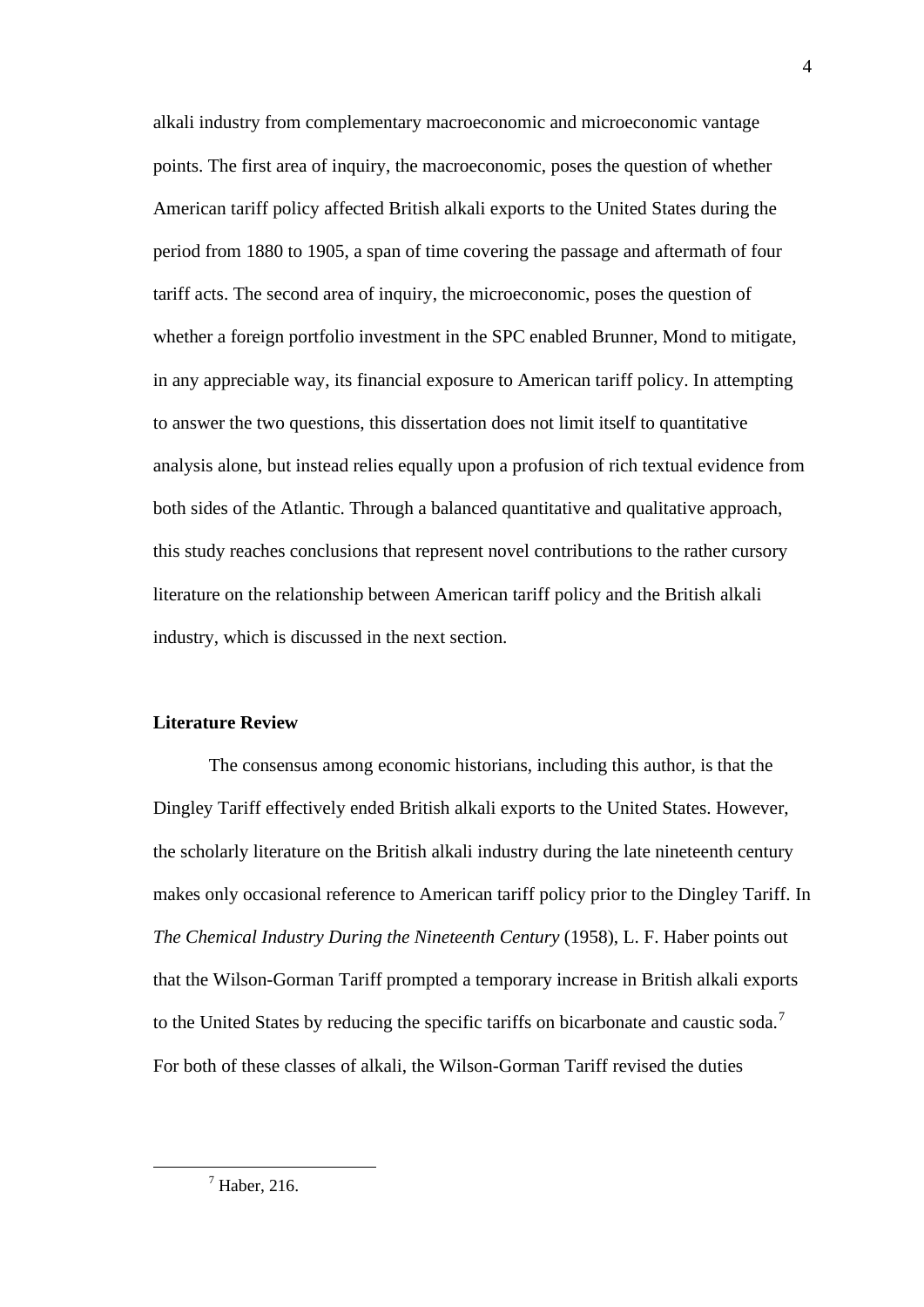downward from  $1\ell$  to  $0.5\ell$  per pound.<sup>[8](#page-5-0)</sup> The Mongrel Tariff and McKinley Tariff also lowered the duties on several classes of alkali, but these tariff acts garner even less attention in the extant literature. In fact, despite the Mongrel Tariff having lowered the duty on caustic soda from 1.5¢ to 1¢ per pound, there is not a single reference to this tariff act in any of the secondary source material on the British alkali industry.<sup>[9](#page-6-0)</sup> Altogether, the scholarly literature lacks a comprehensive treatment of American tariff policy toward alkali imports, which were almost exclusively from Britain.

Compared to the American tariff on alkali, more has been written about Brunner's minority shareholding in the SPC. W. J. Reader provides an account of this investment in the first volume of *Imperial Chemical Industries: A History* (1970). He writes, "From 1887 onwards, by a series of agreements, Brunner, Mond handed over their American trade to SPC, relying for their American profits in future on their shareholding and not on export from Winnington."[10](#page-6-1) Reader describes how the growth of the SPC represented an incursion into Brunner's American market, and how Brunner, Mond therefore brokered an agreement with the SPC in 1887: Brunner, Mond was allowed to purchase 2,000 non-voting shares in the SPC, and the SPC was guaranteed, until 1892, four-ninths of the portion of the American alkali market jointly supplied by the two firms.[11](#page-6-2) He then argues that Brunner's partial ownership in the SPC curtailed the former firm's financial losses in the wake of the Dingley Tariff, which had the effect of almost completely barring Brunner, Mond and the UAC from the American market.<sup>[12](#page-6-3)</sup>

 <sup>8</sup> United States, House of Representatives, *Tariff Acts Passed by the Congress of the United States from 1789 to 1909*, 61<sup>st</sup> Cong., 2<sup>nd</sup> sess., 1909, H. Doc 671, 469. This tariff act also lowered the duties on sal soda and soda crystals from  $0.25\ell$  to  $0.125\ell$ .

 $<sup>9</sup>$  Ibid., 321.</sup>

 $10$  Reader, 64.

<span id="page-6-3"></span><span id="page-6-2"></span><span id="page-6-1"></span><span id="page-6-0"></span> $11$  Ibid., 98-100. In 1886, Brunner, Mond and the SPC together supplied slightly more than half of the American alkali market.

 $12$  Ibid., 174.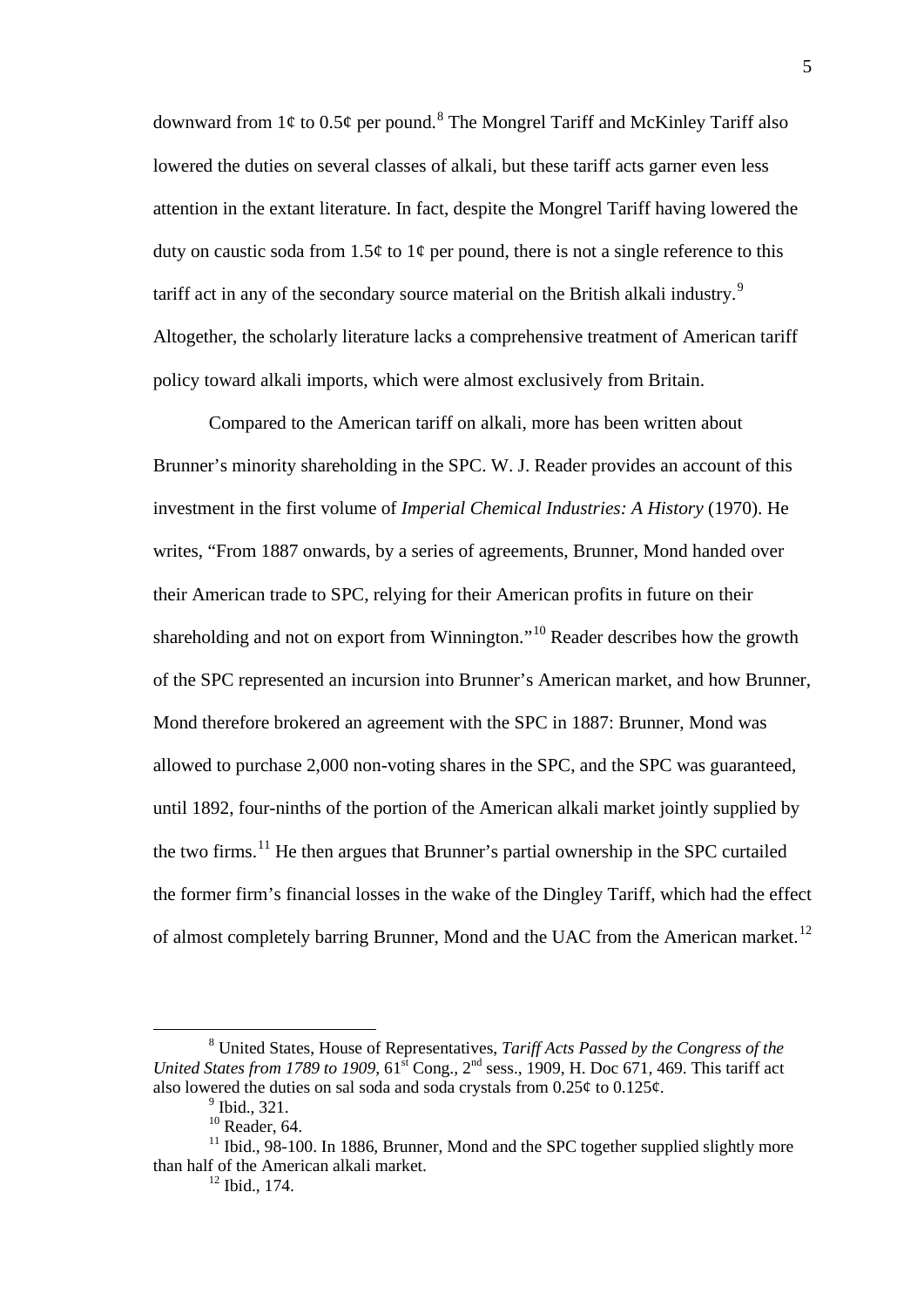In *The History of Foreign Investment in the United States to 1914* (1989), Mira Wilkins corroborates Reader's description of how Brunner, Mond swapped guaranteed access to the American alkali market in exchange for profits from the SPC.<sup>[13](#page-6-0)</sup> She then evaluates the quality of the SPC as an investment, boldly stating that the SPC was "by far the largest and most successful of all the foreign investments in [American] heavy chemicals."[14](#page-7-0) However, Wilkins does not address whether the SPC, as an investment, was successful enough to fully compensate Brunner, Mond for financial losses resulting from the Dingley Tariff.

Kenneth Bertrams, Nicolaus Coupain, and Ernst Homburg, the authors of *Solvay: History of a Multinational Family Firm* (2013), do not regard Brunner's minority shareholding in the SPC as a saving grace in the face of the Dingley Tariff, at least not in the same way that Reader does. Moreover, these authors portray Brunner, Mond and the SPC as natural competitors only reluctantly collaborating with each other. On this note, Bertrams et al. point to the inevitable tension between the firms; the SPC wanted to expand its share of the American alkali market, which Brunner, Mond was loath to relinquish.<sup>[15](#page-7-1)</sup> The authors provide a more numerical analysis than do Reader and Wilkins. One number of particular importance is the share of Brunner's minority ownership in the SPC, which the authors determine to be [16](#page-7-2).7 percent in 1887.<sup>16</sup>

Neither Reader, Wilkins, nor Bertrams et al. offer any quantification of the extent to which Brunner's minority shareholding in the SPC mitigated Brunner's financial exposure to the American tariff on alkali. Reader casually claims that this investment assuaged the impact of the Dingley Tariff on the profitability of Brunner,

<span id="page-7-3"></span><span id="page-7-2"></span><span id="page-7-1"></span><span id="page-7-0"></span> <sup>13</sup> Mira Wilkins, *The History of Foreign Investment in the United States to 1914* (Cambridge, Massachusetts: Harvard University Press, 1989), 404-405.

 $^{14}$  Ibid., 410.

 $15$  Bertrams, 50.

 $16$  Ibid., 49.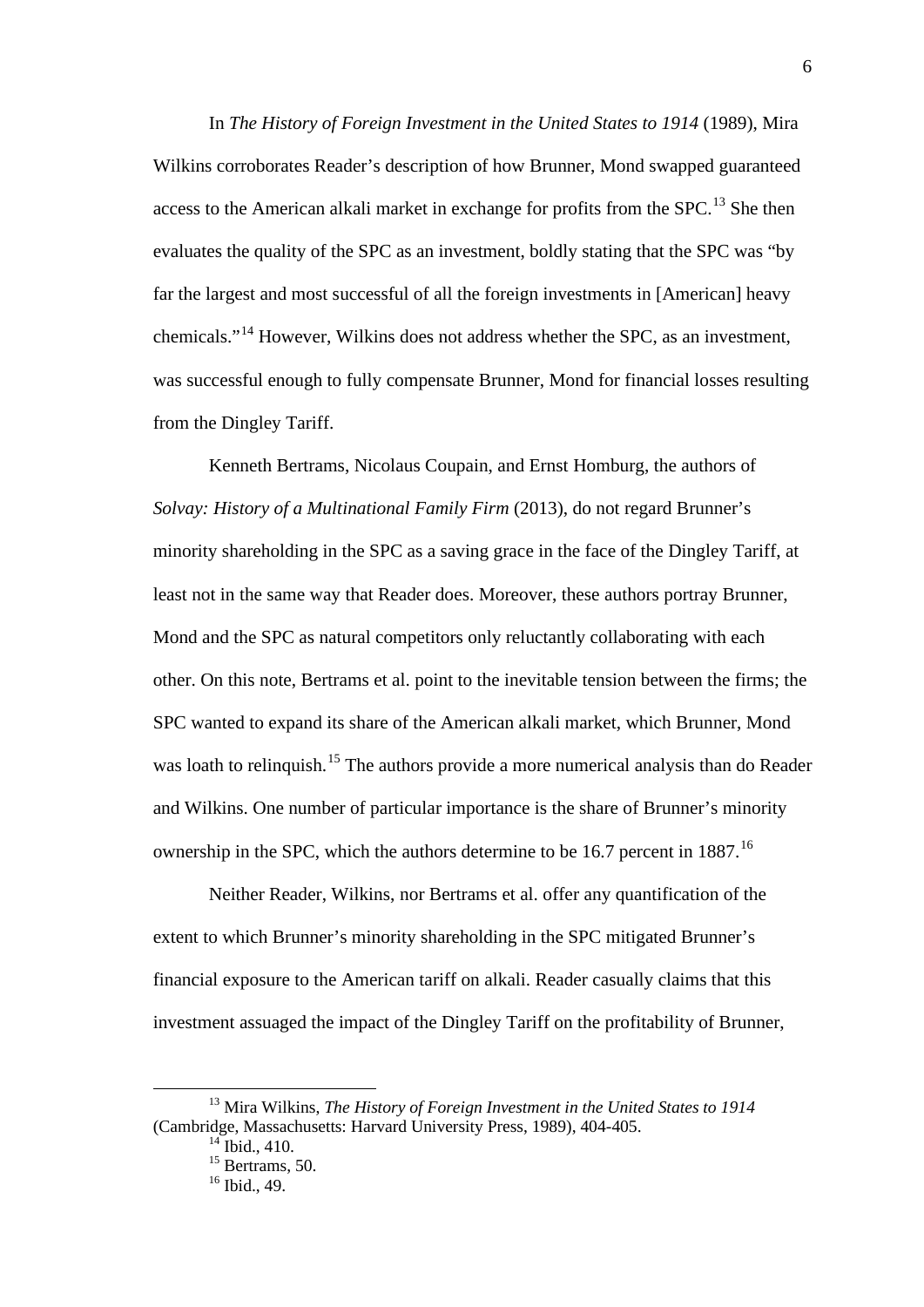Mond. Yet, the impreciseness of this claim invites a range of interpretations; the profits from Brunner's minority shareholding could have constituted a paltry sum or, alternatively, a full compensation for the financial losses resulting from the Dingley Tariff. The impreciseness of Reader's claim leaves a scholarly gap that this study fills. Furthermore, in keeping with the first line of inquiry, this study explores the extent to which Brunner's partial ownership in the SPC limited the former firm's financial exposure to the American tariff on alkali throughout the late nineteenth century, and not just Brunner's exposure to the Dingley Tariff alone.<sup>[17](#page-7-3)</sup>

The relationship between American tariff policy and the British alkali industry in the late nineteenth century is germane to several extra-alkali clusters of literature in the field of economic history. The findings of this dissertation carry implications for two scholarly arguments, in particular. The first argument is articulated by Stephen N. Broadberry in "How Did the United States and Germany Overtake Britain? A Sectoral Analysis of Comparative Productivity Levels, 1870-1990" (1998). The second argument is laid forth by Charles Feinstein in "Exports and British Economic Growth (1850-1914)" (1996). To be sure, this dissertation is worthwhile partly because of its potential to converse with the two aforementioned writings.

Broadberry tackles the immense question of how American (and German) aggregate labor productivity surpassed British aggregate labor productivity. He points out that, after 1870, the ratio of American manufacturing labor productivity to British manufacturing labor productivity remained fairly consistent at two-to-one.<sup>[18](#page-8-0)</sup> Therefore, the American lead in aggregate labor productivity did not derive from any further

<span id="page-8-1"></span><sup>&</sup>lt;sup>17</sup> Since Brunner, Mond only acquired its minority shareholding in the SPC in 1887, the Mongrel Tariff cannot be considered here.

<span id="page-8-0"></span><sup>&</sup>lt;sup>18</sup> Stephen N. Broadberry, "How Did the United States and Germany Overtake Britain? A Sectoral Analysis of Comparative Productivity Levels, 1870-1990," *Journal of Economic History* 58, no. 2 (June 1998): 380.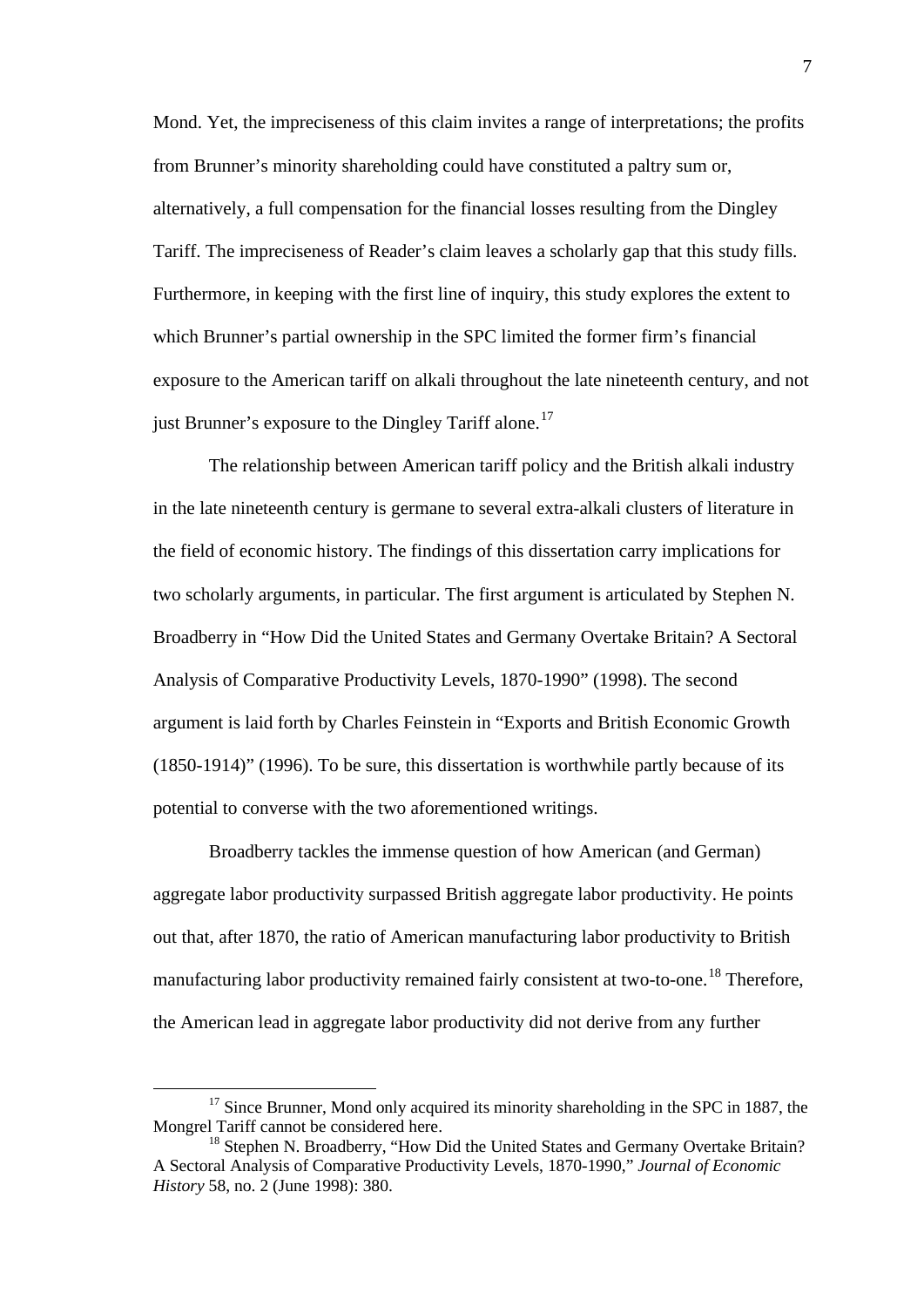widening of the gap between American and British manufacturing labor productivity. Instead, the American lead in aggregate labor productivity derived, in part, from the population and resources of the United States shifting out of agriculture and into manufacturing.<sup>[19](#page-8-1)</sup> In so doing, the United States reallocated resources to a sector of the economy that enjoyed a substantial, though stable, labor productivity lead over Britain. But what were the mechanics of the shift out of agriculture and into manufacturing, including alkali manufacturing? To what degree did American tariff policy accelerate the shift? In response to the latter question, this dissertation might rightly constitute a sort of case study. Though this dissertation does not endeavor to address the same questions that Broadberry does, it nevertheless elaborates upon an aspect of his argument: the United States shifting population and resources into manufacturing, in this case the manufacturing of alkali.

Feinstein reassesses the so-called traditional hypothesis that the diminishing growth rate of British exports in the late nineteenth century inhibited the overall economic growth of Britain. Feinstein points out that, whereas total British exports grew at an average rate of 3.5 percent per annum between 1856 and 1873, this rate dropped to 2.6 percent per annum between 1873 and 1913.<sup>[20](#page-9-0)</sup> Likewise, moving from the earlier to the later interval, the growth rate of total British industrial output fell from 2.9 to 2.0 percent per annum.<sup>[21](#page-9-1)</sup> The parallel decline in the growth rates of exports and industrial output underpins the traditional hypothesis of "export-retarded growth," as Feinstein refers to it.  $22$ 

 $19$  Ibid., 383. The other factor that drove American aggregate labor productivity to surpass British aggregate labor productivity was the United States improving its relative labor productivity in services.

<span id="page-9-3"></span><span id="page-9-2"></span><span id="page-9-1"></span><span id="page-9-0"></span> $20$  Charles Feinstein, "Exports and British Economic Growth (1850-1914)," in *International Trade and British Economic Growth from the Eighteenth Century to the Present Day*, ed. Peter Mathias and John A. Davis (Oxford: Blackwell, 1996), 78.

 $^{21}$  Ibid., 77.

<sup>22</sup> Ibid., 78.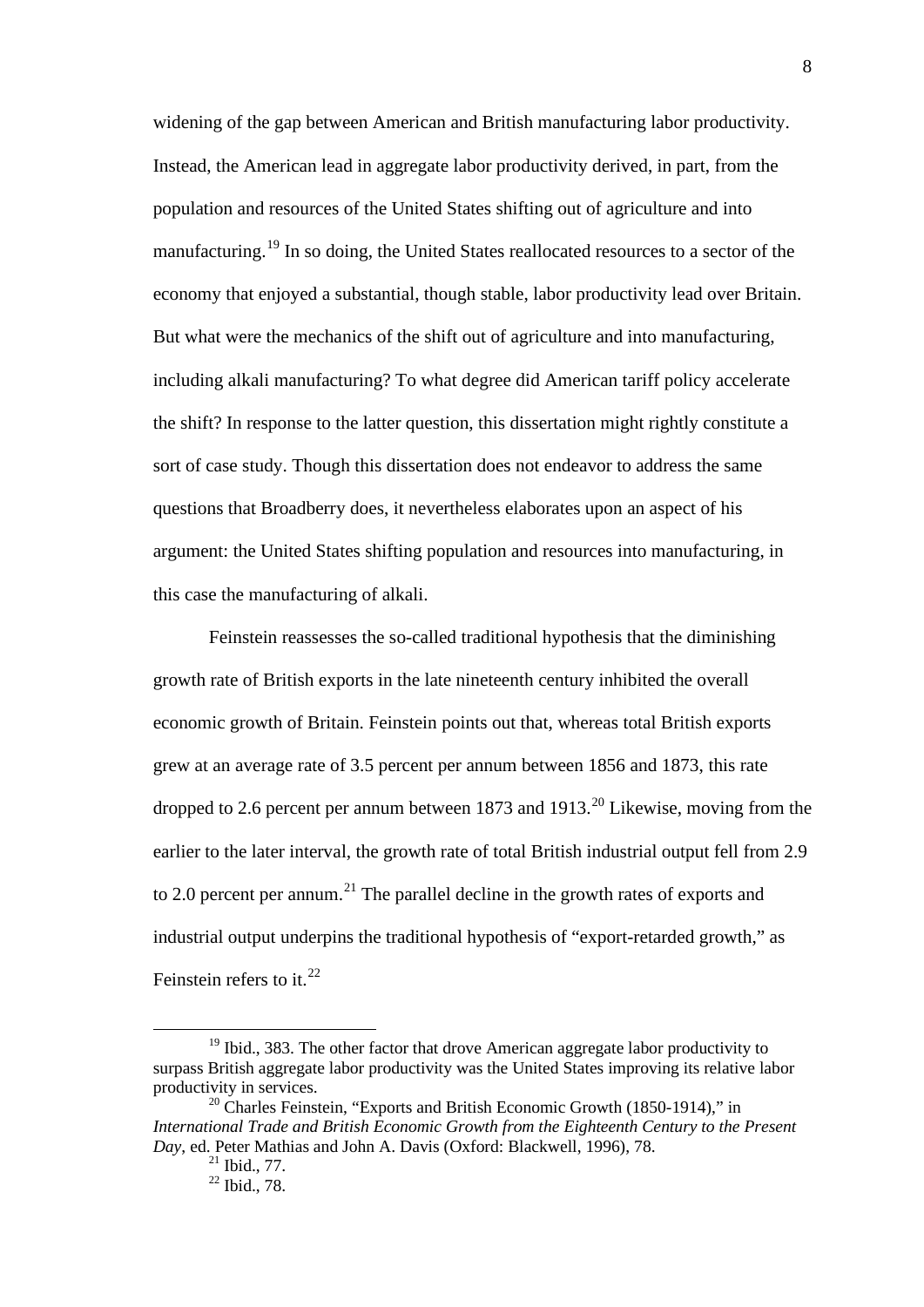Feinstein identifies four propositions that must hold true, in order to affirm the traditional hypothesis of export-retarded growth. The first two propositions resonate most closely with this dissertation. The first proposition is "that the changes which initiated this deceleration in export growth rates had their origin in the process of foreign industrialization, and were essentially independent of developments within Britain."<sup>[23](#page-9-3)</sup> The second proposition is "that the dominant effect of the extension of this industrialization to other countries was increased competition for Britain, and a resultant loss of markets."<sup>[24](#page-10-0)</sup> At the level of the whole British economy, Feinstein determines that the historical evidence supports these two propositions. However, at the level of individual British industries, these two propositions need not always hold true, or might hold true for a period other than late-Victorian Britain. Feinstein openly acknowledges that foreign industrialization and the consequent decline of British exports occurred to varying extents depending upon the particular industry, with the steel industry experiencing especially rapid development in foreign countries.<sup>[25](#page-10-1)</sup> This dissertation sheds light on whether Feinstein's two propositions hold true for a particular industry: the British alkali industry, which was hardly a trivial component of the British economy in the late nineteenth century. In reference to the first proposition, the analysis in this dissertation collaterally answers the question: was there the exogenous development of an alkali industry in the United States? In reference to the second proposition, the analysis in this dissertation also answers the question: did the development of an American alkali industry result in the decline of British alkali exports to the United States? By answering these questions, this dissertation assesses whether or not the British alkali industry conformed to the traditional hypothesis of export-retarded

<span id="page-10-1"></span><span id="page-10-0"></span> $\frac{23 \text{ Ibid., } 80-81.}{23 \text{ Ibid., } 80-81.}$ 

 $^{24}$  Ibid., 81.

 $25$  Ibid., 88.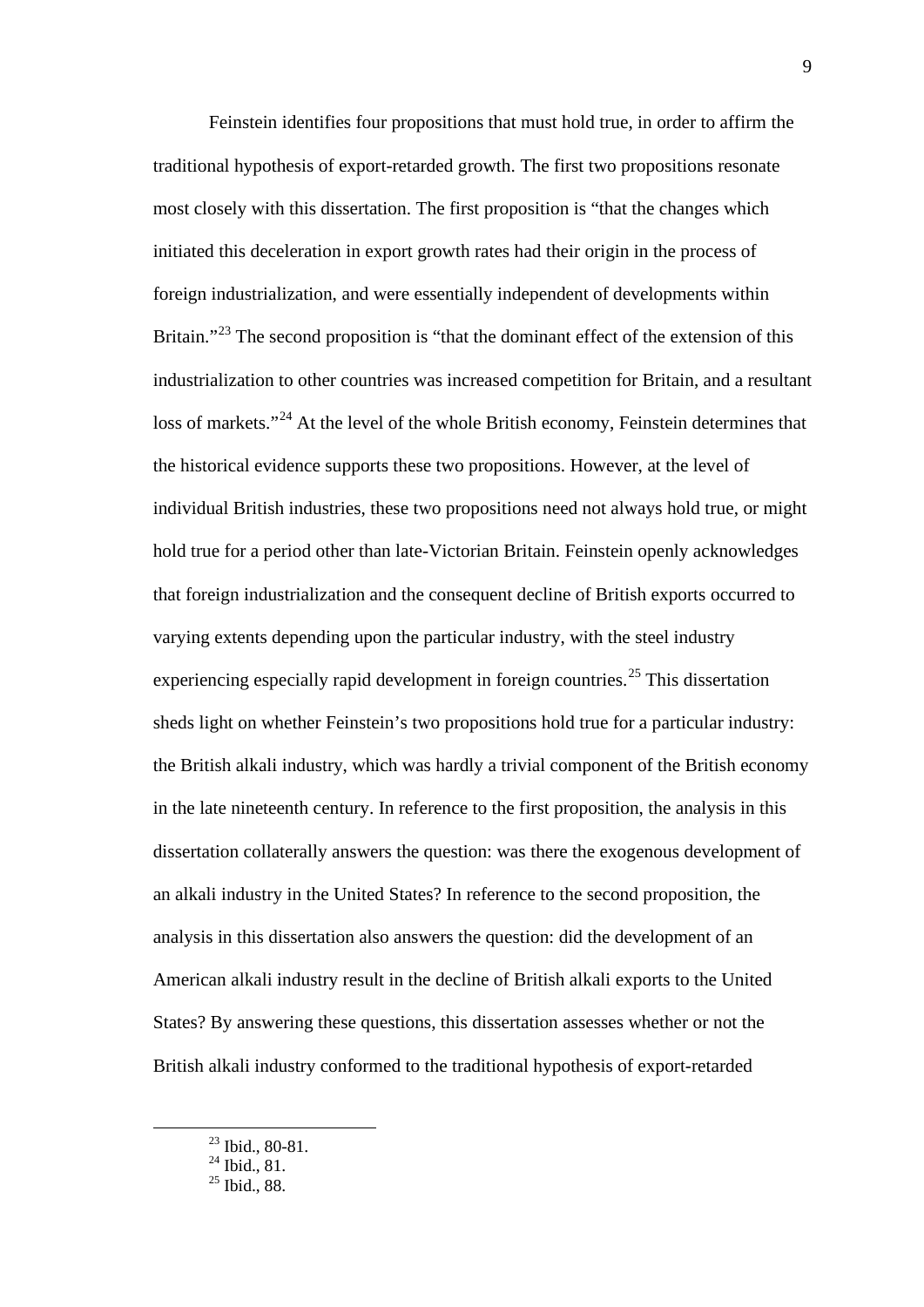growth, Feinstein's third and fourth propositions notwithstanding. The dissertation returns to Feinstein's and Broadberry's arguments in the conclusion section.

#### **Estimating the** *Ad Valorem* **Equivalent Tariff**

The procedure for constructing annual estimates of the *ad valorem* equivalent tariff that the United States imposed upon the collective basket of alkali imports from Britain involves three steps. First, for every one of the twenty-six years between 1879/80 and 1904/05, the volume of each class of alkali (bicarbonate soda, caustic soda, sal soda, soda ash, and soda crystals) that the United States imported from Britain is multiplied by the specific tariff applicable for that particular class, with the product being the tariff revenue realized by the United States Treasury Department for that class of alkali. Second, the Treasury Department's tariff revenues for each of the various classes of alkali are added together, with the sum being the aggregate tariff revenue realized by the Treasury Department for the collective basket of alkali imports from Britain. Finally, dividing the Treasury Department's aggregate tariff revenue by the total value of alkali imports from Britain yields annual estimates of the *ad valorem* equivalent tariff.

British alkali exports to the United States—alternatively, American alkali imports from Britain—are recorded in the *Trade of the United Kingdom*, and likewise in the United States Treasury Department's *Foreign Commerce and Navigation of the United States*. Unless otherwise noted, this study relies upon the American trade statistics on alkali imports from Britain, and for good reason.<sup>[26](#page-10-0)</sup> The main problem with the British trade statistics on alkali exports to the United States is that the *Trade of the United Kingdom* only begins disaggregating alkali into its constituent classes in 1901,

<span id="page-11-0"></span> <sup>26</sup> United States, Treasury Department, Bureau of Statistics, *Foreign Commerce and Navigation of the United States* (Washington, DC: Government Printing Office, various years).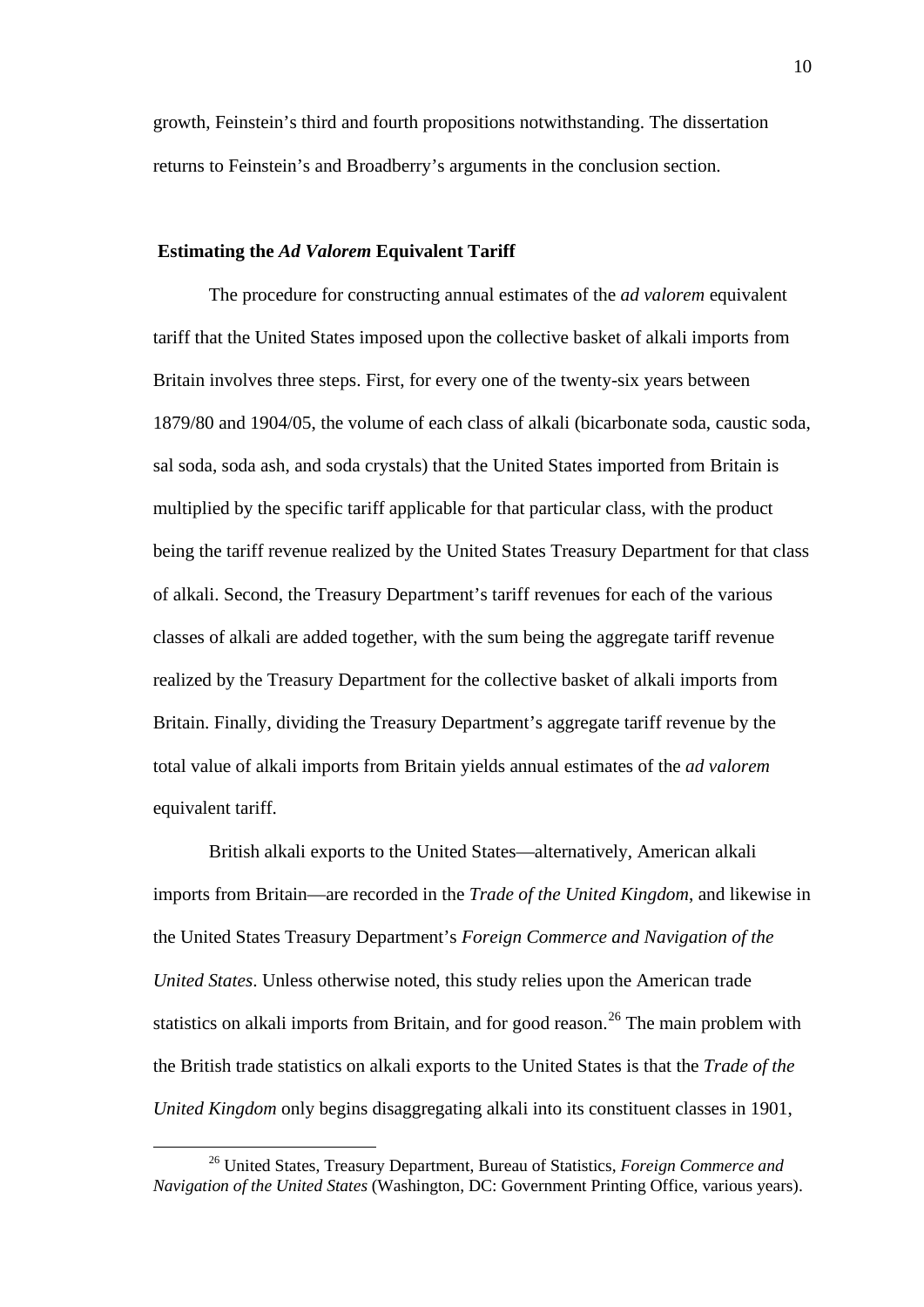whereas the *Foreign Commerce and Navigation of the United States* records individual classes of alkali for the entire period from  $1879/80$  to  $1904/05$ .<sup>[27](#page-11-0)</sup> Another reason, albeit obvious, to rely on the American trade statistics is the greater congruence between the classes of alkali recorded therein and the classes of alkali enumerated in the tariff legislation. Nevertheless, there is a drawback to using the American data; it does not correspond with the calendar year, but rather with the American fiscal year, which ran from July 1 to June 30. Consequently, the American and British data are desynchronized by a half-year, since the latter align with the calendar year. Comparisons between American and British trade statistics, when necessary, are complicated by this unavoidable half-year lag.

Soda ash and caustic soda, the two classes of alkali that composed the bulk of imports, are the only two classes to receive consistently separate treatment in the *Foreign Commerce and Navigation of the United States* for every year between 1879/80 and 1904/05. Bicarbonate soda loses its separate listing after 1891/92, by which time annual American imports of bicarbonate soda from Britain amounted to a paltry 3.4 million pounds, or 0.8 percent of total alkali imports from Britain by both volume and value.<sup>[28](#page-12-0)</sup> During the mid-nineteenth century, there developed in the United States a nascent alkali industry, which was especially successful at manufacturing bicarbonate soda.<sup>[29](#page-12-1)</sup> Thus, American imports of bicarbonate soda diminished steadily throughout the 1870s and 1880s. What little bicarbonate soda the United States imported from Britain after 1891/92 is relegated, within the American trade statistics, to a single category designated for "all other salts of soda," an ambiguous category which this study soon

 <sup>27</sup> *Trade of the United Kingdom* (1901).

<sup>28</sup> *Foreign Commerce and Navigation of the United States* (1892).

<span id="page-12-1"></span><span id="page-12-0"></span><sup>&</sup>lt;sup>29</sup> For a brief discussion of early American bicarbonate soda production, see William Haynes, *American Chemical Industry*, vol. 1 (New York: D. Van Nostrand Company, 1954), 286-287.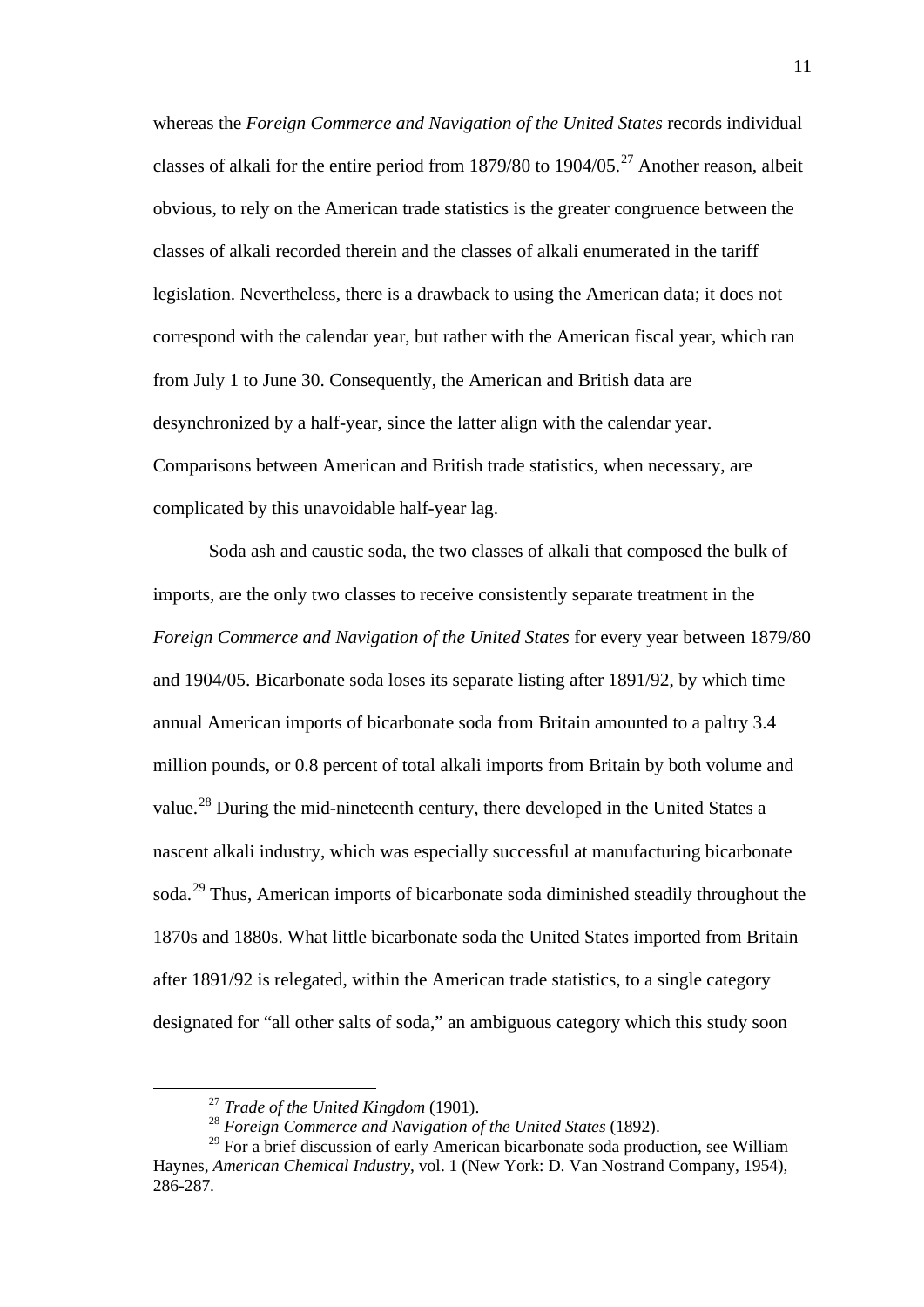addresses. In estimating the *ad valorem* equivalent tariff, the calculations include bicarbonate soda for the years between 1879/80 and 1891/92, but not thereafter.

Another class of alkali, sal soda, requires some clarification. Prior to 1892/93, the American trade statistics account for sal soda under the category of soda ash, which was by far the largest class of alkali imported into the United States from Britain. Beginning in 1892/93, however, the American trade statistics create a separate listing for sal soda, which constituted a substantial 5.4 percent of total alkali imports from Britain in that year.<sup>[30](#page-12-0)</sup> Fortunately, the inclusion of sal soda under the category of soda ash prior to 1892/93 does not pose a challenge for estimating the *ad valorem* equivalent tariff because the Tariff Act of 1875, the Mongrel Tariff, and the McKinley Tariff all imposed the same specific tariff upon both soda ash and sal soda:  $0.25\phi$  per pound.<sup>[31](#page-13-0)</sup> In 1894, only after the creation of a separate category for sal soda, the Wilson-Gorman Tariff reduced the tariff on sal soda to  $0.125\phi$ , while retaining the  $0.25\phi$  tariff on soda ash.<sup>[32](#page-13-1)</sup> By the late 1890s and early 1900s, though imports of sal soda had declined, sal soda's share in the collective basket of alkali imports had more than doubled, peaking at 11.8 percent of total American alkali imports from Britain in 1903/04.<sup>[33](#page-13-2)</sup> In sum, the calculations for estimating the *ad valorem* equivalent tariff fully account for this increasingly significant class of alkali, and are not at all complicated by its inclusion under the category of soda ash before 1892/93.

<span id="page-13-3"></span>In estimating the *ad valorem* equivalent tariff, soda crystals present the greatest difficulty. The Tariff Act of 1875, Mongrel Tariff, McKinley Tariff, Wilson-Gorman Tariff, and Dingley Tariff all enumerated a specific tariff for soda crystals. Yet, the American trade statistics do not include a separate category for soda crystals, which are

 <sup>30</sup> *Foreign Commerce and Navigation of the United States* (1893).

<span id="page-13-0"></span><sup>31</sup> *Tariff Acts Passed by the Congress*, 321, 373.

<span id="page-13-2"></span><span id="page-13-1"></span><sup>32</sup> Ibid., 469.

<sup>33</sup> *Foreign Commerce and Navigation of the United States* (1904).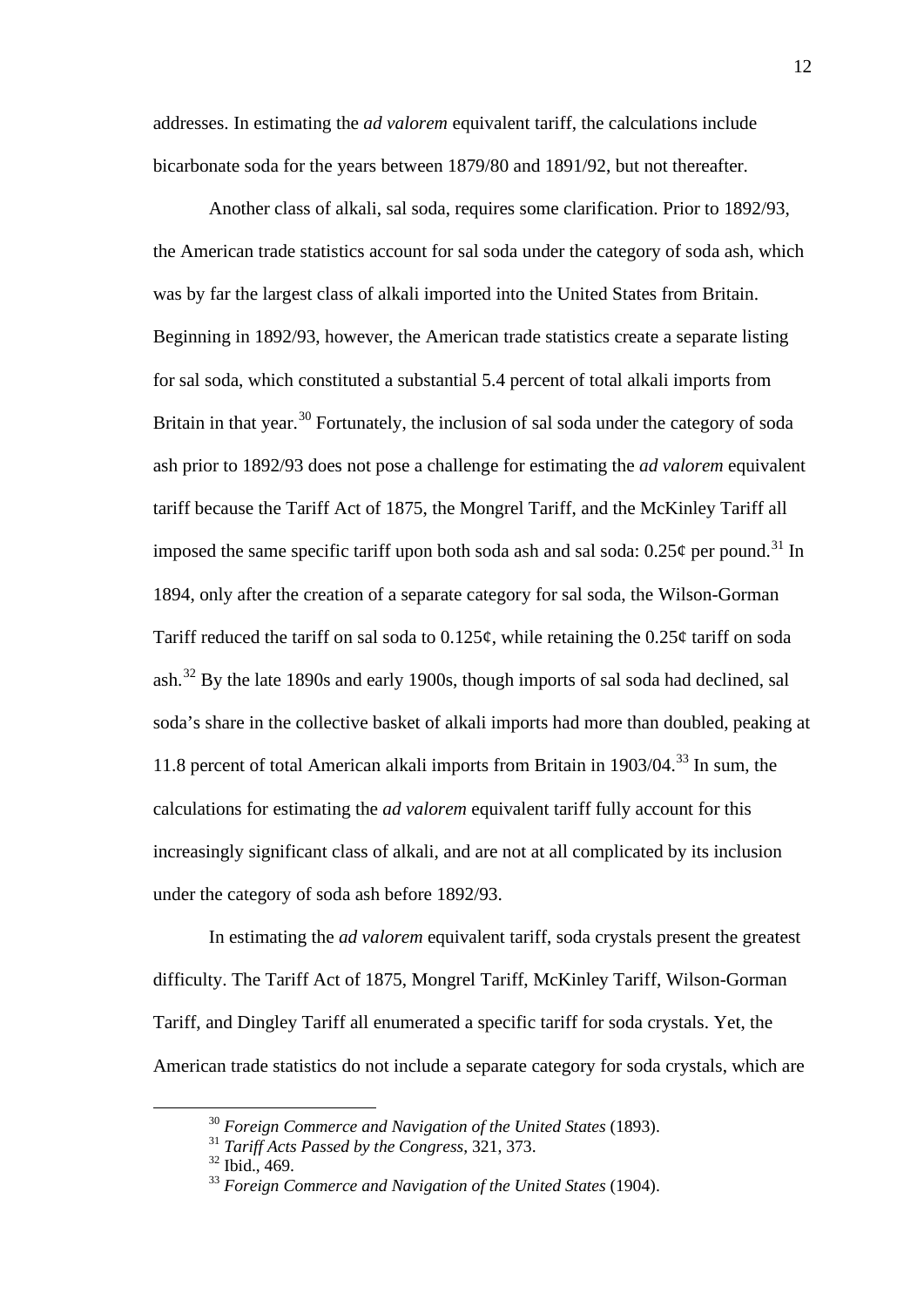presumably incorporated into the category of "all other salts of soda." What portion of this category is composed of soda crystals? The British trade statistics offer clues. In 1901, the first year for which the *Trade of the United Kingdom* disaggregates alkali into its constituent classes, Britain exported 4.8 million pounds of soda crystals to the United States.<sup>[34](#page-13-3)</sup> In 1900/01, the American trade statistics note that "all other salts of soda" imported from Britain amounted to 10.2 million pounds.<sup>[35](#page-14-0)</sup> Thus, approximately one half of the "other" category was composed of soda crystals in 1900/01.

In *Chemical Foundations: The Alkali Industry in Britain to 1926* (1980), Kenneth Warren provides figures on the British export of soda crystals to the United States, which he claims were 20.0 million pounds in 1896.<sup>[36](#page-14-1)</sup> This grossly overstated figure far exceeds the 8.7 million pounds of "other" alkali that the *Foreign Commerce and Navigation of the United States* records as having been imported from Britain in 1895/96.[37](#page-14-2) Warren's source for this figure is an anonymous article published in *The Times* on November 26, 1906. The article was an installment in an unmistakably biased series that championed the Leblanc process for manufacturing alkali and, at the same time, identified the "crushing weight of hostile tariffs" as instigating the decline of the Leblanc process.<sup>[38](#page-14-3)</sup> Accordingly, the anonymous author of the article was likely inclined to exaggerate British exports of soda crystals to the United States on the eve of the Dingley Tariff and, in so doing, accentuate the adverse impact of this act.

Due to the unreliability to Warren's source, this study defers to the fragmentary evidence yielded by the British trade statistics and assumes that, for every year between 1879/80 and 1904/05, soda crystals comprise one half of "other" alkali. Therefore, in

 <sup>34</sup> *Trade of the United Kingdom* (1901).

<sup>35</sup> *Foreign Commerce and Navigation of the United States* (1901).

<span id="page-14-1"></span><span id="page-14-0"></span><sup>36</sup> Kenneth Warren, *Chemical Foundations: The Alkali Industry in Britain to 1926* (Oxford: Clarendon Press, 1980), 192.

<sup>37</sup> *Foreign Commerce and Navigation of the United States* (1896).

<span id="page-14-3"></span><span id="page-14-2"></span><sup>38</sup> The series was later published as a book, *The Struggle for Supremacy* (Liverpool: N.p., 1907), 64.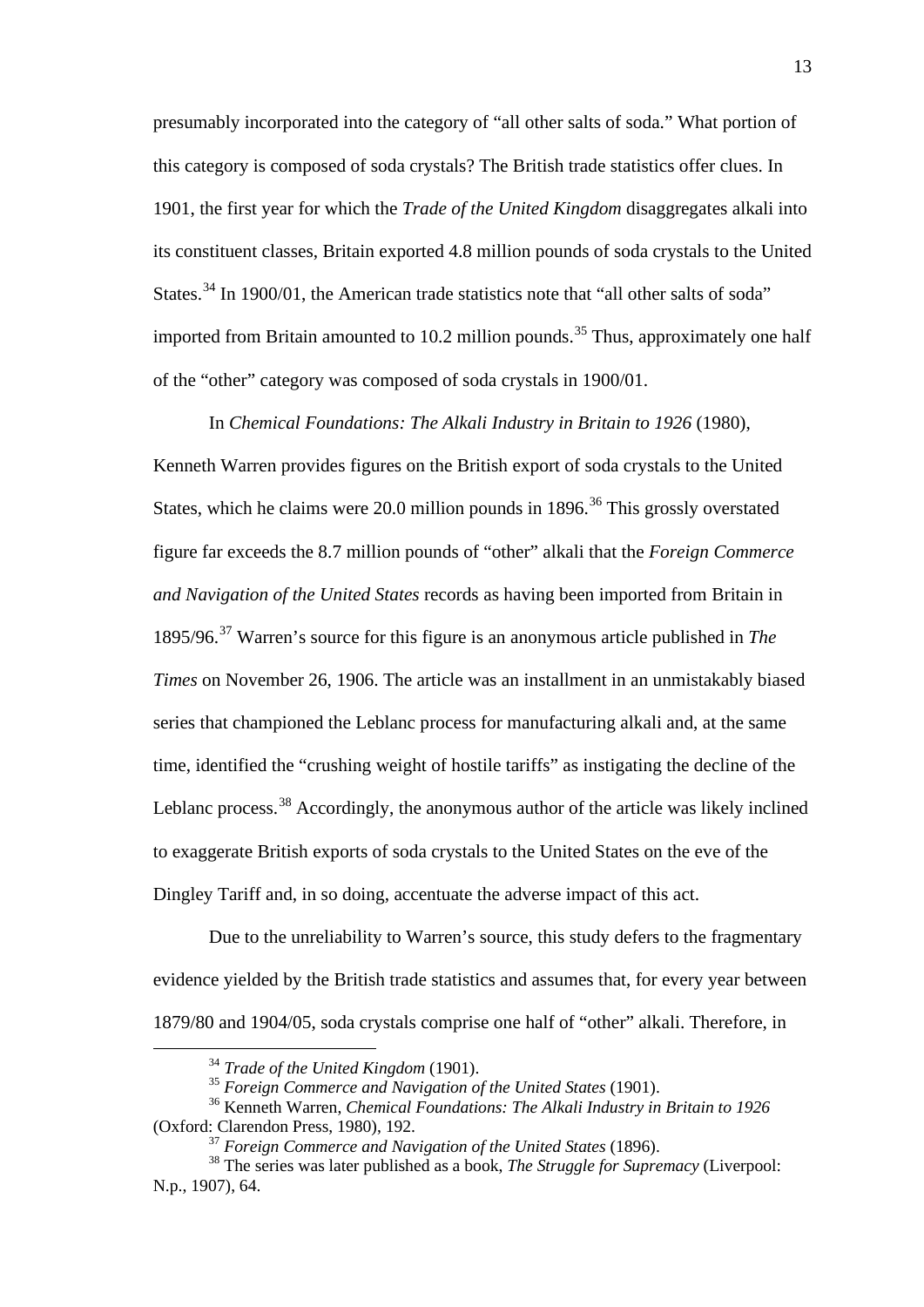estimating the *ad valorem* equivalent tariff, one half of "other" alkali is multiplied by the duty on soda crystals, so as to obtain the Treasury Department's tariff revenue for soda crystals. For this particular class of alkali, one further assumption is necessary. Prior to the Dingley Tariff, the United States imposed a single specific tariff on soda crystals. However, the Dingley Tariff departed from previous tariff legislation by differentiating between concentrated and non-concentrated soda crystals, setting the tariffs at 0.3¢ per pound of the former and 0.2¢ per pound of the latter.<sup>[39](#page-14-1)</sup> Lacking any record of the ratio of concentrated to non-concentrated soda crystals imported by the United States, this study presupposes that the Dingley Tariff imposed a duty on soda crystals equal to the average of the duties on concentrated and non-concentrated soda crystals: 0.25¢ per pound.

The category of "other" alkali ranged from 0.1 percent of total American alkali imports from Britain in 1880/81 to 22.6 percent of these imports in  $1904/05$ .<sup>[40](#page-15-0)</sup> After assuming that soda crystals comprised one half of "other" alkali, there remains yet an additional one half of "other" alkali unaccounted for in the calculations. This additional one half of "other" alkali covers various miscellaneous classes of alkali, including bicarbonate soda beginning in 1892/93.<sup>[41](#page-15-1)</sup> Given that the additional one half of "other" alkali only constituted between an estimated 0.0 and 11.3 percent of total American alkali imports from Britain, and given the near impossibility of determining the volumes, however negligible, of each miscellaneous class of alkali imported, this study assumes that the unaccountable alkali imports were subject to the same *ad valorem*  equivalent tariff that the United States imposed upon the 88.7 to 100.0 percent

 <sup>39</sup> *Tariff Acts Passed by the Congress*, 549.

<sup>40</sup> *Foreign Commerce and Navigation of the United States* (1881 and 1905).

<span id="page-15-2"></span><span id="page-15-1"></span><span id="page-15-0"></span><sup>&</sup>lt;sup>41</sup> A partial list of the miscellaneous classes of alkali follows: arseniate, bichromate, chlorate, chromate, hypo-sulphite, monohydrate, nitrite, sesquicarbonate, silicate, sulphide, and sulphite of soda, as well as combinations thereof.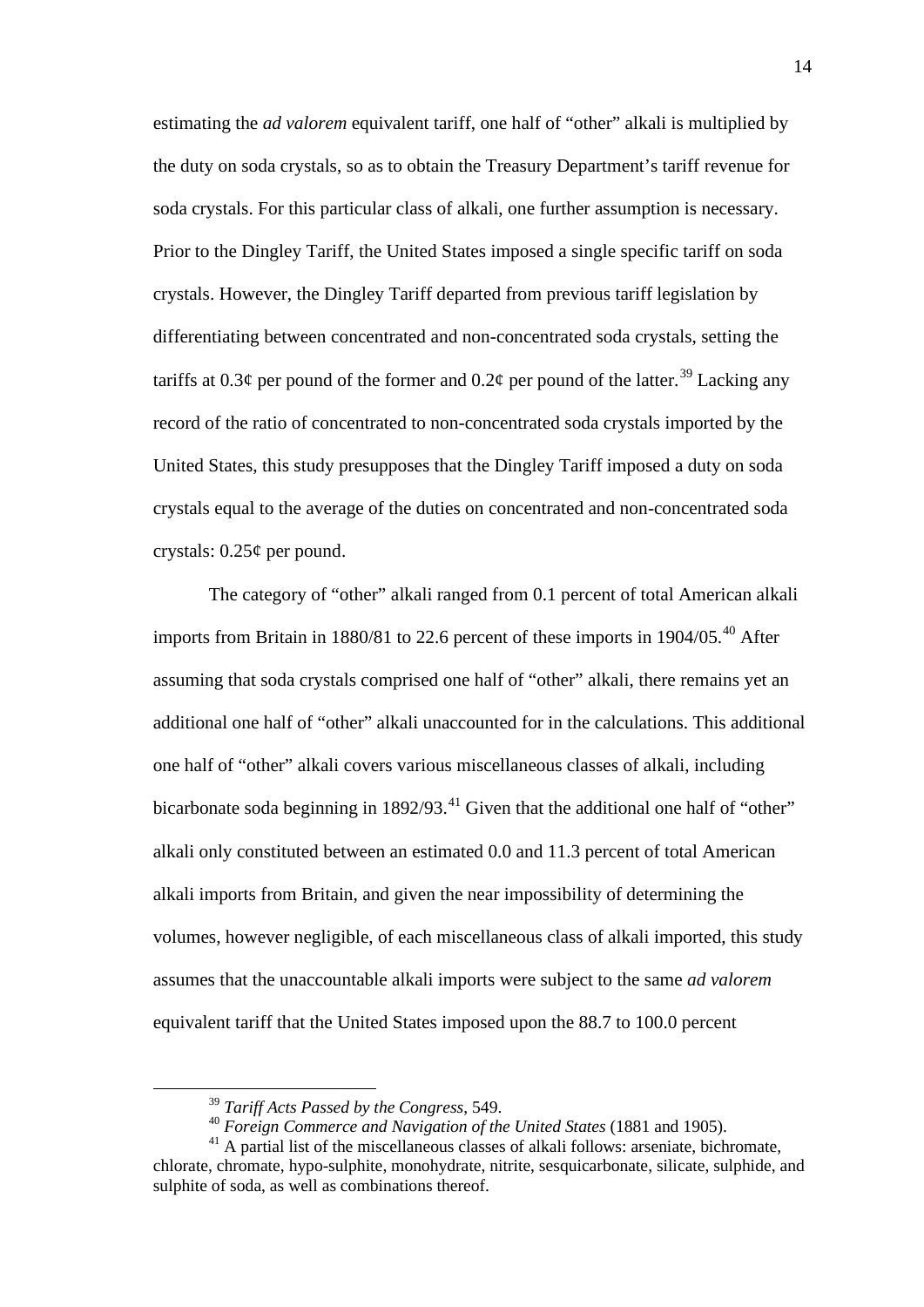(depending on the year) of alkali imports that are accountable. In short, the unaccountable alkali imports are removed from the calculations. Recall that the final step in constructing annual estimates of the *ad valorem* equivalent tariff involves dividing the Treasury Department's aggregate tariff revenue by the total value of alkali imports from Britain. The unaccountable alkali imports are excluded from the numerator because no tariff revenue arising from these miscellaneous alkali imports is ever calculated. The unaccountable alkali imports are excluded from the denominator by subtracting one half of the value of "other" alkali imports from the total value of alkali imports. [42](#page-15-2) Hence, the full equation for computing the *ad valorem* equivalent tariff can be written as

$$
T_{y} = \frac{\sum (t_{a,y} \times q_{a,y})}{V_{y} - 0.5 m_{y}} \times 100
$$

where *a* contains the five accountable classes of alkali (bicarbonate soda, caustic soda, sal soda, soda ash, and soda crystals), and where *y* contains the twenty-six years between 1879/80 and 1904/05. *T* stands for the *ad valorem* equivalent tariff, expressed as a percent, that the United States imposed upon the collective basket of alkali imports from Britain. The variable *t* represents the specific tariff for each class of alkali *a*. The variable *q* represents the volume of each class of alkali *a* imported into the United States from Britain. *V* stands for the total value of alkali imported from Britain. And finally, the variable *m* represents the value of "other" alkali imported from Britain.

<span id="page-16-0"></span>Indeed, the aggregate tariff revenue realized by the Treasury Department for the collective basket of alkali imports from Britain is difficult to estimate, if not for the aforementioned reasons, then for the simple reason that the many classes and variants of alkali bewildered American customs officials charged with enforcing the tariff acts.

 $42$  Implicitly, this action assumes that soda crystals comprised not only one half of the volume of "other" alkali imports, but also one half of the value of "other" alkali imports.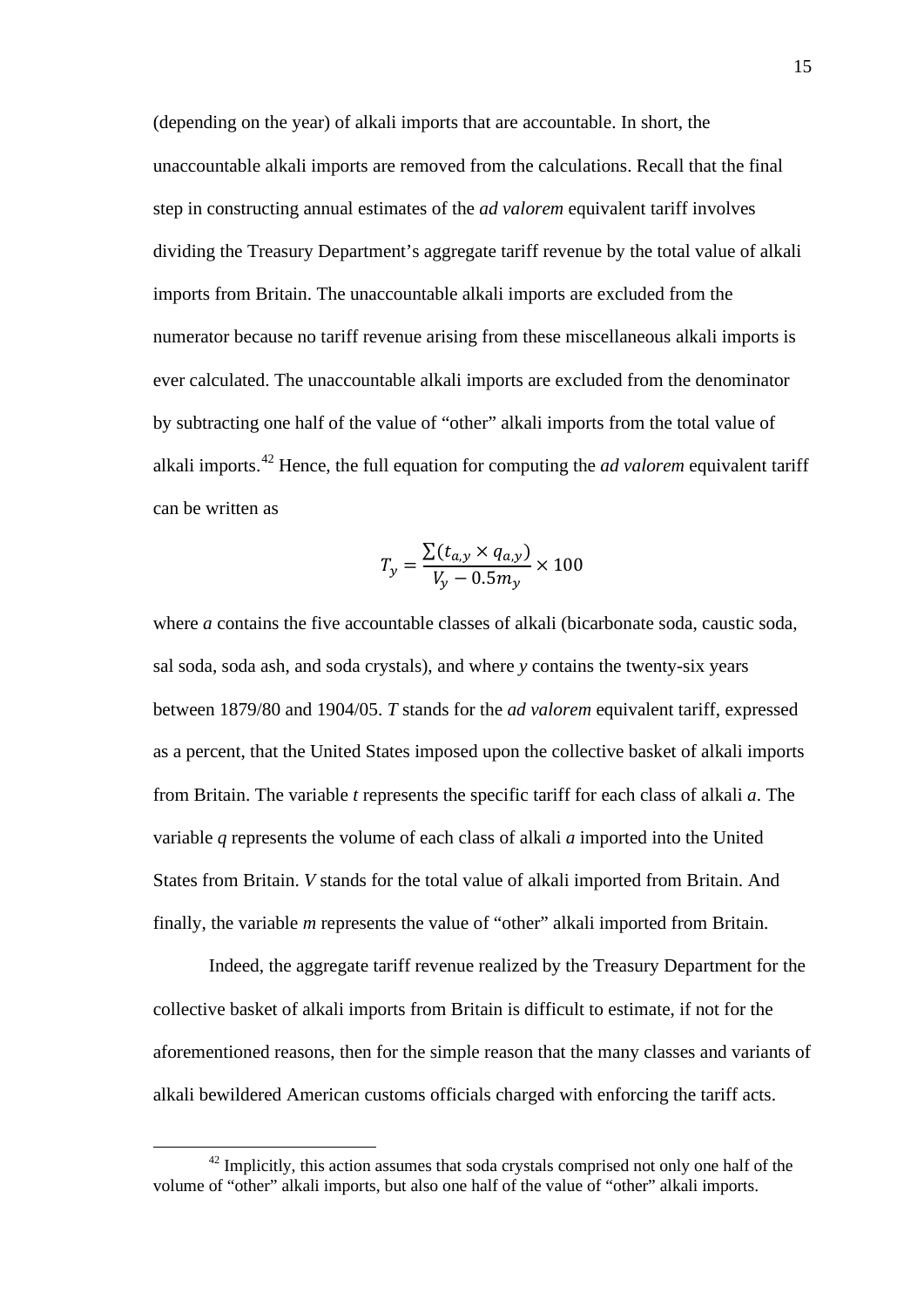Correspondence between the Assistant Secretary of the Treasury Department and the New York Collector of Customs sheds light on this challenge. In 1888, an importing firm appealed the Collector of Customs' decision to levy a duty of  $1\phi$  per pound—the specific tariff for caustic soda—on a mixture of caustic soda and lime.<sup>[43](#page-16-0)</sup> The firm argued that the mixture was no longer caustic soda, but rather an entirely separate chemical not enumerated in the Mongrel Tariff. Upon appeal, the Assistant Secretary of the Treasury upheld the Collector of Customs' decision, but without offering any explanation for doing so. In classifying alkali imports, the Collector of Customs entered murky waters perhaps better navigated by a trained chemist than a government functionary.<sup>[44](#page-17-0)</sup> And while misclassifications of alkali surely occurred from time to time, the effect of these misclassifications upon the American trade statistics and the Treasury Department's tariff revenue is unascertainable.<sup>[45](#page-17-1)</sup>

A further consideration in constructing annual estimates of the *ad valorem* tariff is that the tariff acts rarely became legally effective on the first day of the American fiscal year, July 1. At the beginning of the period considered in this study, 1879/80 to 1904/05, the Tariff Act of 1875 was in effect.<sup>[46](#page-17-2)</sup> The Mongrel Tariff was passed on March 3, 1883 and went into effect on July 1, 1883, in perfect alignment with the American fiscal year.<sup>[47](#page-17-3)</sup> The McKinley Tariff, however, was passed on October 1, 1890

 <sup>43</sup> United States, Treasury Department, *Synopsis of the Decisions of the Treasury Department on the Construction of the Tariff, Navigation, and Other Laws, for the Year Ended December 31, 1888* (Washington, DC: Government Printing Office, 1889), 465-466.

<span id="page-17-0"></span><sup>44</sup> See also United States, Treasury Department, *Synopsis of the Decisions of the Treasury Department on the Construction of the Tariff, Navigation, and Other Laws, for the Year Ended December 31, 1889* (Washington, DC: Government Printing Office, 1890), 151.

<span id="page-17-4"></span><span id="page-17-1"></span> $<sup>45</sup>$  G. R. Hawke considers the effect of misclassifications as negligible in "The United"</sup> States Tariff and Industrial Protection in the Late Nineteenth Century," *Economic History Review* 28, no. 1 (February 1975): 88.

<span id="page-17-3"></span><span id="page-17-2"></span> $46$  The Tariff Act of 1875 was essentially an extension of the highly protectionist Civil War tariff regime. See Percy Ashley, *Modern Tariff History: Germany, United States, France*,  $3<sup>rd</sup>$  ed. (London: John Murray, 1920), 190.

<sup>47</sup> *Tariff Acts Passed by the Congress*, 321.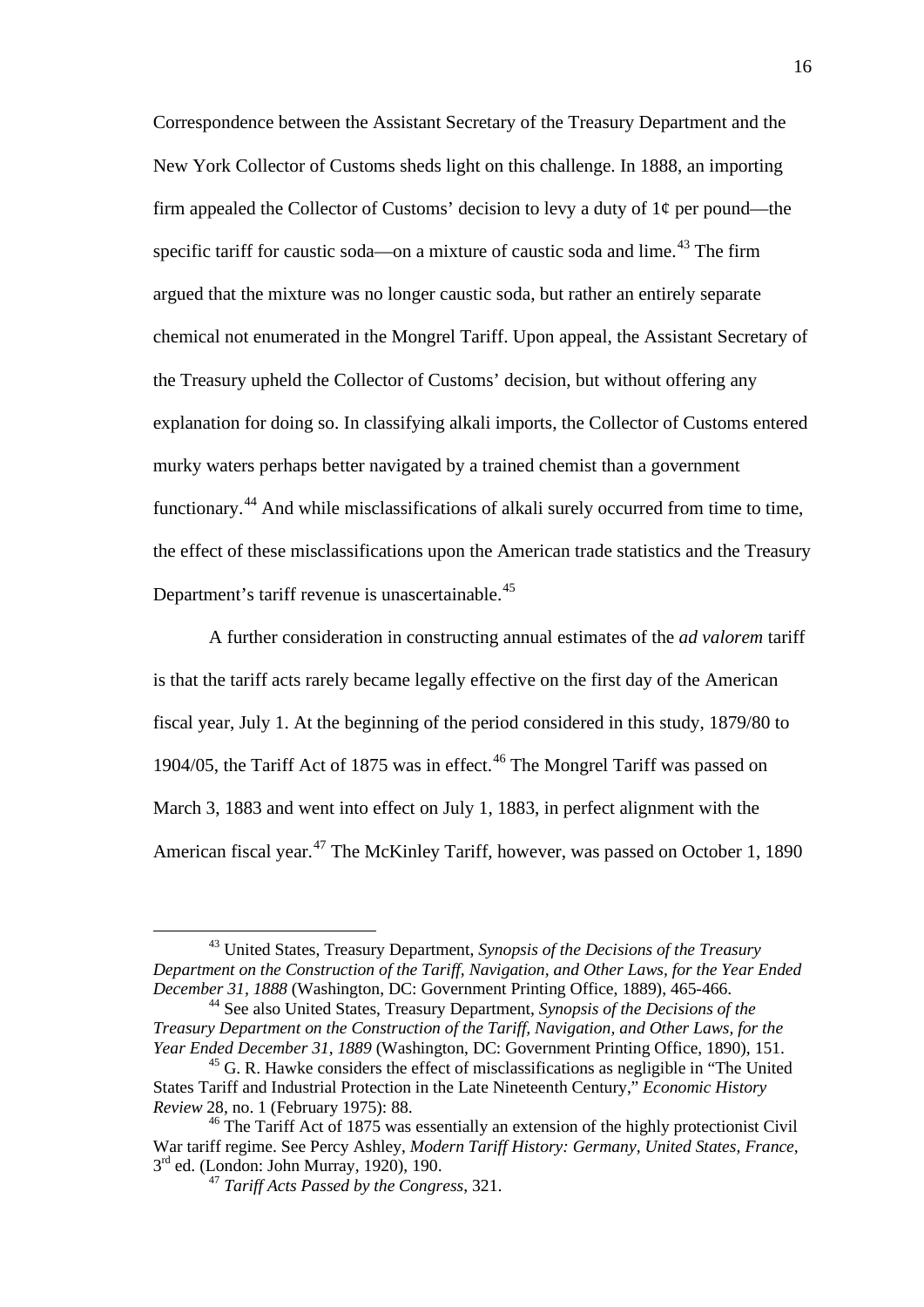and went into effect on October 6, 1890.<sup>[48](#page-17-4)</sup> Because the McKinley Tariff was effective for the majority of the 1890/91 fiscal year, the specific tariffs enumerated in this act are applied for the whole of the 1890/91 fiscal year, in the calculations for estimating the *ad valorem* equivalent tariff. The Wilson-Gorman Tariff was passed on August 24, 1894 and went into effect on August 28, 1894.<sup>[49](#page-18-0)</sup> Likewise, because this act was effective for the majority of the 1894/95 fiscal year, its specific tariffs are applied for the whole of the 1894/95 fiscal year. The Dingley Tariff was passed on July 24, 1897 and went into effect immediately, in nearly perfect alignment with the American fiscal year—an especially beneficial coincidence that well enables this study to isolate the impact of the climactic Dingley Tariff.<sup>[50](#page-18-1)</sup> Therefore, the specific tariffs enumerated in the Dingley Tariff are applied for the whole of the 1897/98 fiscal year.

The annual estimates of the *ad valorem* equivalent tariff that the United States imposed upon alkali imports from Britain are presented in Table 1, alongside F. W. Taussig's figures for the *ad valorem* equivalent tariff that the United States imposed upon all dutiable goods imported from all countries, which he compiles from the *Statistical Abstracts of the United States*. Several observations follow from a comparison of these two series. But for the single fiscal year of 1897/98, the American tariff on British alkali was consistently less than the tariff on dutiable imports in general, with the mean of the former being 33.44 percent and the mean of the latter being  $46.10$  percent.<sup>[51](#page-18-2)</sup> From a purely numerical standpoint, the American alkali industry

 <sup>48</sup> Ibid., 373.

<span id="page-18-0"></span><sup>&</sup>lt;sup>49</sup> F. W. Taussig, *The Tariff History of the United States*, 8<sup>th</sup> ed. (New York: G. P. Putnam's Sons, 1931), 290. The Wilson-Gorman Tariff did not become effective on August 1, 1894, as mentioned in the text of the act, but rather on August 28, 1894.

<sup>50</sup> Ibid., 549.

<span id="page-18-2"></span><span id="page-18-1"></span><sup>&</sup>lt;sup>51</sup> Included in the 46.10 percent are duties that the United States imposed for the purpose of revenue, and not for the purpose of protection. The duty on coffee represents a classic example.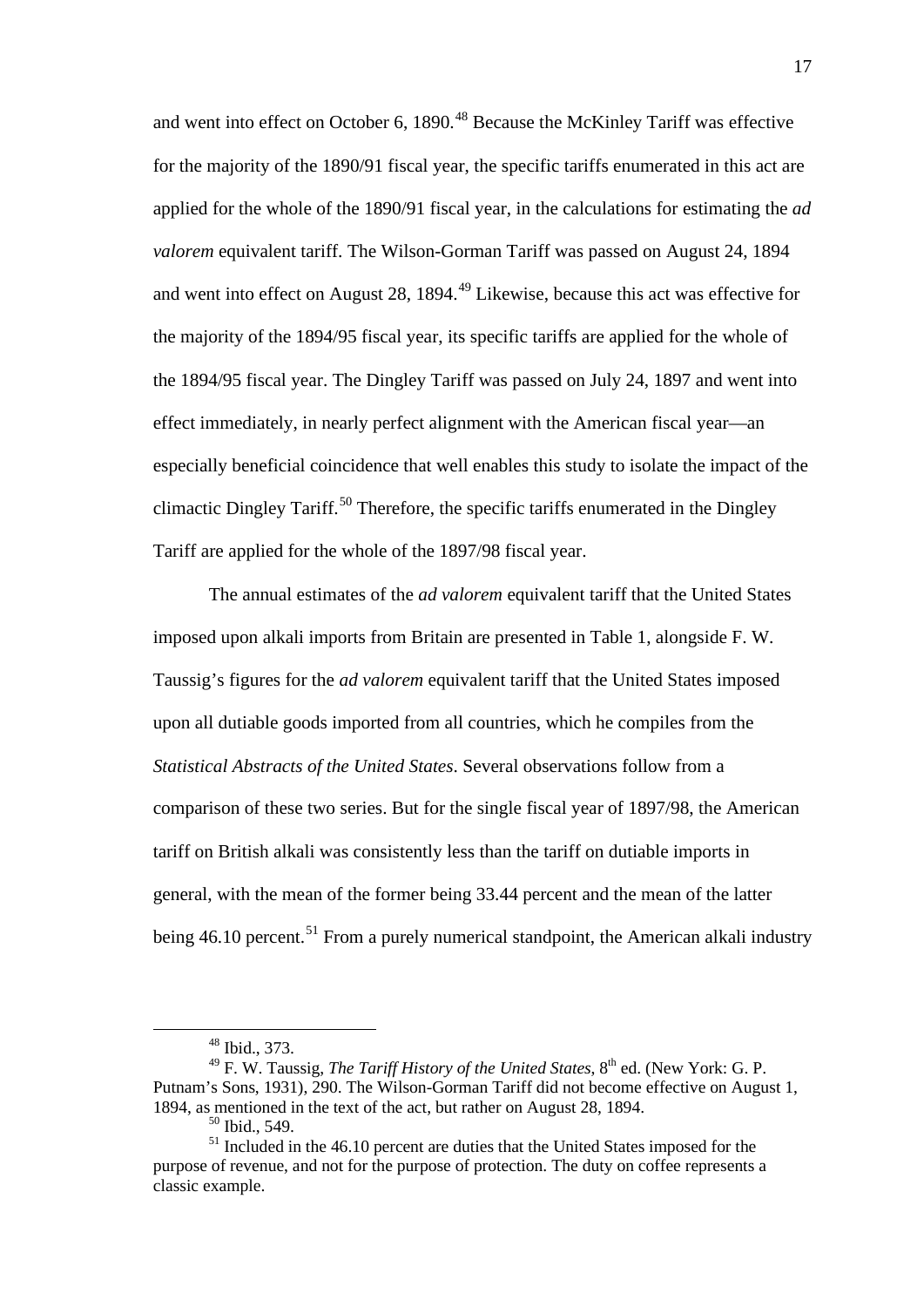| Year ending June 30 | Alkali imports to the<br><b>United States from Britain</b><br>(percent) | All dutiable imports to the<br>United States from all<br>countries (percent) |
|---------------------|-------------------------------------------------------------------------|------------------------------------------------------------------------------|
| 1880                | 27.34                                                                   | 43.48                                                                        |
| 1881                | 28.13                                                                   | 43.20                                                                        |
| 1882                | 33.20                                                                   | 42.66                                                                        |
| 1883                | 31.78                                                                   | 42.45                                                                        |
| 1884                | 28.83                                                                   | 41.61                                                                        |
| 1885                | 30.08                                                                   | 45.86                                                                        |
| 1886                | 31.96                                                                   | 45.55                                                                        |
| 1887                | 34.52                                                                   | 47.10                                                                        |
| 1888                | 37.06                                                                   | 45.63                                                                        |
| 1889                | 37.59                                                                   | 45.13                                                                        |
| 1890                | 33.20                                                                   | 44.41                                                                        |
| 1891                | 26.99                                                                   | 46.28                                                                        |
| 1892                | 24.97                                                                   | 48.71                                                                        |
| 1893                | 25.51                                                                   | 49.58                                                                        |
| 1894                | 30.92                                                                   | 50.06                                                                        |
| 1895                | 29.68                                                                   | 41.75                                                                        |
| 1896                | 30.41                                                                   | 40.18                                                                        |
| 1897                | 30.62                                                                   | 42.41                                                                        |
| 1898                | 50.45                                                                   | 48.80                                                                        |
| 1899                | 51.42                                                                   | 52.07                                                                        |
| 1900                | 44.28                                                                   | 49.24                                                                        |
| 1901                | 39.16                                                                   | 49.64                                                                        |
| 1902                | 34.52                                                                   | 49.78                                                                        |
| 1903                | 34.90                                                                   | 49.03                                                                        |
| 1904                | 30.55                                                                   | 48.78                                                                        |
| 1905                | 31.33                                                                   | 45.24                                                                        |

Table 1. *AD VALOREM* EQUIVALENT TARIFFS, 1880-1905

*Sources:* For the *ad valorem* equivalent tariff on alkali imports into the United States from Britain, see text. For the *ad valorem* equivalent tariff on all dutiable imports into the United States from all countries, F. W. Taussig, *The Tariff History of the United States*, 8th ed. (New York: G. P. Putnam's Sons, 1931), 527-528.

received comparatively less protection than other industries.<sup>[52](#page-18-2)</sup> While the Dingley Tariff temporarily afforded the alkali industry the same numerical level of protection as American industry overall, the rising price of alkali after 1899 eroded the *ad valorem* 

<span id="page-19-0"></span> Note well, however, that a comparatively low *ad valorem* equivalent tariff might provide sufficient protection for a certain industry, while a comparatively high *ad valorem*  equivalent tariff still might not provide sufficient protection for another.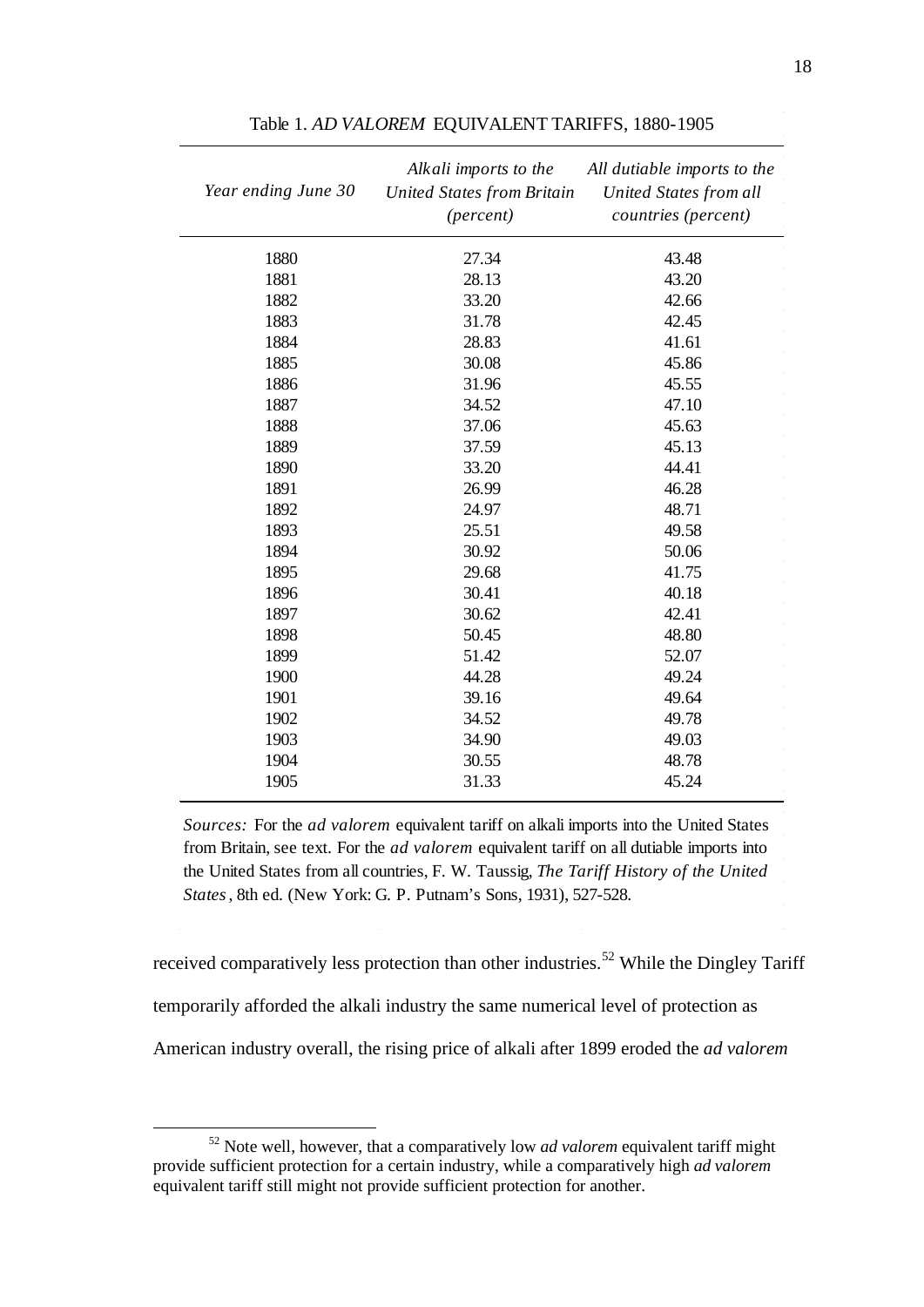equivalent tariff; remember that the United States imposed specific tariffs on each of the various classes of alkali imported.<sup>[53](#page-19-0)</sup>

For the period from 1880 to 1905, the tariff on British alkali exhibits greater dispersion than the tariff on all dutiable goods. The coefficient of variation is 0.20 for the tariff on British alkali and 0.07 for the tariff on all dutiable goods. The substantial degree of diversification inherent to the across-the-board tariff on all dutiable goods produces a relatively lower coefficient of variation. In contrast, the tariff on British alkali depends entirely upon an idiosyncratic group of goods collectively known as alkali, hence the relatively higher coefficient of variation. Nonetheless, the coefficient of variation for the *ad valorem* equivalent tariff on British alkali is not particularly high, compared to the coefficients of variation for the *ad valorem* equivalent tariffs on other goods, such as pig iron. V. Sundararajan extracts from the *Foreign Commerce and Navigation of the United States* annual figures for the *ad valorem* equivalent tariff that the United States imposed upon pig iron imports from all countries, though overwhelmingly from Britain.<sup>[54](#page-20-0)</sup> Calculated for the period from 1880 to 1905, the coefficient of variation for the tariff on pig iron is 0.40, or twice the coefficient for the tariff on British alkali. Preliminary evidence suggests that the *ad valorem* equivalent tariff on British alkali did not fluctuate exceptionally much.

Altogether, the *ad valorem* equivalent tariff on British alkali was the outcome of three determinants: the specific tariffs enumerated in American tariff acts, the price of each class of alkali, and the relative share that each class of alkali held in the collective basket. Moreover, none of these determinants were inconsequential or minor. Legislative revisions of the specific tariffs occurred at four junctures between 1880 and

 <sup>53</sup> *Oil, Paint and Drug Reporter* (New York: William O. Allison, various years).

<span id="page-20-1"></span><span id="page-20-0"></span><sup>54</sup> V. Sundararajan, "The Impact of the Tariff on Some Selected Products of the U.S. Iron and Steel Industry, 1870-1914," *Quarterly Journal of Economics* 84, no. 4 (November 1970): 594-595.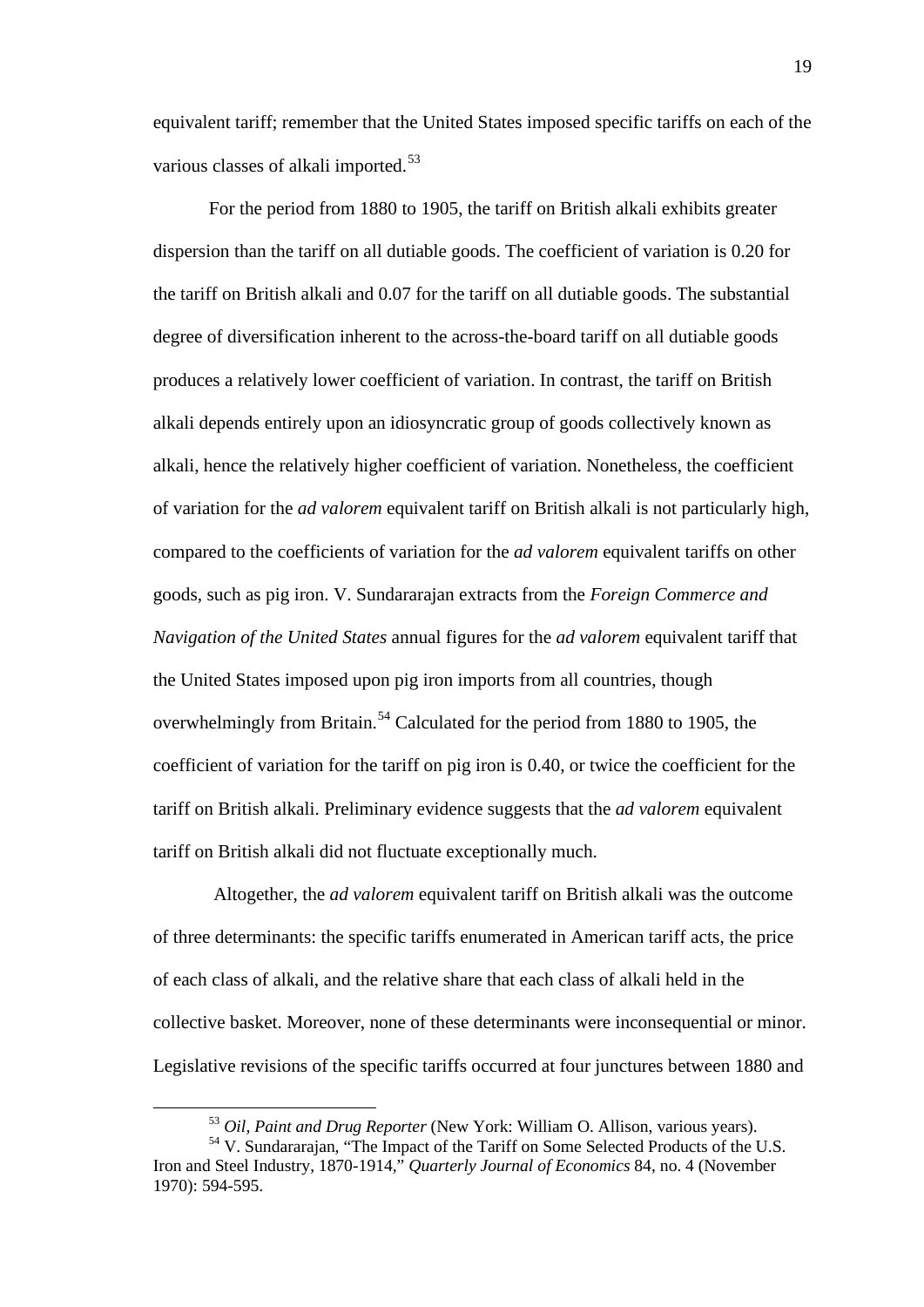1905, with the Dingley Tariff's increase of the duty on soda ash from  $0.25\phi$  to  $0.375\phi$ per pound representing the most aggressive and influential revision of a specific tariff on a class of alkali. [55](#page-20-1) As for the price of alkali, it declined throughout the 1890s and dropped off sharply between 1897 and 1899, only to rise again thereafter.<sup>[56](#page-21-0)</sup> The late 1890s trough in the price of alkali inflated the *ad valorem* equivalent tariff for those years, ostensibly exaggerating the effect of the Dingley Tariff. Thus, both legislative revisions and diminished prices caused the tariff on British alkali to exceed 50.0 percent in 1897/98 and 1898/99. The decline in the price of alkali between 1897 and 1899 was certainly not an exogenous phenomenon; full attention is given to the matter in a later section of this study.

The third determinant of the tariff on British alkali, the relative share that each class of alkali held in the collective basket, surely ought not be disregarded. Here, the main trend was the falling share of soda ash, which accelerated after the passage of the Dingley Tariff. Whereas the Mongrel Tariff, McKinley Tariff, and Wilson-Gorman Tariff left untouched the specific tariff on soda ash, the Dingley Tariff revised the duty upward, prompting both an absolute and proportional decrease in American imports of soda ash. Even still, soda ash remained the largest class of alkali imported into the United States from Britain for the entire period under consideration.<sup>[57](#page-21-1)</sup> The relative share of caustic soda increased rapidly during the three years governed by the Wilson-Gorman Tariff, which lowered the duty on caustic soda from  $1\phi$  to  $0.5\phi$  per pound.<sup>[58](#page-21-2)</sup> In fact, between 1893/94 and 1896/97, the share of caustic soda increased from 12.3

 <sup>55</sup> *Tariff Acts Passed by the Congress*, 549.

<span id="page-21-3"></span><span id="page-21-0"></span><sup>56</sup> *Oil, Paint and Drug Reporter*. While there were different prices for each of the classes of alkali, these prices tended to move in lockstep.

<span id="page-21-2"></span><span id="page-21-1"></span><sup>57</sup> *Foreign Commerce and Navigation of the United States* (1905). As late as 1904/05, soda ash constituted an impressive 60.1 percent of the basket of alkali imports from Britain.

<sup>58</sup> *Tariff Acts Passed by the Congress*, 469.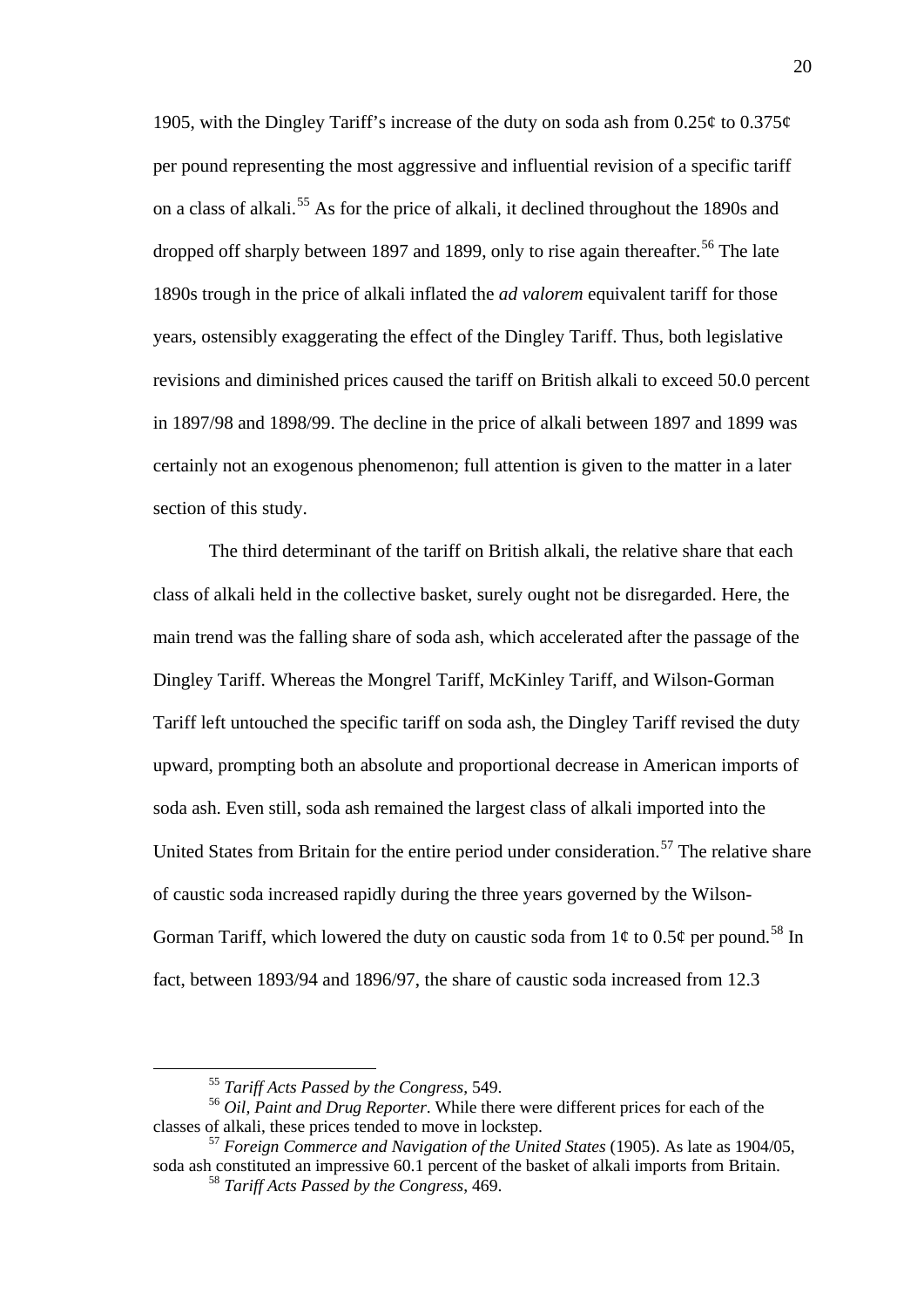percent to 26.1 percent.[59](#page-21-3) Yet, this temporary proportional increase was reversed by the Dingley Tariff, which raised the duty on caustic soda from 0.5¢ to 0.75¢ per pound.<sup>[60](#page-22-0)</sup> In tandem with the shrinking relative shares of caustic soda and soda ash were the growing relative shares of sal soda and soda crystals, though American imports of all classes of alkali declined, in absolute volumes, following the passage of the Dingley Tariff.

#### **Tariff Policy and British Alkali Exports**

American tariff policy toward alkali—represented numerically in the annual estimates of the *ad valorem* equivalent tariff—emanated from a fiery political struggle, not between manufacturers and consumers, but instead between manufacturers and manufacturers. The few American alkali manufacturers operating in the 1880s and 1890s sought from the United States Congress greater protection in the form of higher tariffs. Meanwhile, American glass, paper, and soap manufacturers, for which alkali was an intermediate good, vigorously resisted upward revisions of the specific tariffs on the various classes of alkali, believing that higher tariffs would drive up the price of alkali, thereby increasing their costs of production.

In making the case for greater protection, American alkali manufacturers cited higher wages in the United States than in Britain; these manufacturers argued for a tariff policy that would correct for the wage differential. One such alkali manufacturer was the Church & Dwight Company of Syracuse, New York.<sup>[61](#page-22-1)</sup> In 1896, E. Dwight Church, the First Vice-President of the company, wrote to the Congressional Committee on Ways and Means:

<span id="page-22-2"></span>All we ask or expect is that such rates of duty will be given on alkalis, alkaloids, etc., competing with our makes as will compensate for the difference in labor and costs of

 <sup>59</sup> *Foreign Commerce and Navigation of the United States* (1894 and 1897).

<sup>60</sup> *Tariff Acts Passed by the Congress*, 549.

<span id="page-22-1"></span><span id="page-22-0"></span> $61$  Both the Church & Dwight Company and the SPC were located in Syracuse, New York, for reasons addressed later in this study.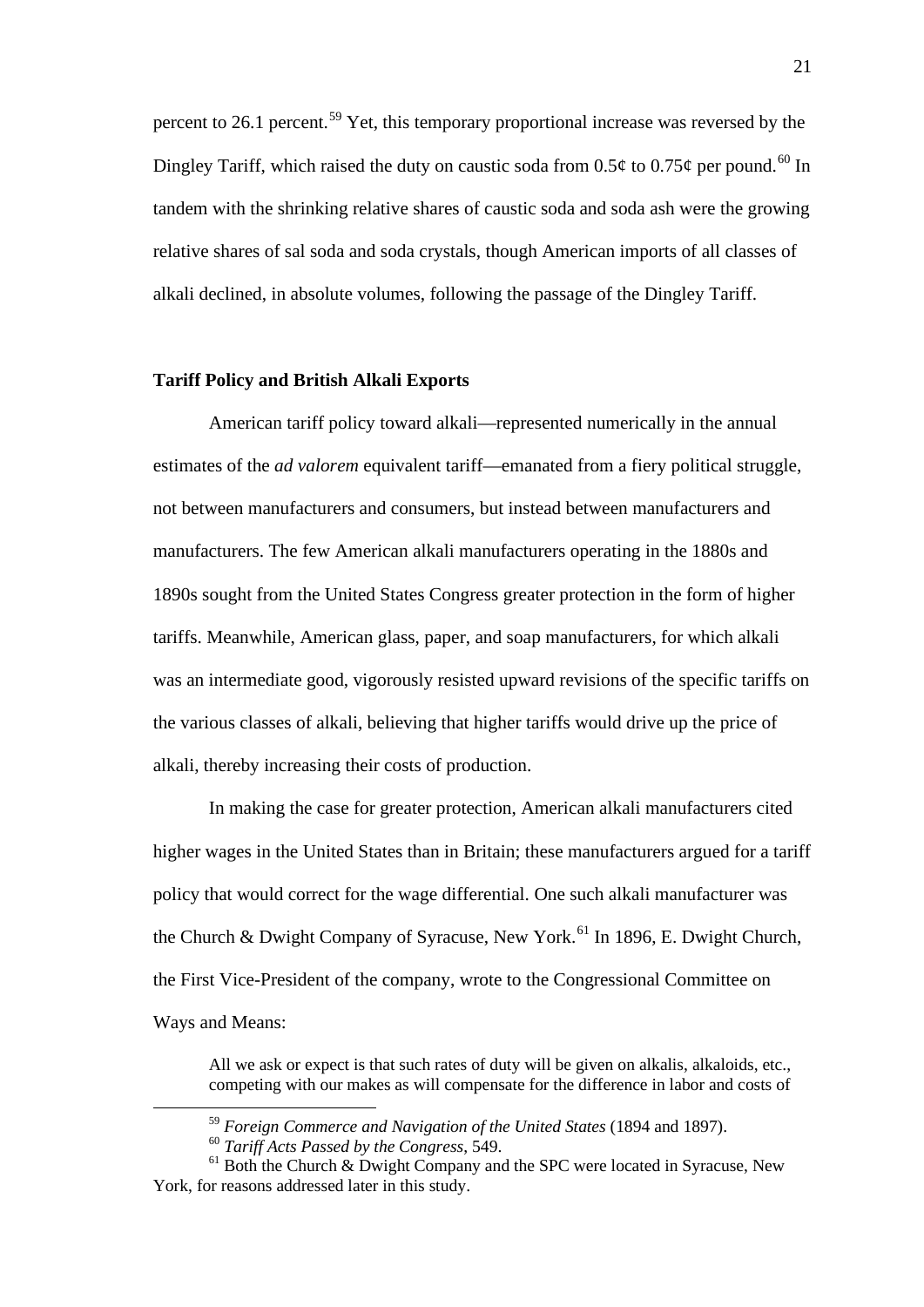raw materials between this and competing foreign countries. And we consider it proper to say right here that we are subjected to most severe competition from a powerful combination of foreign manufacturers, who under the existing tariff rates practically control this market. We refer particularly to the United Alkali Works, Limited, with operations which include almost the entire alkali section of and contiguous to St. Helens, England, and also the works of Messrs. Brunner, Mond & Co., Limited, successors to the Murgaetroyd [*sic*] Ammonia, Soda, and Salt Syndicate, Limited, of Middlewich, England. $62$ 

The wage differential between the United States and Britain was, by no means, a new argument put forward by the alkali manufacturers. Earlier, in 1889, William B. Cogswell, the General Manager and part owner of the SPC, reported to the Committee on Ways and Means that, if the specific tariff of  $0.25\phi$  per pound of soda ash were eliminated, the SPC would reduce its wages by  $15$  percent.<sup>[63](#page-23-0)</sup> Evidently, Cogswell was convincing; in 1890, the McKinley Tariff left the duty on soda ash intact.<sup>[64](#page-23-1)</sup>

In the United States, the glass, paper, and soap manufacturers—the chief

purchasers of alkali—responded to the tariff in two ways. First, these manufacturers

claimed that the tariff on alkali increased the costs of production, which the

manufacturers were forced to pass along to consumers.<sup>[65](#page-23-2)</sup> Laying forth this argument,

the glass, paper, and soap manufacturers beseeched Congress to revise downward the

specific tariffs on the classes of alkali.<sup>[66](#page-23-3)</sup> Second, these industries used the tariff on

alkali as a justification for seeking greater protection for themselves.<sup>[67](#page-23-3)</sup> Essentially, the

 <sup>62</sup> Committee on Ways and Means, *Tariff Hearings: Hearing before the Committee on Ways and Means*, 54<sup>th</sup> Cong., 2<sup>nd</sup> sess., 1896, 130.

<sup>63</sup> Committee on Ways and Means, *Revision of the Tariff: Hearing before the Committee on Ways and Means*,  $51<sup>st</sup>$  Cong., 1<sup>st</sup> sess., 1889, 342.

<sup>64</sup> *Tariff Acts Passed by the Congress*, 373.

<span id="page-23-1"></span><span id="page-23-0"></span><sup>&</sup>lt;sup>65</sup> Though protective tariffs raised the price of manufactured goods, consumers gained from a consequent decline in the price of agricultural goods during this period. See Douglas A. Irwin, "Tariff Incidence in America's Gilded Age," *Journal of Economic History* 67, no. 3 (September 2007): 599.

<span id="page-23-2"></span><sup>66</sup> Committee on Ways and Means, *Tariff Hearings: Hearing before the Committee on Ways and Means*, 53<sup>rd</sup> Cong., 1<sup>st</sup> sess., 1893, 15.

<span id="page-23-3"></span><sup>67</sup> Committee on Ways and Means, *Revision of the Tariff: Hearing before the Committee on Ways and Means*,  $51<sup>st</sup>$  Cong.,  $1<sup>st</sup>$  sess., 1889, 15.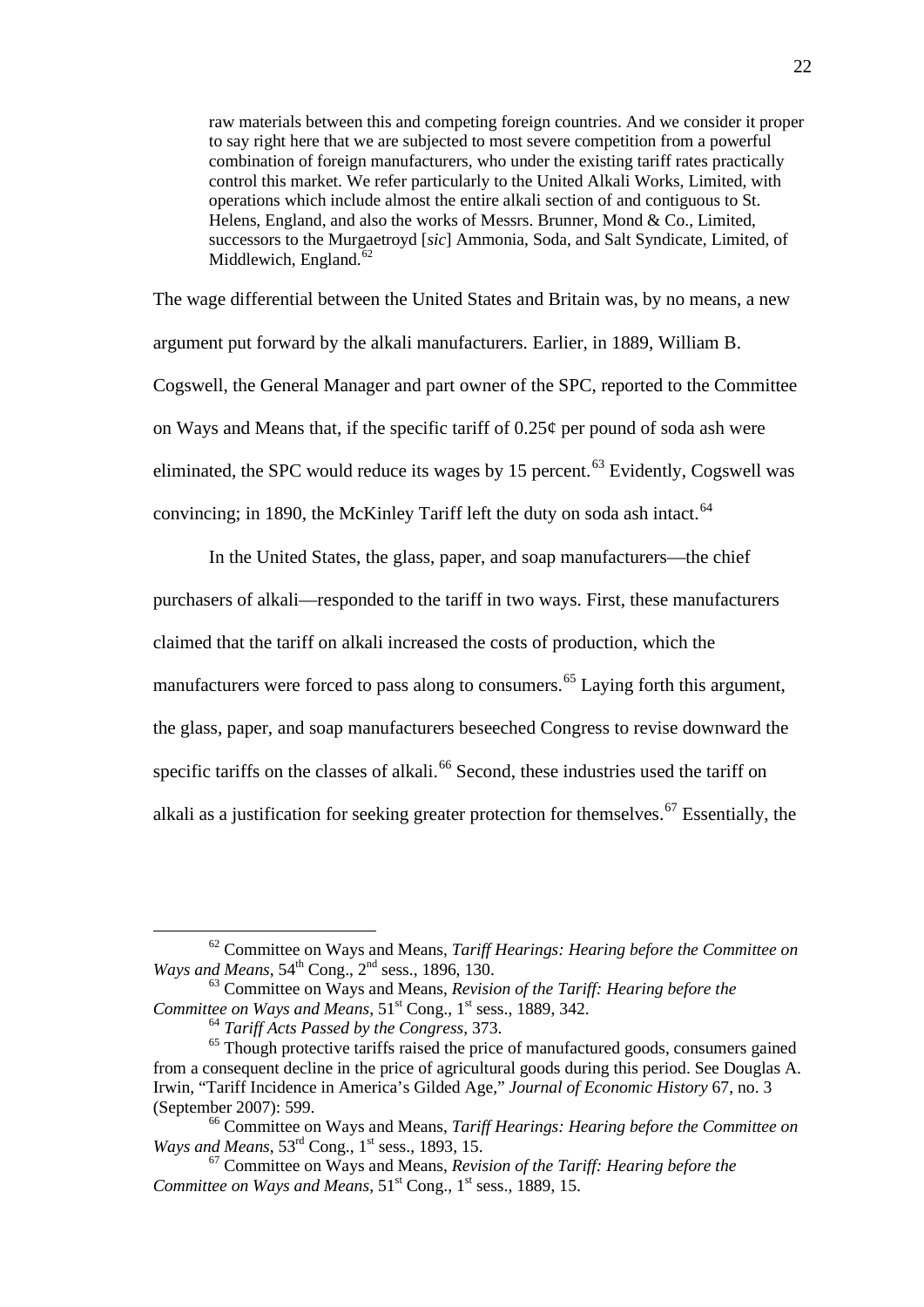glass, paper, and soap manufacturers were petitioning Congress for compensating duties.<sup>[68](#page-23-2)</sup>

To be sure, American tariff policy toward alkali was forged out of a domestic political debate, which occurred throughout the 1880s and 1890s, and not just during the immediate run-up to the Dingley Tariff. Moreover, American tariff policy toward alkali was both variable and consequential well before the Dingley Tariff. Toward the end of his letter to the Committee on Ways and Means, E. Dwight Church stated,

The reduction of the duty in the present so-called Wilson-Gorman act on sal soda or soda crystals from one-fourth to one-eighth of a cent per pound has been most detrimental, and indeed almost ruinous, to our interests, enabling our foreign competitors to largely control the American market. In simple justice to ourselves, as well as to the interest of the public revenue, sal soda or soda crystal should be made dutiable at one-fourth of a cent per pound, the same as soda ash, being the rate in the tariff acts of 1883 and 1890.

The Government statistics show an increase in the importation of these products in the year 1895, under the present low rate of duty, of about 12,000,000 pounds over the year  $1894...^{69}$  $1894...^{69}$  $1894...^{69}$ 

The case of the Church & Dwight Company illustrates that, just as the Dingley Tariff injured the British alkali industry, so too did the Wilson-Gorman Tariff injure the American alkali industry. Contrary to what the scholarly literature suggests, the Mongrel Tariff, McKinley Tariff, and especially the Wilson-Gorman Tariff were, with respect to alkali, significant pieces of legislation in both intention and effect.

Furthermore, the British alkali industry was quite sensitive to American tariff legislation years before the passage of the Dingley Tariff. Brunner, Mond and the UAC kept very much abreast of the tariff deliberations in the United States, regularly reporting any developments at annual shareholder meetings. In 1895, at the general

<span id="page-24-1"></span>meeting of the UAC, the Chairman of the company described how, during the previous

<sup>&</sup>lt;sup>68</sup> If Industry A produces an intermediate good for Industry B, a compensating duty augments the level of protection already afforded to B by the level of protection afforded to A, in proportion with the intermediate good's share in the total costs of production of B. See Taussig, *Tariff History*, 196-197.

<span id="page-24-0"></span><sup>69</sup> Committee on Ways and Means, *Tariff Hearings: Hearing before the Committee on Ways and Means*, 54<sup>th</sup> Cong., 2<sup>nd</sup> sess., 1896, 131-132.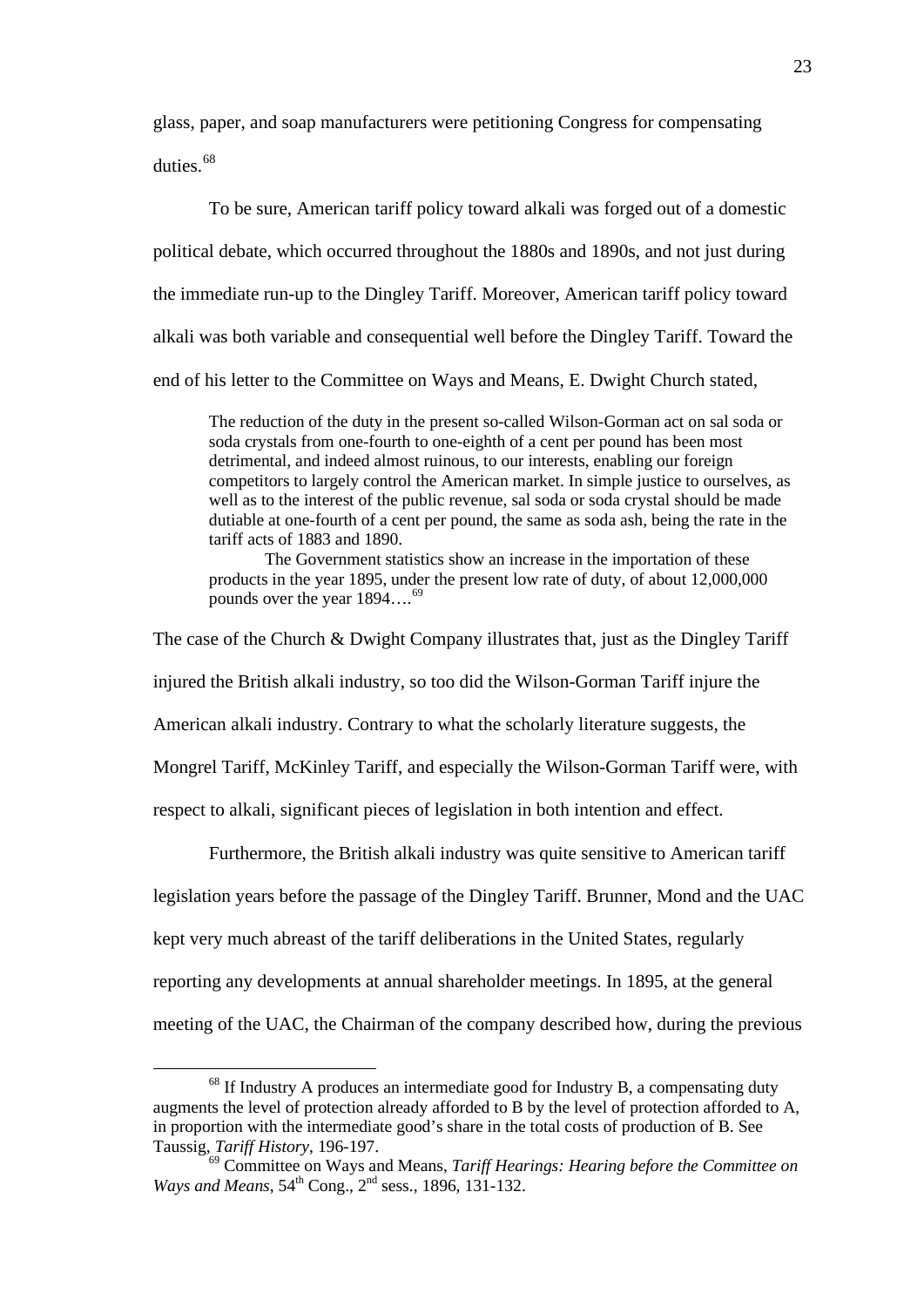year, merely the uncertainty over the final formulation of the Wilson-Gorman Tariff was enough to hinder the UAC's sales to the United States.<sup>[70](#page-24-1)</sup>

It was imperative that the British alkali industry of the late nineteenth century monitor American tariff policy, since the industry relied so heavily upon exports to the United States. In the late 1880s and early 1890s, approximately half of Brunner's total *sales*, let alone *exports*, were to the United States.<sup>[71](#page-25-0)</sup> The American market was no less important for the UAC. In 1887, the Leblanc firms controlled an impressive 48.5 percent of the American market, while Brunner, Mond held 37.0 percent.<sup>[72](#page-25-1)</sup> A handful of American alkali manufacturers supplied the small remainder of the domestic market.<sup>[73](#page-25-2)</sup> Interestingly, the United States received only a trickle of alkali exports from countries other than Britain. In Continental Europe, a rather large alkali industry grew up under moderately protectionist regimes.<sup>[74](#page-25-3)</sup> However, the Continental alkali firms were not competitive enough to gain a foothold in the American market. In 1891/92, the United States imported 0.4 million pounds of alkali from Belgium, 0.6 million from France, 5.3 million from Germany, and  $421.0$  million from Britain.<sup>[75](#page-25-4)</sup> Indubitably, Britain controlled the American alkali market.

Thus, when the Dingley Tariff went into effect in 1897, the British alkali industry found itself uniquely exposed, compared to its Continental counterparts. Over the next two years, British alkali exports to the United States fell off precipitously. Both Brunner, Mond and the UAC fully acknowledged the gravity of the situation, but

 <sup>70</sup> CRO, DIC UA 3/7, *Reports of Proceedings at General Meetings*, 1891-1925.

 $71$  Reader, 98.

 $72$  Ibid.

<span id="page-25-4"></span><span id="page-25-3"></span><span id="page-25-2"></span><span id="page-25-1"></span><span id="page-25-0"></span> $73$  In the 1880s and 1890s, the main American alkali firms were the Church & Dwight Company, Mathieson Alkali Company, Michigan Alkali Company, Pennsylvania Salt Manufacturing Company, and SPC.

<sup>74</sup> Warren, 187-189.

<sup>75</sup> *Foreign Commerce and Navigation of the United States* (1892).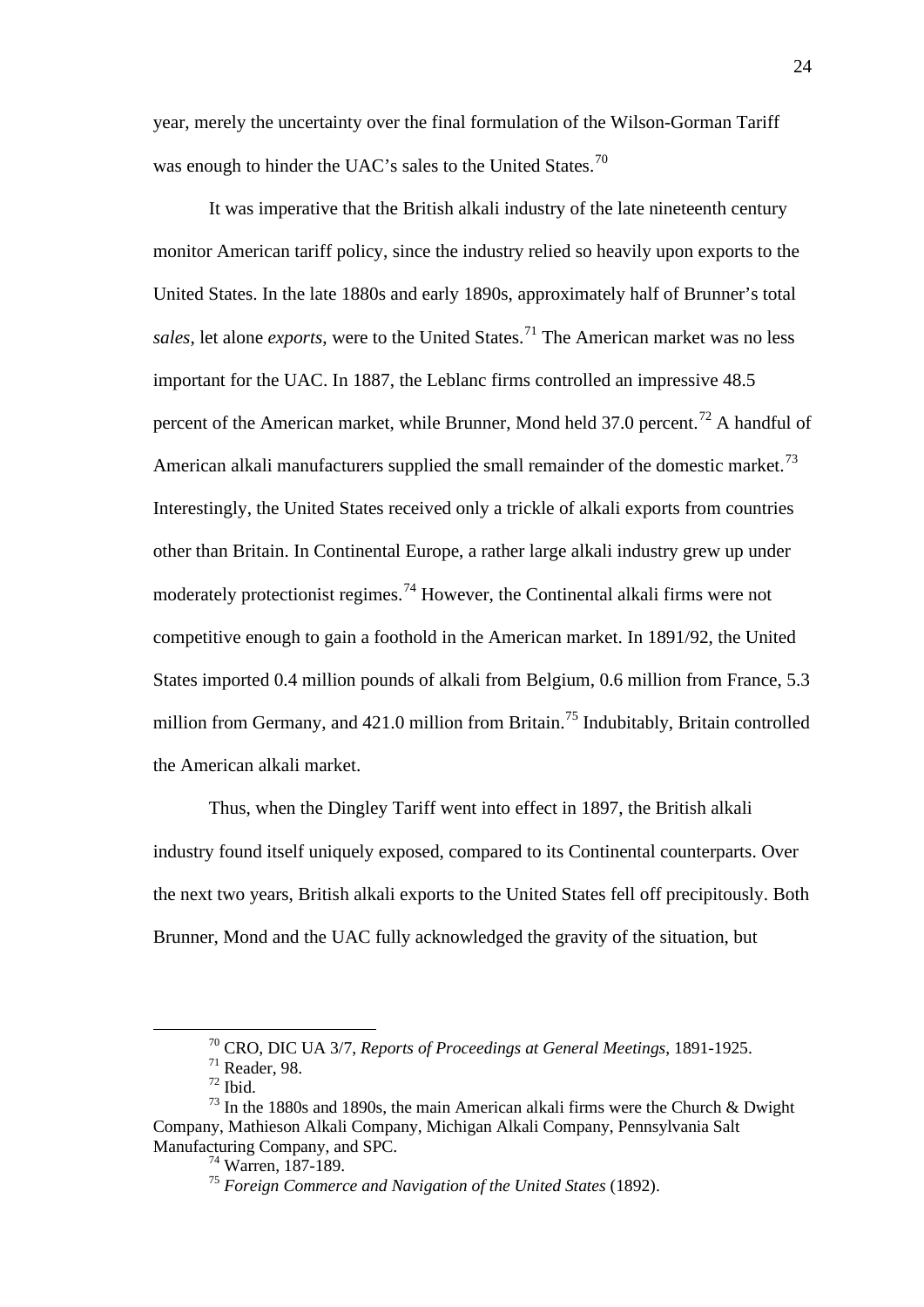maintained a tinge of optimism amid the adversity posed by the Dingley Tariff. In 1898, John Brock, the Chairman of the UAC, addressed shareholders:

As our trade lay very largely with the United States, [the Dingley Tariff] has of course for the present considerably circumscribed our business with that country, and we have had to carefully consider what steps we should take in order to retain it, for we certainly do not mean to retire from that market (hear, hear, and applause).<sup>[76](#page-25-3)</sup>

Ultimately, the shareholders' applause was never vindicated, seeing as though the UAC failed to recapture its American market. Brunner, Mond followed a somewhat different course, which is lengthily detailed in the next section of this study. At any rate, both firms practically stopped exporting alkali to the United States by the early  $1900s$ .<sup>[77](#page-26-0)</sup> Suffice it to say, the workshop of the world ceased functioning as the workshop where the United States bought its alkali.

All of the foregoing textual evidence lends credence to the connection between American tariff policy and British alkali exports to the United States for the rough period from 1880 to 1905. But does such a relationship hold up to statistical scrutiny? The methodology for testing whether American tariff policy impacted British alkali exports to the United States involves a time-series regression using annual data. The dependent variable, the volume of American alkali imports from Britain, comes from the *Foreign Commerce and Navigation of the United States*, and is presented in Table 2. The key explanatory variable, the estimated *ad valorem* equivalent tariff that the United States imposed upon alkali imports from Britain, is taken from the previous section of this study (see Table 1).

The first of two control variables is the volume of British alkali exports to Scandinavia. The rationale for including this unlikely control variable deserves some elaboration. In the late nineteenth century, the British alkali industry routinely faced the indictment that its international competitiveness suffered, not because of foreign tariffs,

<span id="page-26-1"></span> <sup>76</sup> CRO, DIC UA 3/7, *Reports of Proceedings at General Meetings*, 1891-1925.

<span id="page-26-0"></span><sup>77</sup> Warren, 192.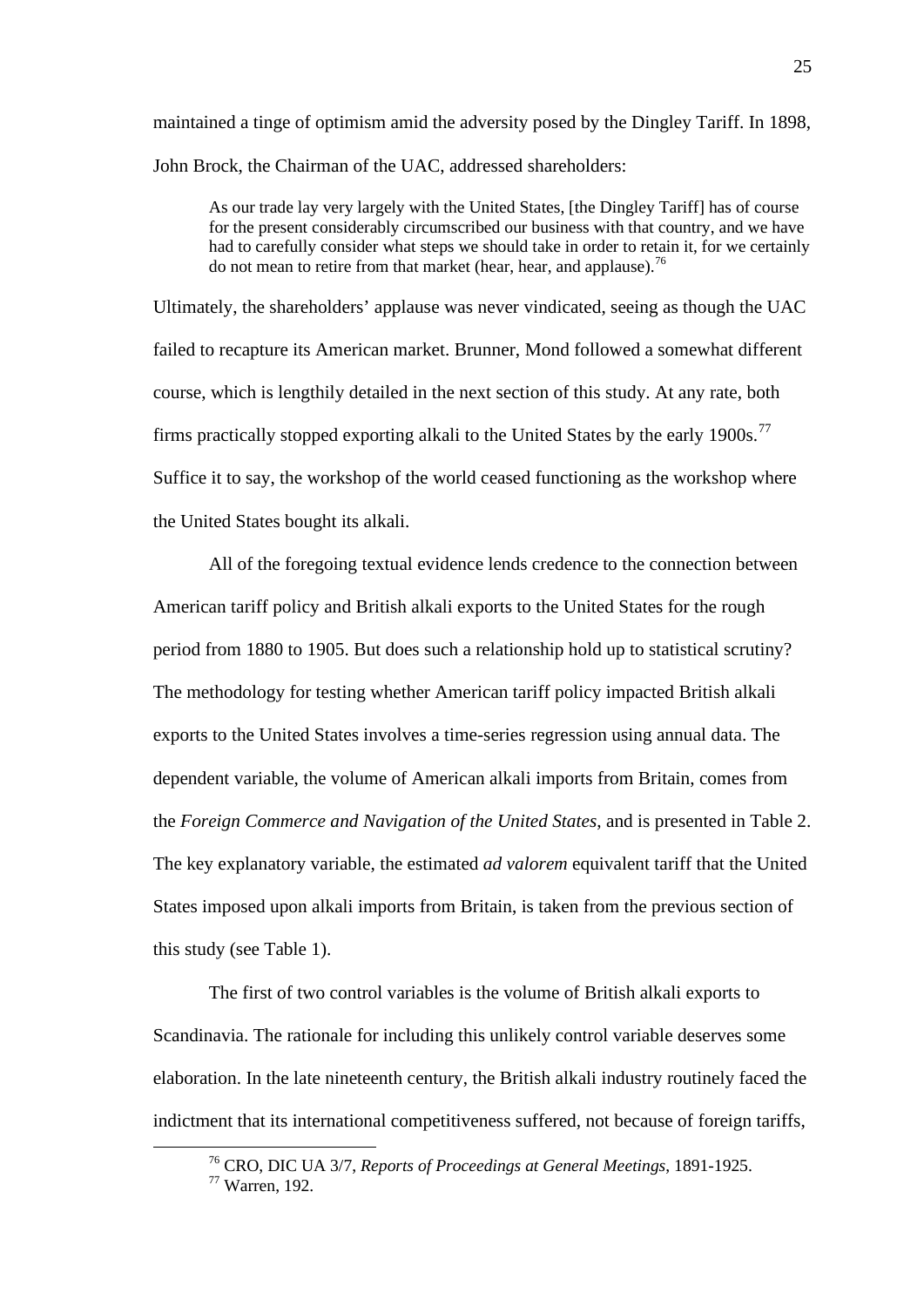| Year ending June 30 | British alkali exports<br>to the United States<br>(million pounds) | Year ending June 30 | British alkali exports<br>to the United States<br>(million pounds) |
|---------------------|--------------------------------------------------------------------|---------------------|--------------------------------------------------------------------|
| 1880                | 368.4                                                              | 1893                | 508.3                                                              |
| 1881                | 337.9                                                              | 1894                | 317.3                                                              |
| 1882                | 356.8                                                              | 1895                | 395.5                                                              |
| 1883                | 412.5                                                              | 1896                | 337.9                                                              |
| 1884                | 398.4                                                              | 1897                | 250.3                                                              |
| 1885                | 366.0                                                              | 1898                | 134.7                                                              |
| 1886                | 396.3                                                              | 1899                | 77.1                                                               |
| 1887                | 389.0                                                              | 1900                | 108.5                                                              |
| 1888                | 391.1                                                              | 1901                | 54.9                                                               |
| 1889                | 401.9                                                              | 1902                | 42.5                                                               |
| 1890                | 435.4                                                              | 1903                | 39.1                                                               |
| 1891                | 447.4                                                              | 1904                | 31.4                                                               |
| 1892                | 421.0                                                              | 1905                | 29.3                                                               |

Table 2. BRITISH ALKALI EXPORTS TO THE UNITED STATES, 1880-1905

*Source:* United States, Treasury Department, Bureau of Statistics, *Foreign Commerce and Navigation of the United States* (Washington, DC: Government Printing Office, various years).

but because of technical sluggishness, exemplified by the British alkali industry's retention of the comparatively inefficient Leblanc process.<sup>[78](#page-26-1)</sup> Perhaps then, the volume of American alkali imports from Britain was determined by the technical efficiency (or inefficiency) of the British alkali industry. More broadly, perhaps the volume of American alkali imports from Britain was determined, at least in part, by the overall productivity of the British alkali industry within an international context. Accordingly, the regression employs a control variable that captures the British alkali industry's productivity.

In the 1880s and 1890s, there blossomed an appreciable trade between Britain and the Scandinavian countries of Denmark, Norway, and Sweden.<sup>[79](#page-27-0)</sup> Alkali was certainly a part of this trade. At the time, Scandinavia could just as easily have purchased alkali from countries other than Britain; Germany and France were net

 <sup>78</sup> Ibid., 185.

<span id="page-27-1"></span><span id="page-27-0"></span><sup>79</sup> S. B. Saul, *Studies on British Overseas Trade, 1870-1914* (Liverpool: Liverpool University Press, 1960), 107.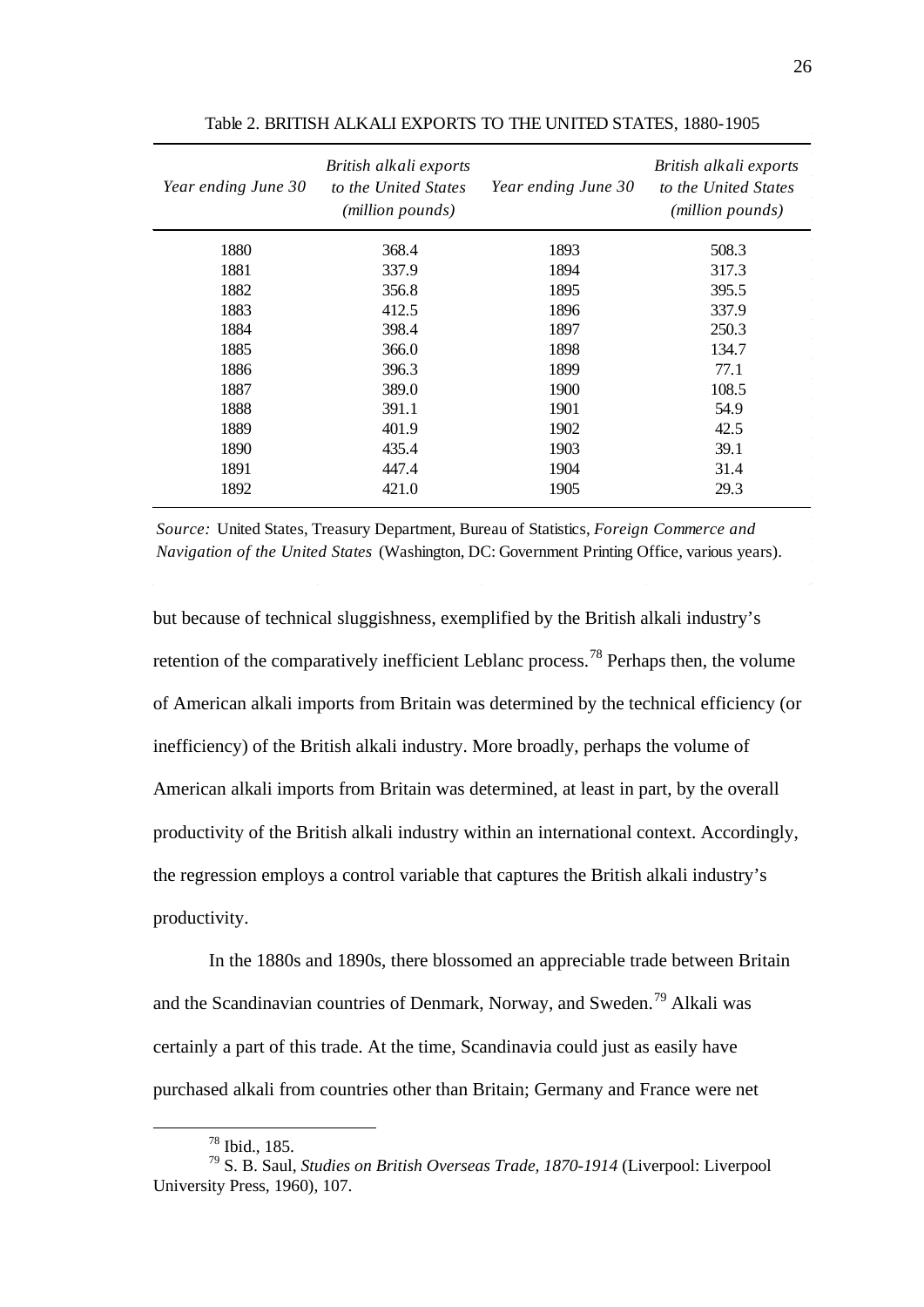exporters of alkali during this period.<sup>[80](#page-27-1)</sup> If the Continental alkali industry became more productive than the British alkali industry, owing to either greater technical efficiency or any number of other reasons, Scandinavia could have switched from purchasing British alkali to purchasing German or French alkali. The reverse holds true, as well. In this sense, the volume of British alkali exports to Scandinavia proxies for the relative productivity of the alkali industry in Britain, as compared to the alkali industry in Continental Europe.

During the late nineteenth century, the Scandinavian countries of Denmark, Norway, and Sweden were unique in that each of these countries admitted alkali free of any duty.<sup>[81](#page-28-0)</sup> The volume of British alkali exports to Scandinavia is therefore a fitting control variable; the series is unaffected by protective legislation. Although other countries admitted alkali free of duty, only industrial and industrializing countries, such as the Scandinavian nations, represented anything more than a negligible and sporadic market for alkali. To give an idea, in 1885, Britain exported fourteen times as much alkali, by volume, to Scandinavia than to all of British India.<sup>[82](#page-28-1)</sup>

The volume of British alkali exports to Scandinavia is calculated by aggregating the volumes of British alkali exports to Denmark, Norway, and Sweden, which are recorded in the *Trade of the United Kingdom*. Because this control variable comes from the British trade statistics, and because the dependent variable comes from the American trade statistics, the control variable is inescapably lagged by a half year, as discussed earlier. [83](#page-28-2) One further complication arises from the *Trade of the United Kingdom* disaggregating alkali into its constituent classes beginning in 1901. For certain

 <sup>80</sup> Warren, 187-189.

<span id="page-28-3"></span><span id="page-28-0"></span><sup>81</sup> United Kingdom, House of Commons, *Foreign and Colonial Import Duties* (London: Her Majesty's Stationery Office, various years).

<sup>82</sup> *Trade of the United Kingdom* (1885).

<span id="page-28-2"></span><span id="page-28-1"></span><sup>&</sup>lt;sup>83</sup> Leading, as opposed to lagging, this control variable by a half year does not materially alter the statistical significance of any of the coefficients in the regression equation.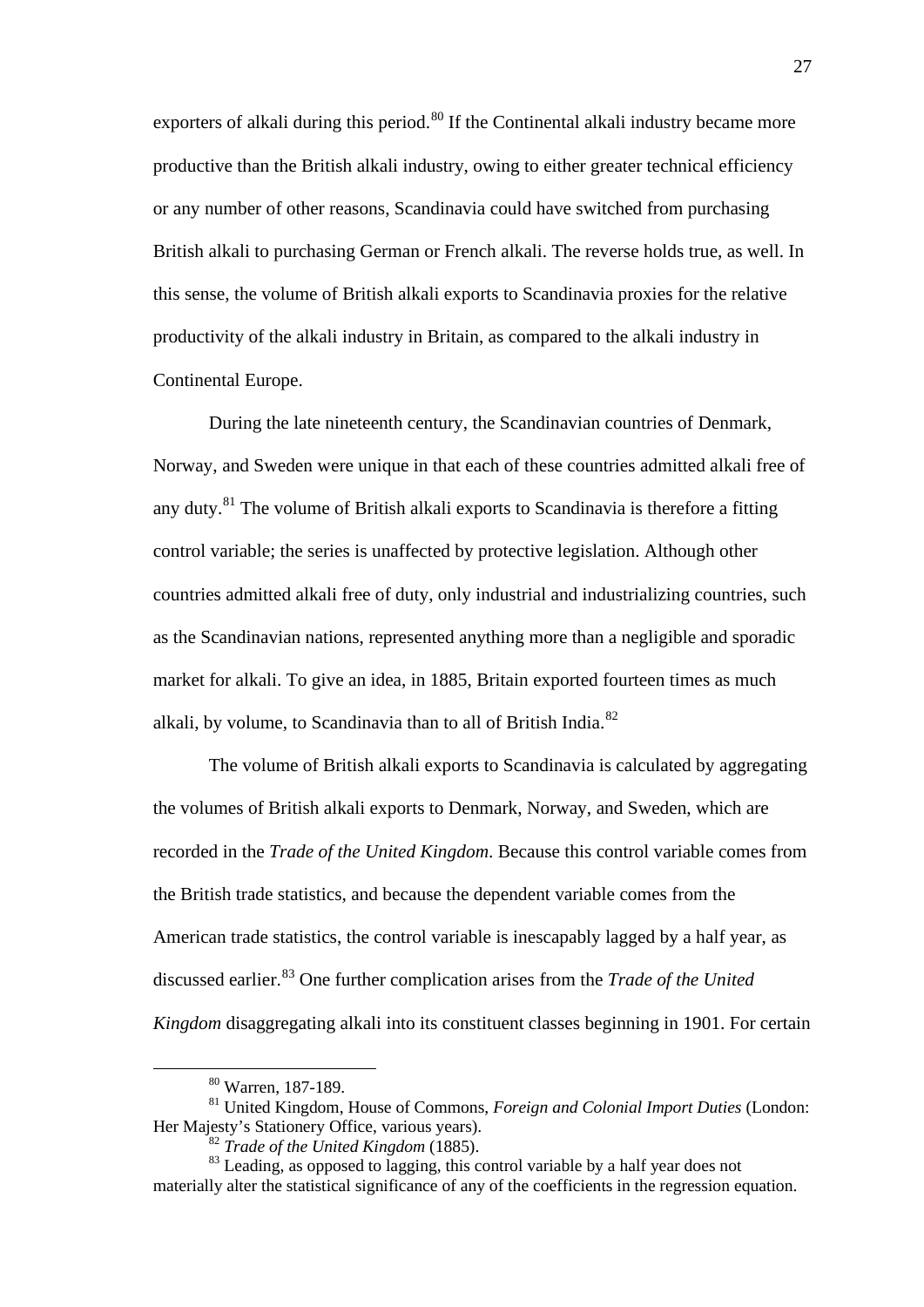classes of alkali, British exports to each of the Scandinavian countries are not recorded separately, thereby precluding any reliable calculation of the total volume of British alkali exports to Scandinavia for the years 1901 to 1905. As a result, the time-series regression covers just the twenty-one years from 1879/80 to 1899/1900, with the control variables dating from 1880 to 1900.

The second control variable is the year-on-year percent change in Charles Feinstein's index of total British industrial production.<sup>[84](#page-28-3)</sup> This variable controls for the possibility that macroeconomic movements affected the volume of American alkali imports from Britain.<sup>[85](#page-29-0)</sup> While any comprehensive analysis of the relationship between macroeconomic fluctuations and trade volumes falls outside the scope of this study, it is nevertheless worthwhile to employ a control variable that captures some degree of macroeconomic movement in the exporting country, especially given the tendency of firms to push exports when domestic demand ebbed.

The results of the time-series regression are presented in Table 3. As the adjusted  $\mathbb{R}^2$  indicates, the regression explains 64 percent of the variation in the volume of American alkali imports from Britain. Only the constant and the coefficient of the *ad valorem* equivalent tariff are statistically significant, and are so at the 1 percent level. This statistical finding nicely corroborates the abundance of textual evidence that American tariff policy determined the volume of alkali imports from Britain in the 1880s and 1890s.

<span id="page-29-1"></span> <sup>84</sup> Charles Feinstein, *National Income, Expenditure and Output of the United Kingdom, 1855-1965* (Cambridge: Cambridge University Press, 1972), Table 51.

<span id="page-29-0"></span><sup>&</sup>lt;sup>85</sup> Incidentally, it was during the late 1880s that American and British business cycles began to desynchronize. See Saul, 117.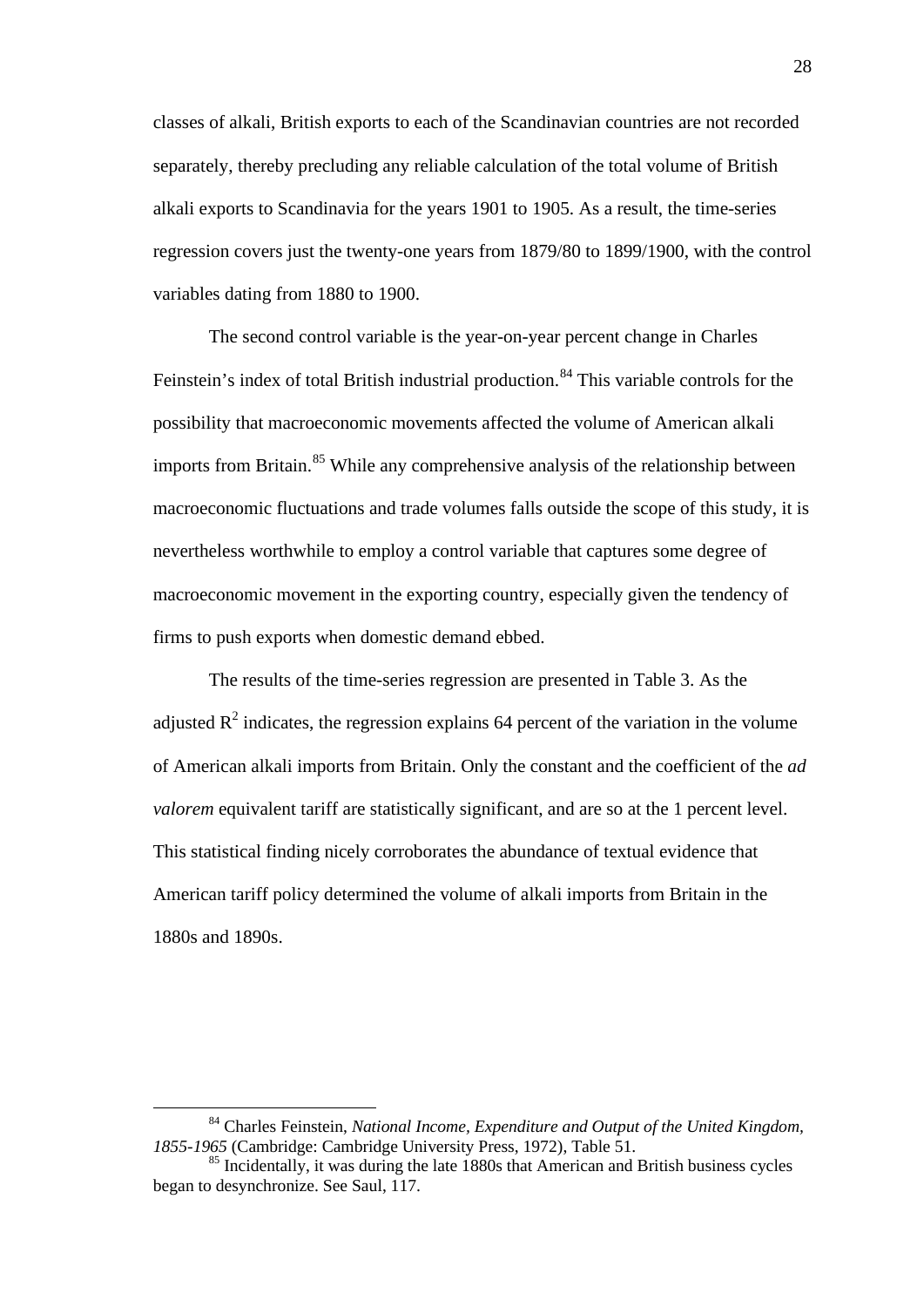|                                       | Dependent variable: British alkalı exports<br>to the United States, 1880-1900 |
|---------------------------------------|-------------------------------------------------------------------------------|
| Ad valorem equivalent tariff          | $-11.66*$<br>$(-4.07)$                                                        |
| Time                                  | $-0.69$<br>$(-0.11)$                                                          |
| British alkali exports to Scandinavia | 2.08<br>(0.58)                                                                |
| British industrial output             | $-0.55$<br>$(-0.15)$                                                          |
| Constant                              | 686.75 *<br>(5.22)                                                            |
|                                       | $n = 21$<br>$R^2 = 0.71$<br>Adjusted $R^2 = 0.64$                             |

#### Table 3. REGRESSION: BRITISH ALKALI EXPORTS TO THE UNITED STATES

*Notes:* \* indicates significance at the 1 percent level. The t-values are listed in parentheses.

It might be argued—and not unreasonably—that the small number of observations is a weakness of this regression.<sup>[86](#page-29-1)</sup> Unfortunately, only annual data are available for the variables. Working with this annual data, the selection of the years 1879/80 to 1899/1900 as the time span for the regression is not arbitrary. The motivation for choosing this range finds articulation in the words of the economic historian Percy Ashley: "To the great disturbance and distress of business, and during the short period of fourteen years, from 1883 to 1897, there were four complete revisions of the tariff."[87](#page-30-0) Thus, the time span of the regression, from 1879/80 to 1899/1900, covers the fourteen years described by Ashley, as well as several years on each end, in order to account for the full transitions surrounding the Mongrel Tariff of

*Dependent variable: British alkali exports* 

<span id="page-30-1"></span><span id="page-30-0"></span><sup>&</sup>lt;sup>86</sup> Of course, the critical t-value is higher, given the smaller number of observations. Even still, the constant and coefficient of the *ad valorem* equivalent tariff are statistically significant at the 1 percent level.

 $87$  Ashley, 190-191.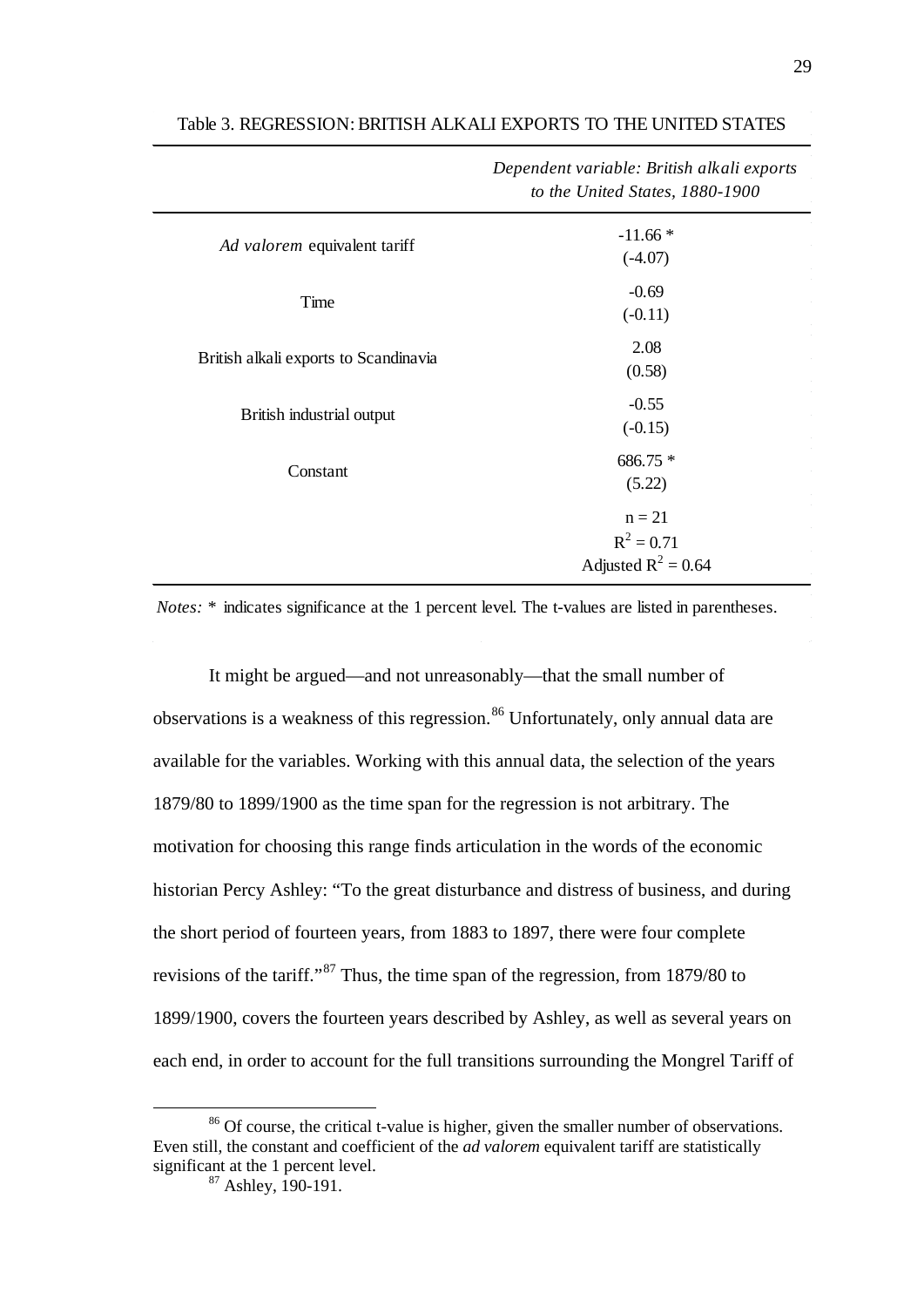1883 and the Dingley Tariff of 1897. The four tariff acts passed between 1883 and 1897 arose out of a renaissance in the tariff debate, following the relatively dormant period of the 1870s. In some respect, the renaissance ended with the passage of the Dingley Tariff, which remained in effect for an astonishing twelve years until the Payne-Aldrich Tariff (1909). Indeed, the Mongrel Tariff, McKinley Tariff, Wilson-Gorman Tariff, and Dingley Tariff together form an identifiable cluster of American tariff legislation, which serves as a temporal undergirding of the analysis in this study.

The time span of 1879/80 to 1899/1900 also corresponds to the evolution of the American alkali industry. In the 1870s, there operated in the United States only a handful of alkali manufacturers, and just a single producer of soda ash: the Pennsylvania Salt Manufacturing Company.[88](#page-30-1) By the early 1900s, the American alkali industry had greatly expanded, in terms of both the number of producers and the volume of production. The rise in the volume of production was nothing short of meteoric; whereas the whole of the United States produced 40.3 million pounds of alkali in 1880, the SPC alone was producing over 500 million pounds annually by the 1900s.<sup>[89](#page-31-0)</sup> The twenty-one-year range of the regression covers the fullness of this transition.

A drawback of the regression equation is the high residual for 1896/97. The statistical explanation for the high residual is that American alkali imports from Britain registered a considerable decrease in 1896/97, the year before the enactment of the Dingley Tariff and its higher duties on alkali. There remains the question of why such a decrease occurred prior to the Dingley Tariff. The secondary source material has neglected this important question until now.

 <sup>88</sup> Haber, 148.

<span id="page-31-1"></span><span id="page-31-0"></span><sup>89</sup> Edward H. Hempel, *The Economics of Chemical Industries* (New York: John Wiley & Sons, 1939), 160; CRO, DIC BM 5/1, *Statistics*, 1884-1908.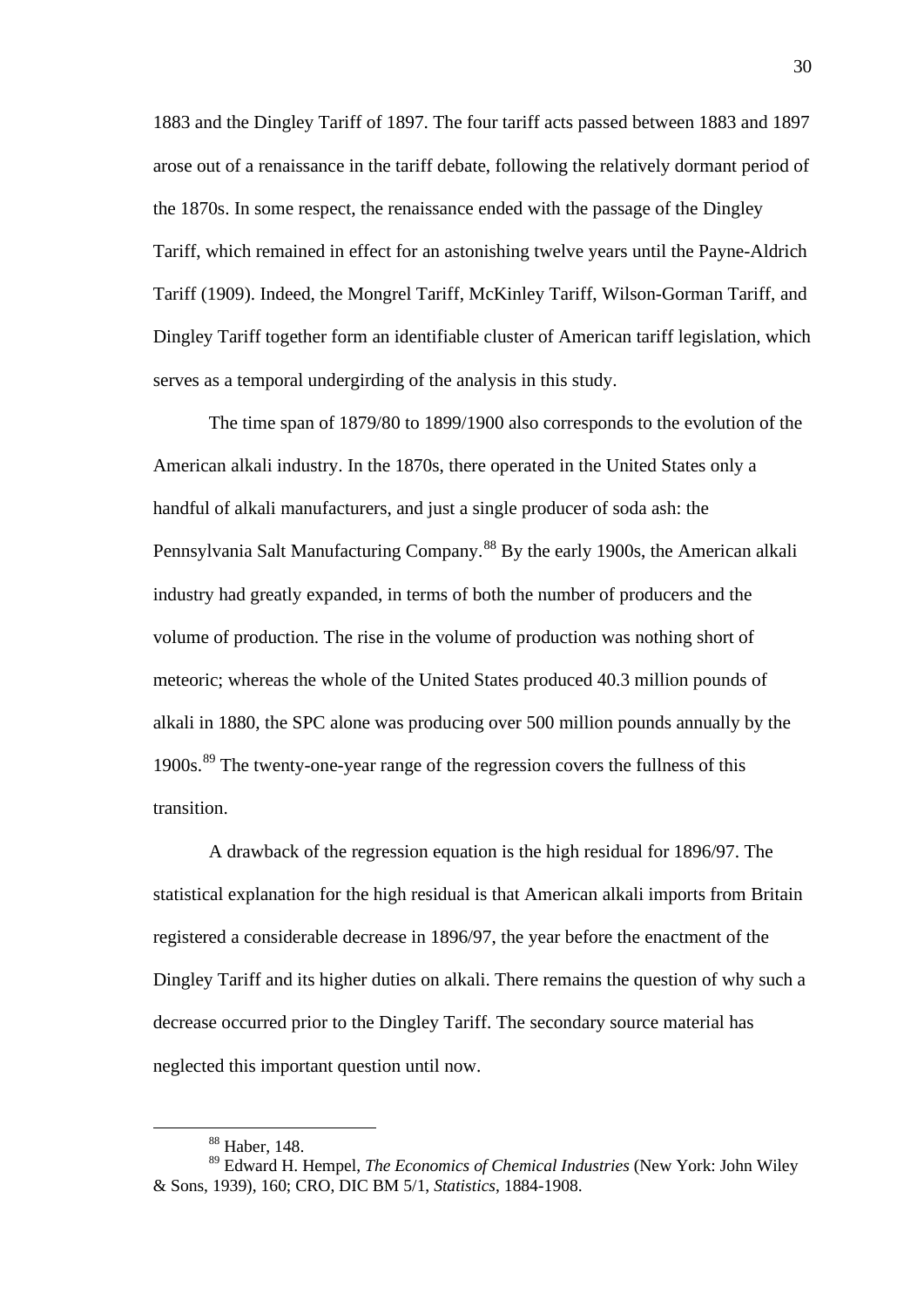Turning to politics, the Dingley Tariff came on the heels of the American presidential election of 1896, which has been memorialized for its association with the national debate over the money supply, with the Democrats supporting the monetization of silver and the Republicans supporting adherence to the gold standard. While the money supply was the focal point of the election of 1896, there were other matters at stake, as well. The Republicans espoused a strong policy of protection, and initially tried to center the election on the tariff question, before the Democrats forced the issue of the money supply.<sup>[90](#page-31-1)</sup> When the Republicans emerged victorious from the election of 1896, tariff reform was high on their legislative agenda, so high that the freshly inaugurated President McKinley called a special session of Congress for the purpose of drafting and passing a new tariff act.<sup>[91](#page-32-0)</sup> The Wilson-Gorman Tariff, aside from being insufficiently protectionist for the Republican palate, also left a shortfall in the budget of the United States.<sup>[92](#page-32-1)</sup> For these reasons, it was only a matter of time before Congress replaced the Wilson-Gorman Tariff with a highly protectionist and revenue-generating piece of legislation.

In the early months of 1897, businesses likely anticipated the Dingley Tariff, and the American alkali firms were no exception. Rather than wait idly for higher duties, American alkali manufacturers began to compete amongst themselves for the soon-to-be-forfeited share of the domestic market held by British firms. The minutes of the March 15, 1897 general meeting of the UAC provide a vivid account of the competition:

<span id="page-32-2"></span> <sup>90</sup> F. W. Taussig, "The United States Tariff Act of 1897," *Economic Journal* 7, no. 28 (December 1897): 593. The Republican campaign slogan was intended to be "Protection and Prosperity."

<span id="page-32-1"></span><span id="page-32-0"></span> $9^{\circ}$  Ibid., 592. During the 51<sup>st</sup> Congress, the future President William McKinley served as the Chairman of the Committee on Ways and Means in the House of Representatives. Under his supervision, the Tariff Act of 1890 was crafted. Hence, the Tariff Act of 1890 became known as the McKinley Tariff.

<sup>92</sup> Taussig, *Tariff History*, 324-325.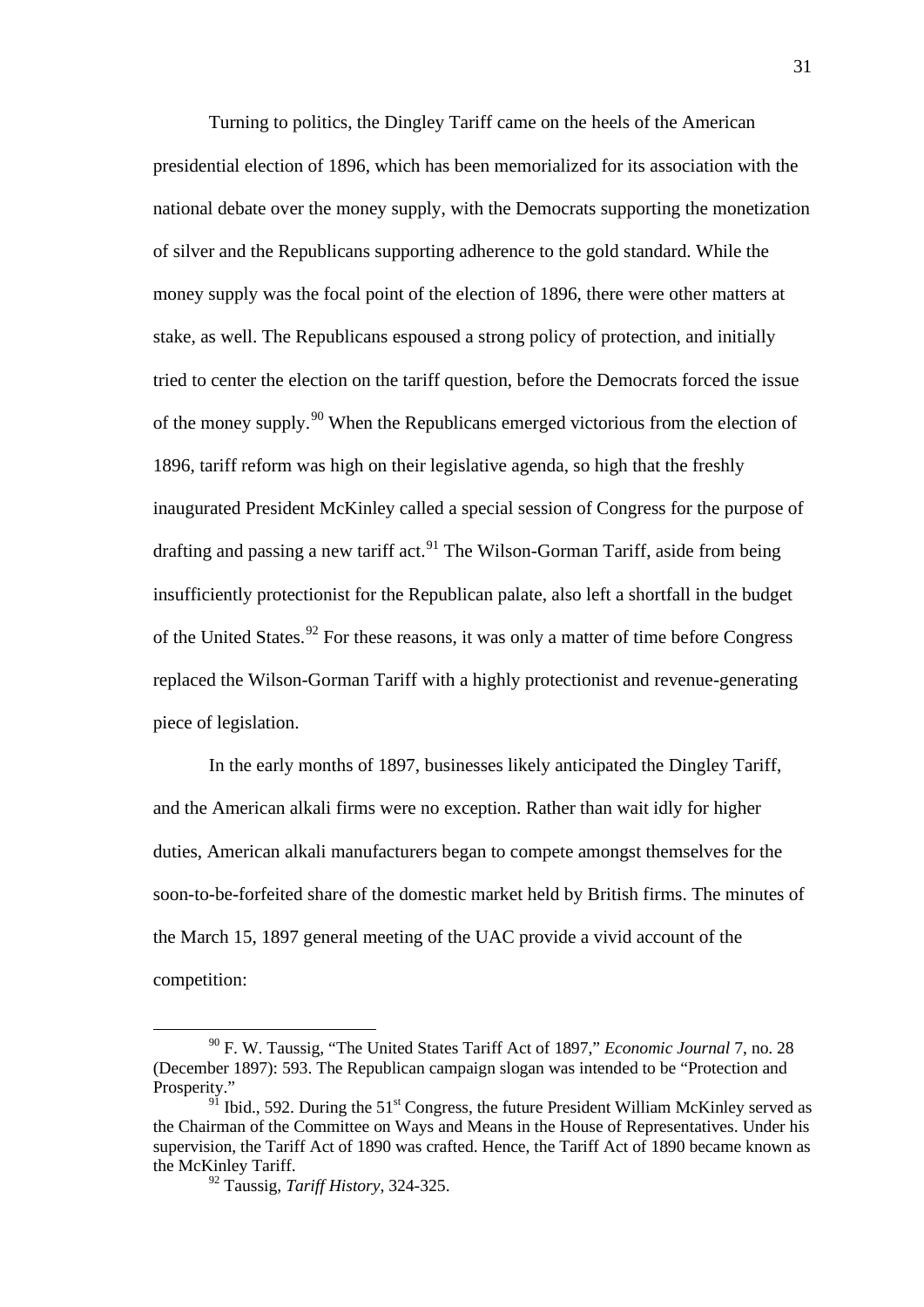When [the election of 1896] was decided in favour of Mr. McKinley, then immediately began the movement for an increase of the Tariff. All this unsettled trade; and the promise of increased demand for our goods fell away. This change was felt keenly by the American manufacturers of Sodas, and they began a severe competition with each other, by which prices were run down to a figure unprecedentedly low…Of course, while this war of prices was going on, we considered it best to stand aside to a large extent, and to let the domestic makers take the loss...<sup>[93](#page-32-2)</sup>

Therefore, via unprofitably low prices, competition amongst the American alkali manufacturers hastened the demise of British alkali exports to the United States many months before the passage of the Dingley Tariff on July 24, 1897, hence the high residual. The unprofitably low prices hurt not only the UAC's exports to the United States, but also Brunner's.<sup>[94](#page-33-0)</sup> Between 1895/96 and 1896/97, Brunner's alkali exports to the United States declined by 26.4 percent.<sup>[95](#page-33-1)</sup> Yet, for Brunner, Mond, there was a silver lining: though American alkali firms were driving out British exports, Brunner, Mond partially owned the largest American alkali firm: the SPC.

Before moving on to the next section, it is necessary to digress briefly and clarify the composition of the British alkali industry. In the late nineteenth century, two major players dominated this industry: Brunner, Mond and, after 1890, the UAC. Still, there were other firms operating in Britain. In the late nineteenth century, the third largest British alkali firm was Chance & Hunt, a Leblanc manufacturer that refrained from joining the UAC in 1890.<sup>[96](#page-33-2)</sup> Furthermore, during the 1890s, several small alkali firms cropped up. One such firm, Murgatroyd & Company, was founded in 1893 and employed the ammonia-soda process.  $\frac{97}{97}$  $\frac{97}{97}$  $\frac{97}{97}$  However, the firm was short-lived, having been bought out by Brunner, Mond in 1895.<sup>[98](#page-33-4)</sup> In bringing up the example of Murgatroyd  $\&$ Company, this study does not intend to shift the focus unduly in the direction of smaller

 <sup>93</sup> CRO, DIC UA 3/7, *Reports of Proceedings at General Meetings*, 1891-1925.

<sup>94</sup> CRO, DIC BM 3/1/2, *Board Minutes*, 1890-1898.

<sup>95</sup> CRO, DIC BM 5/1, *Statistics*, 1884-1908.

<span id="page-33-4"></span><span id="page-33-3"></span><span id="page-33-2"></span><span id="page-33-1"></span><span id="page-33-0"></span><sup>96</sup> Stephen Miall, *A History of the British Chemical Industry* (London: Ernest Benn, 1931), 20.

 $97$  Reader, 108. <sup>98</sup> Ibid., 111.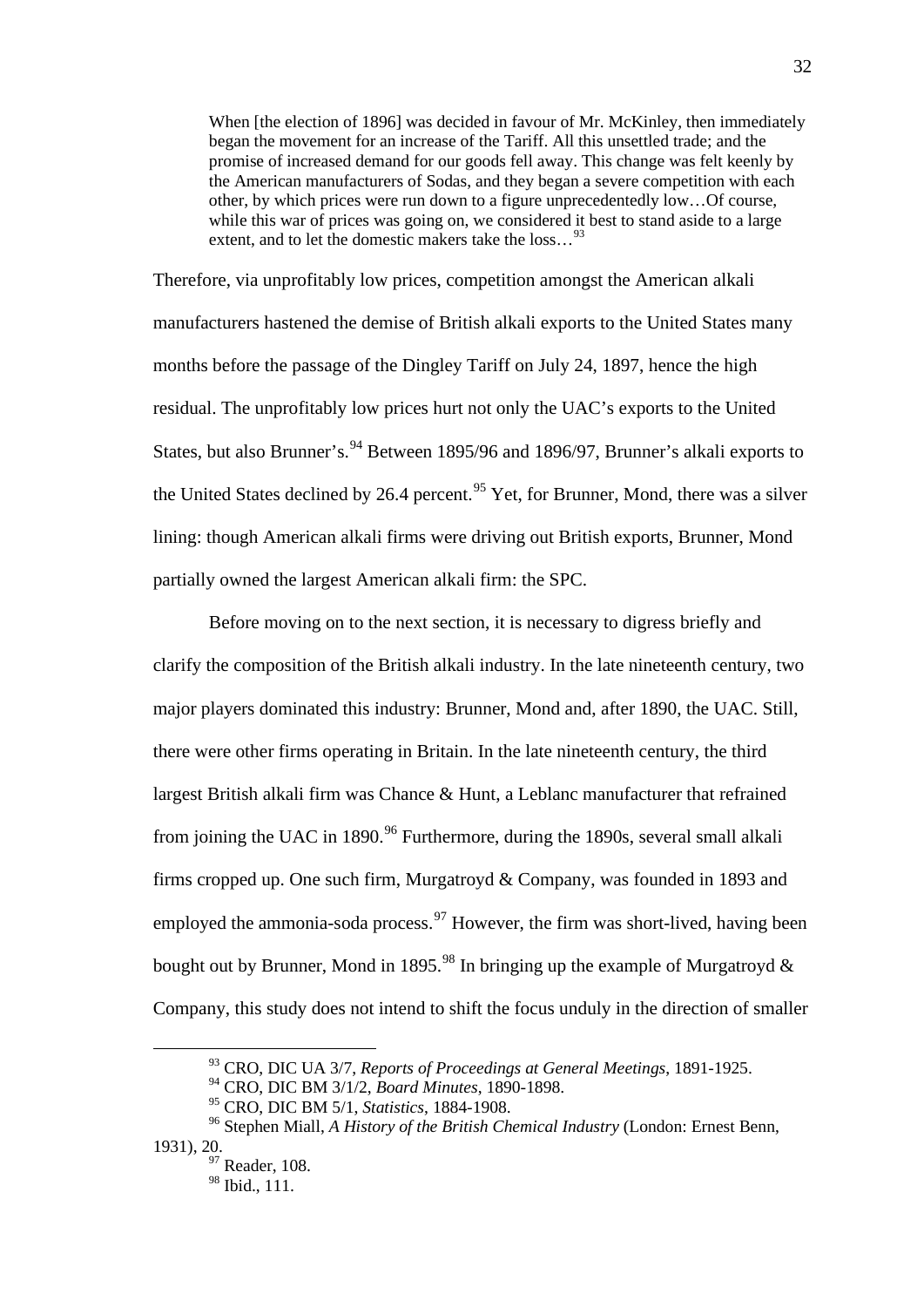British alkali manufacturers, but rather to point out that the British alkali industry encompassed large and small firms alike.

# **Tariff Policy and Brunner, Mond**

The SPC was incorporated in 1881 with an initial capitalization of \$300,000. Solvay & Cie. of Belgium, the originator and licensor of the ammonia-soda process, contributed  $$100,000.^{99}$  $$100,000.^{99}$  $$100,000.^{99}$  Rowland Hazard, a Rhode Island industrialist whose family already made a fortune in the textile business, contributed a further \$100,000; William B. Cogswell, a mining engineer, invested \$95,000; and three other individuals contributed the remaining  $$5,000$ .<sup>[100](#page-34-0)</sup> The investors believed that their venture, aptly named the Solvay Process Company (lest anyone mistakenly assume that the firm used the inefficient Leblanc process!), would successfully compete against the British alkali firms for the American market.

From its very inception, the SPC seemed to have everything going for it. Perhaps the greatest strength of the SPC was its location in Syracuse, New York, where salt, limestone, and water, the main inputs in the ammonia-soda process, were abundant.<sup>[101](#page-34-1)</sup> Salt was only recently discovered in the region in  $1878$ .<sup>[102](#page-34-2)</sup> Hazard and Cogswell recognized the importance of this discovery, and were eager to capitalize upon it, just as soon as they obtained a license for the ammonia-soda process from Solvay & Cie. The SPC further availed itself of the bountiful natural resource endowments of the region when the firm acquired the nearby Tully salt beds in  $1889$ <sup>[103](#page-34-3)</sup> This acquisition represented a degree of vertical integration that seldom existed in the

<span id="page-34-4"></span><sup>&</sup>lt;sup>99</sup> Bertrams, 48-49.

<span id="page-34-0"></span> $100$  Ibid.

<sup>101</sup> Reader, 98.

<span id="page-34-2"></span><span id="page-34-1"></span> $102$  Hempel, 25.

<span id="page-34-3"></span> $103$  Bertrams, 49.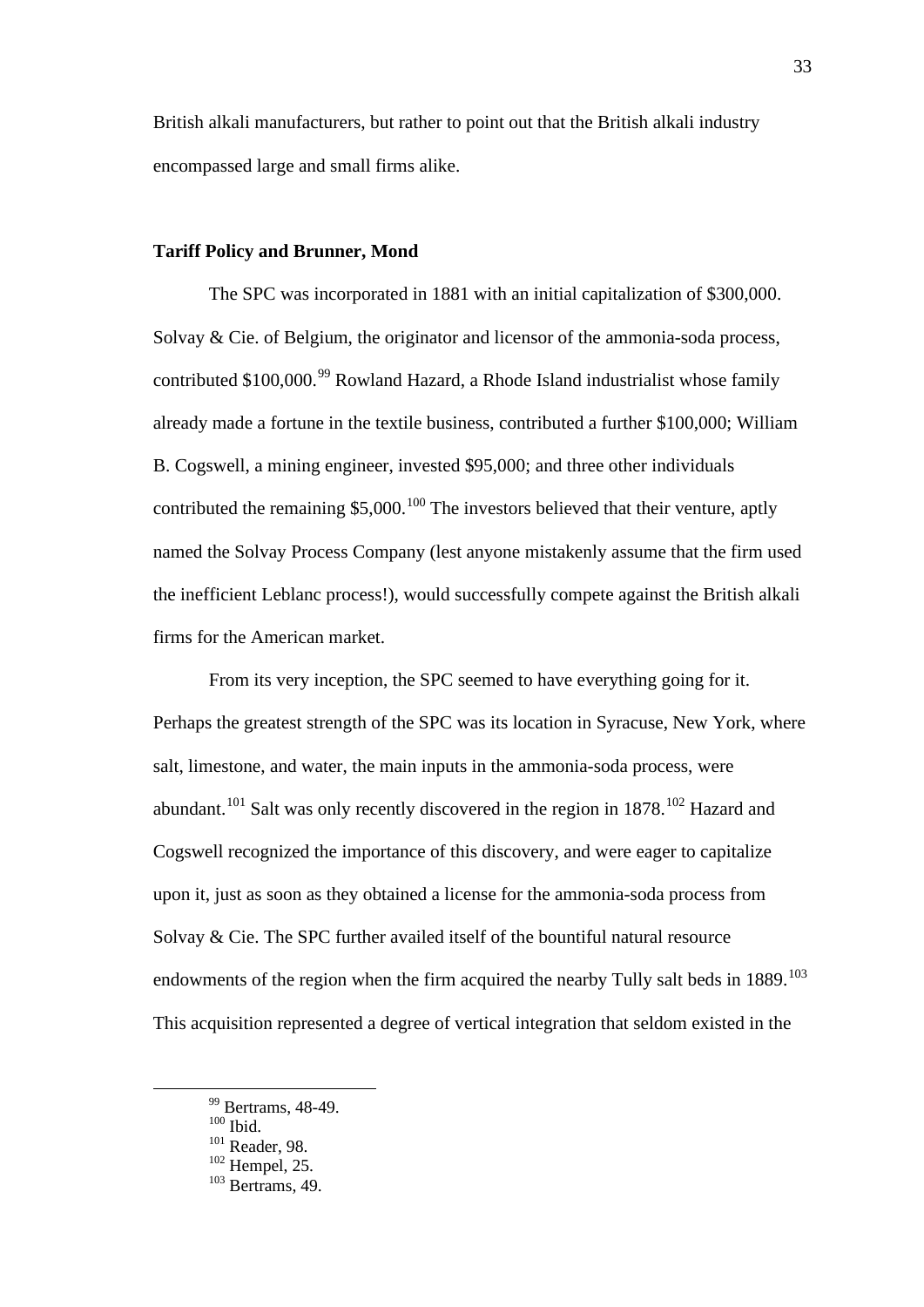British alkali industry. In Britain, the alkali manufacturers typically purchased salt from separate firms and, after 1888, from the Salt Union.<sup>[104](#page-34-4)</sup> In fairness, Britain hardly possessed inferior natural resources for the production of alkali. The British alkali industry of the nineteenth century flourished, in no small way, because of the rich salt deposits of Cheshire.<sup>[105](#page-35-0)</sup>

Access to railways and frontage on the Erie Canal further enhanced the location of the SPC.<sup>[106](#page-35-1)</sup> The Church & Dwight Company, an American alkali manufacturer primarily engaged in the production of bicarbonate soda, was also drawn to the opportune location of Syracuse and built a factory there in the 1890s. The SPC gained a steady customer in the Church & Dwight Company; each year, the SPC sold \$200,000 worth of soda ash to the Church & Dwight Company, which the latter further refined into bicarbonate soda, the only major class of alkali marketed to households.<sup>[107](#page-35-2)</sup>

Far from being guaranteed, the success of the SPC depended upon the vicissitudinous tariff policy of the United States remaining favorable to domestic alkali manufacturers. For example, in 1889, the SPC invested \$400,000 in equipment for the production of caustic soda.[108](#page-35-3) In speaking before the Congressional Committee on Ways and Means later that same year, Cogswell stated, "If the tariff should be lowered materially on caustic soda, we should have to stop our works."<sup>[109](#page-35-4)</sup> Though the McKinley Tariff of 1890 did not lower the duty on caustic soda, American tariff policy held the

<sup>&</sup>lt;sup>104</sup> Reader, 103-104.

<span id="page-35-0"></span><sup>&</sup>lt;sup>105</sup> On this point, Sir Alfred Mond wrote, "In this industry, as in the case of many others, England had an early predominance of manufacture, which was largely due to the favorable conditions obtaining as regards raw materials…" G. R. Porter, *The Progress of the Nation*, New ed. (London: Methuen, 1912), 413.

<sup>106</sup> Haynes, 270.

<span id="page-35-5"></span><span id="page-35-2"></span><span id="page-35-1"></span><sup>107</sup> Church & Dwight Archive (CDA), *General Ledger*, 1896-1902. The Church & Dwight Company maintains an informal archive, which has been overlooked by scholars in recent decades. The author wishes to thank Mr. Jim Levine of the Church & Dwight Company for generously granting access to this wealth of material.

<span id="page-35-4"></span><span id="page-35-3"></span><sup>108</sup> Committee on Ways and Means, *Revision of the Tariff: Hearing before the Committee on Ways and Means*,  $51<sup>st</sup>$  Cong.,  $1<sup>st</sup>$  sess., 1889, 343.  $109$  Ibid.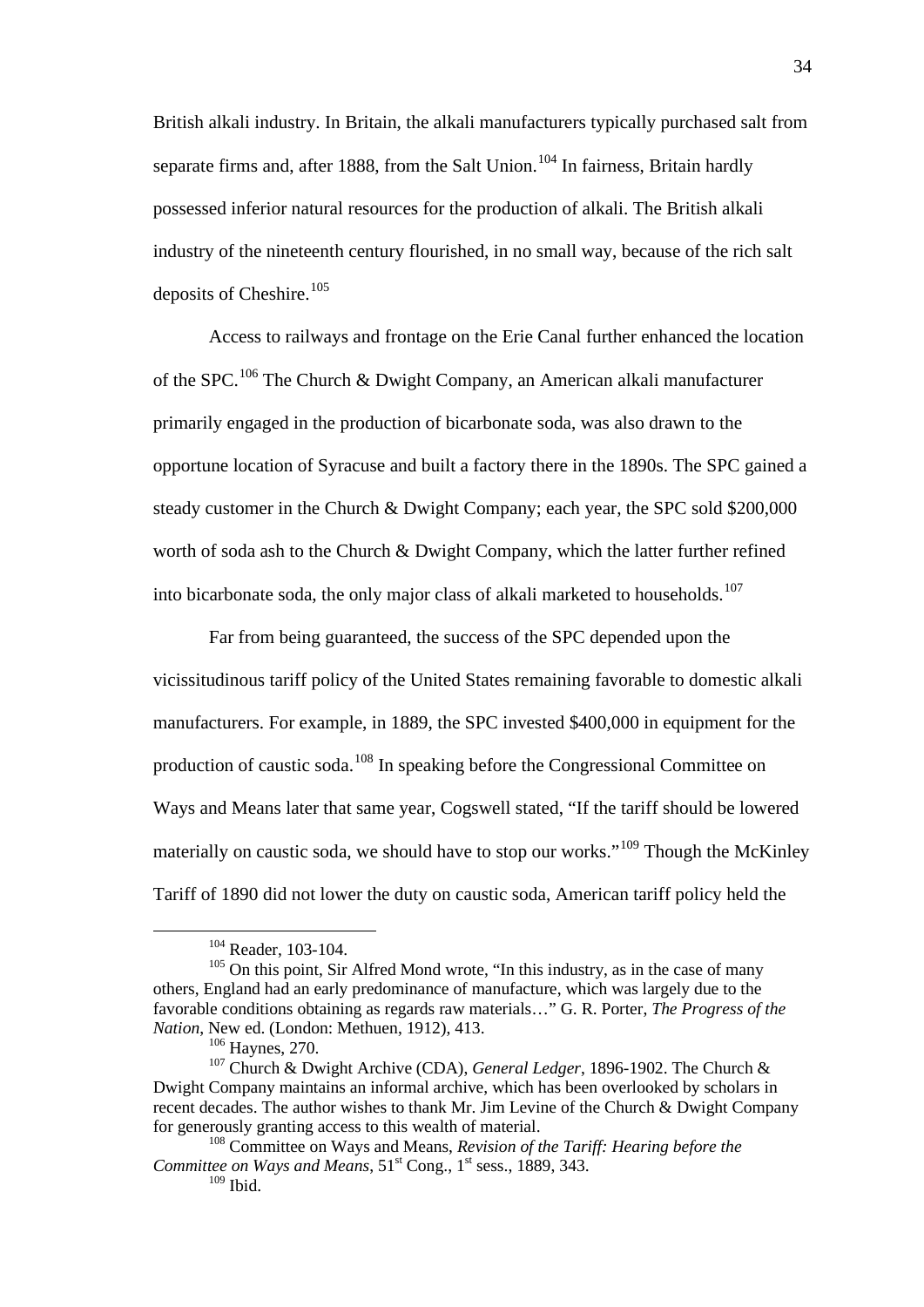potential to render nearly worthless the SPC's \$400,000 investment in causticizing equipment. The American alkali industry was born out of significant risk-taking.

Brunner, Mond shouldered a portion of this risk when, in 1887, the British firm purchased a \$200,000 minority stake in the SPC, by then capitalized at \$1.2 million.<sup>[110](#page-35-5)</sup> Brunner's foreign portfolio investment in the SPC was surely not an arbitrary one. Throughout the mid 1880s, the SPC gradually encroached upon Brunner's American market, with the effect of reducing the profits that Brunner, Mond derived from this critical region of the world. By acquiring a financial position in the SPC, Brunner, Mond attempted to continue profiting from the American market, albeit indirectly through a foreign portfolio investment. The original shareholders of the SPC were prepared to allow Brunner, Mond to acquire a financial position, but only on the condition that the SPC was guaranteed, until 1892, four-ninths of the portion of the American alkali market jointly supplied by the two firms.<sup>[111](#page-36-0)</sup> Thus, Brunner, Mond exchanged profits from exports for profits from investment. Meanwhile, the SPC gained market share, whilst avoiding internecine competition.

Brunner's minority shareholding came with the further caveat that the British firm surrender its voting rights, through an irrevocable proxy, to the Hazard family.<sup>[112](#page-36-1)</sup> In the 1880s, antitrust sentiment was building in the United States, and the stipulation that Brunner, Mond surrender its voting rights reflected this sentiment. The American investors held an irrevocable proxy for some of Solvay & Cie.'s shares too.<sup>[113](#page-36-2)</sup> Brunner's willingness to relinquish its voting rights was indicative of the true intention

 $110$  Wilkins, 404; Bertrams, 49.

<span id="page-36-3"></span><span id="page-36-2"></span><span id="page-36-1"></span><span id="page-36-0"></span><sup>&</sup>lt;sup>111</sup> Reader, 98-100. Brunner, Mond and the SPC could still expand their joint share of the American market, though at the expense of other American manufacturers or the British Leblanc manufacturers.

 $112$  Ibid., 100.

 $113$  Bertrams, 83.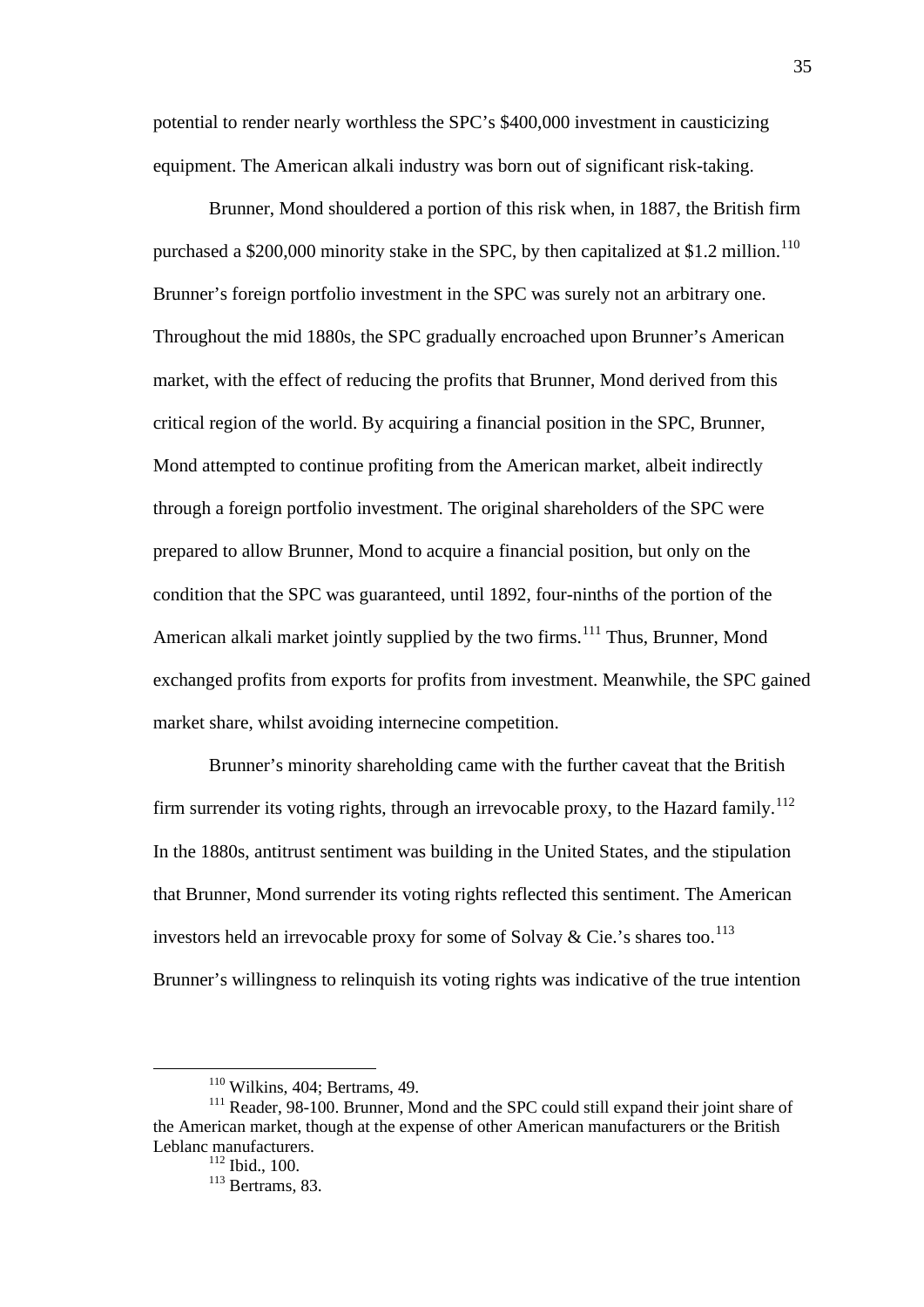behind this foreign portfolio investment: passively earned profits, and not active control.

Whether Brunner, Mond initially conceived of its investment in the SPC as a financial hedge against American tariff policy is uncertain. W. J. Reader and the author of this study are inclined to think so.<sup>[114](#page-36-3)</sup> However, as the 1890s wore on, Brunner, Mond clearly recognized how its minority shareholding in the SPC mitigated the British firm's financial exposure to the American tariff on alkali. Brunner, Mond augmented its investment in the SPC whenever the directors of the SPC increased the authorized capital, which happened recurrently. In 1892, the authorized capital of the SPC was doubled from \$1.5 to \$3.0 million, and shortly thereafter increased to \$4.0 million in 1895, as recorded in the *Board Minutes* of Brunner, Mond.[115](#page-37-0) Recall that the SPC began with an initial capitalization of only \$300,000. Each time that the directors of the SPC authorized additional capital, the current investors were permitted to increase their shareholdings pro rata, with one minor exception. On at least two occasions, when the directors of the SPC authorized the issuance of more shares, a small number of shares were "reserved to be sold at the discretion of the Trustees."<sup>[116](#page-37-1)</sup> In such a way, Brunner's stake in the SPC became slightly diluted. While Bertrams et al. are correct to claim that Brunner's shareholding in the SPC amounted to 16.7 percent in 1887, a close inspection of the *Board Minutes* of Brunner, Mond reveals that, by 1895, the shareholding had fallen to 15.9 percent, with Brunner, Mond owning  $6,370$  of the 40,000 shares issued.<sup>[117](#page-37-2)</sup>

Now, this study turns to quantitatively addressing the question left unanswered by the secondary source material: to what extent did Brunner's minority shareholding in the SPC mitigate Brunner's financial exposure to the American tariff on alkali? Put

 <sup>114</sup> Reader, 98.

<span id="page-37-0"></span><sup>115</sup> CRO, DIC BM 3/1/2, *Board Minutes*, 1890-1898.

<span id="page-37-1"></span> $^{116}$  Ibid.

<span id="page-37-2"></span><sup>117</sup> Bertrams, 49; CRO, DIC BM 3/1/2, *Board Minutes*, 1890-1898.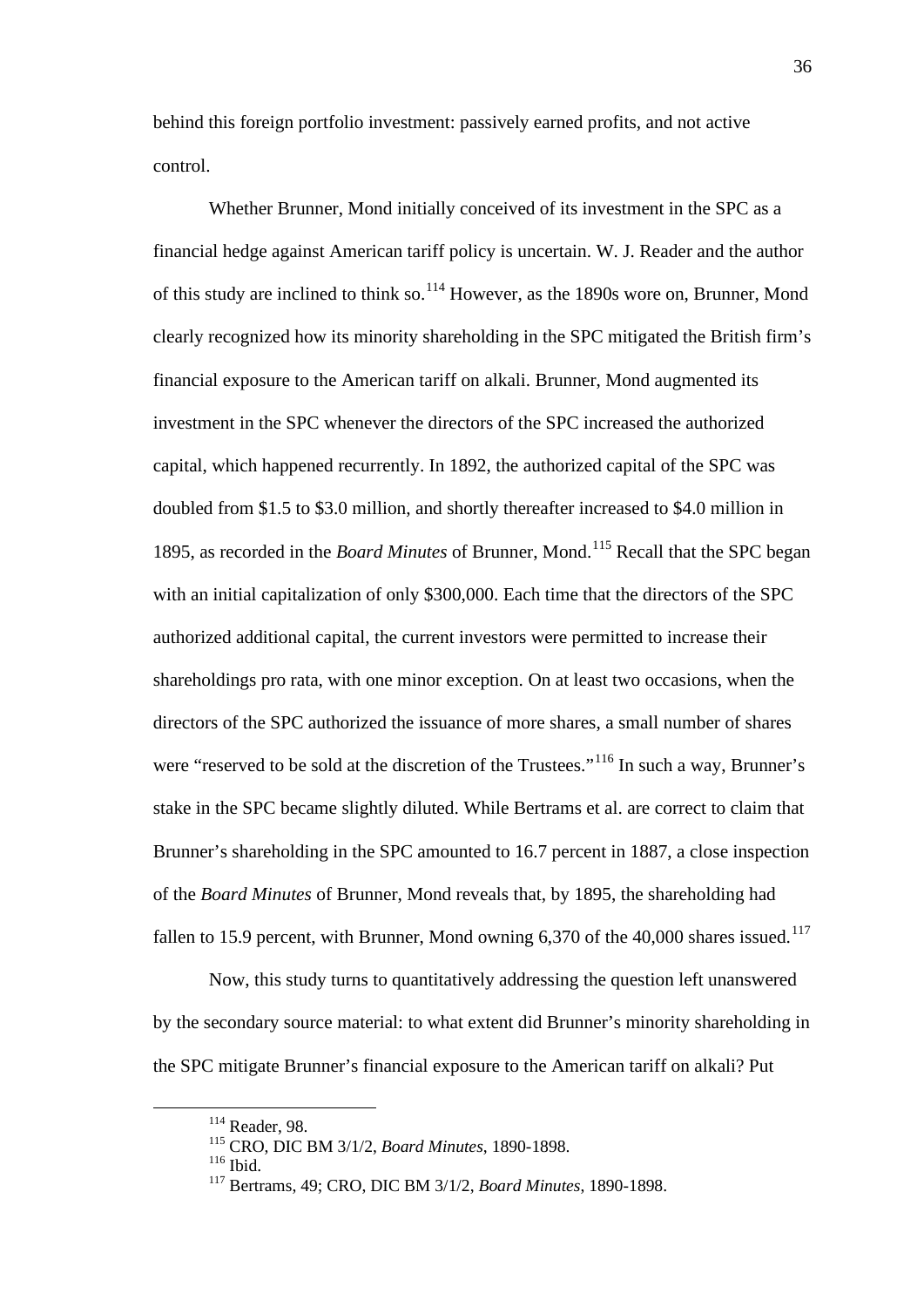| Year ending<br>June $30$ | Brunner's alkali<br>exports to the<br><b>United States</b><br>( <i>million pounds</i> ) | SPC's alkali<br>sales in the<br><b>United States</b><br>( <i>million pounds</i> ) | Brunner's 16<br>percent share of<br>the SPC's alkali<br>sales in the<br><b>United States</b><br>(million pounds) | Brunner's<br>American alkali<br>market<br>(million pounds) |
|--------------------------|-----------------------------------------------------------------------------------------|-----------------------------------------------------------------------------------|------------------------------------------------------------------------------------------------------------------|------------------------------------------------------------|
| 1888                     | 106.0                                                                                   | 86.2                                                                              | 13.8                                                                                                             | 119.8                                                      |
| 1889                     | 114.4                                                                                   | 102.7                                                                             | 16.4                                                                                                             | 130.8                                                      |
| 1890                     | 138.9                                                                                   | 110.9                                                                             | 17.7                                                                                                             | 156.7                                                      |
| 1891                     | 137.0                                                                                   | 122.5                                                                             | 19.6                                                                                                             | 156.6                                                      |
| 1892                     | 148.9                                                                                   | 158.1                                                                             | 25.3                                                                                                             | 174.2                                                      |
| 1893                     | 175.1                                                                                   | 152.4                                                                             | 24.4                                                                                                             | 199.5                                                      |
| 1894                     | 128.2                                                                                   | 150.8                                                                             | 24.1                                                                                                             | 152.3                                                      |
| 1895                     | 158.7                                                                                   | 190.2                                                                             | 30.4                                                                                                             | 189.1                                                      |
| 1896                     | 143.9                                                                                   | 218.0                                                                             | 34.9                                                                                                             | 178.8                                                      |
| 1897                     | 105.9                                                                                   | 264.2                                                                             | 42.3                                                                                                             | 148.2                                                      |
| 1898                     | 44.0                                                                                    | 363.2                                                                             | 58.1                                                                                                             | 102.1                                                      |
| 1899                     | 21.5                                                                                    | 469.7                                                                             | 75.1                                                                                                             | 96.6                                                       |
| 1900                     | 61.1                                                                                    | 549.0                                                                             | 87.8                                                                                                             | 148.9                                                      |
| 1901                     | 26.3                                                                                    | 509.1                                                                             | 81.4                                                                                                             | 107.7                                                      |
| 1902                     | 19.0                                                                                    | 573.2                                                                             | 91.7                                                                                                             | 110.7                                                      |
| 1903                     | 17.2                                                                                    | 635.5                                                                             | 101.7                                                                                                            | 118.9                                                      |
| 1904                     | 14.1                                                                                    | 654.3                                                                             | 104.7                                                                                                            | 118.8                                                      |

Table 4. BRUNNER'S AMERICAN ALKALI MARKET, 1888-1904

*Source:* CRO, DIC BM 5/1, *Statistics*, 1884-1908.

another way, to what extent did Brunner, Mond, operating at the microeconomic level, counteract the financial effect of American tariff policy, operating at the macroeconomic level? In light of the disastrous impact of the Dingley Tariff on the British alkali industry, these questions take on an even greater meaningfulness.

The first step in the methodology entails determining the volume of Brunner's American market, or more specifically, the volume of the American alkali market upon which Brunner, Mond laid claim to the profits, both directly through its exports from Winnington and indirectly through its partial ownership of the SPC. The volume of Brunner's American alkali market is therefore calculated as the sum of a) Brunner's exports to the United States and b) 16 percent of the SPC's sales in the United States,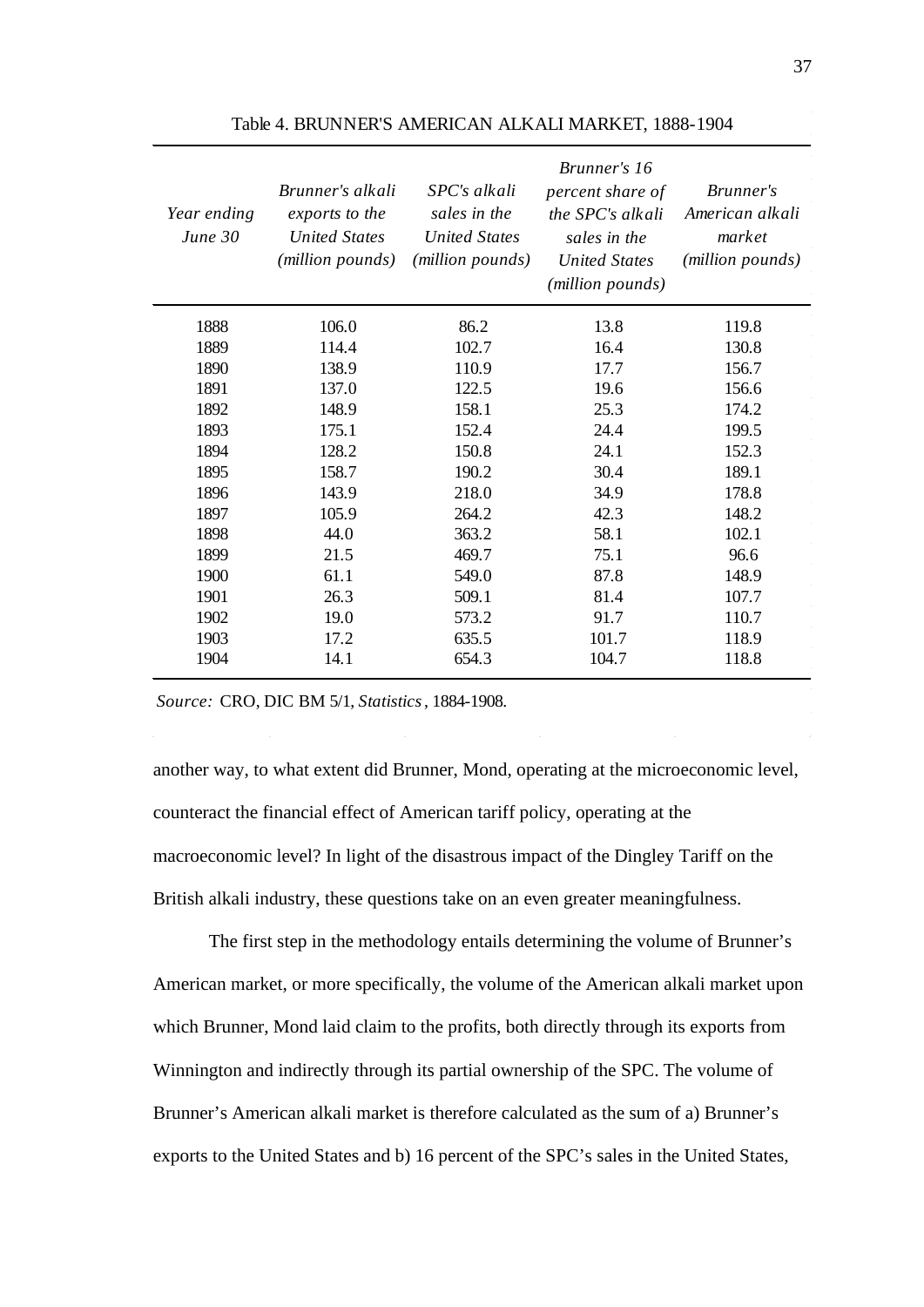

- Bruuner's alkali exports to the United States ....... SPC's alkali sales in the United States

representing the portion of the SPC's sales of which the profits accrued to Brunner, Mond. This study settles on the round figure of 16 percent for Brunner's stake in the SPC, since the actual share of ownership was somewhere between 15.9 and 16.7 percent, at various points in time.<sup>[118](#page-37-1)</sup>

Table 4 and Figure 1 present data on Brunner's annual alkali exports to the United States and the SPC's annual alkali sales in the United States. The two series are taken from Brunner's *Statistics*, a ledger that records a plethora of data relating to the operations of both Brunner, Mond and the SPC; Brunner, Mond evidently exercised great diligence in monitoring the operations of the SPC. In the ledger, both Brunner's alkali exports to the United States and the SPC's alkali sales in the United States are recorded as monthly data, which enables the construction of annual series that harmonize with the American fiscal year, running from July 1 to June 30. Because the monthly data go from June 1887 to December 1904, the two constructed annual series

<span id="page-39-0"></span><sup>&</sup>lt;sup>118</sup> Because 16 percent lies toward the lower bound of the range, the selection of this figure is biased against the postulations of this study.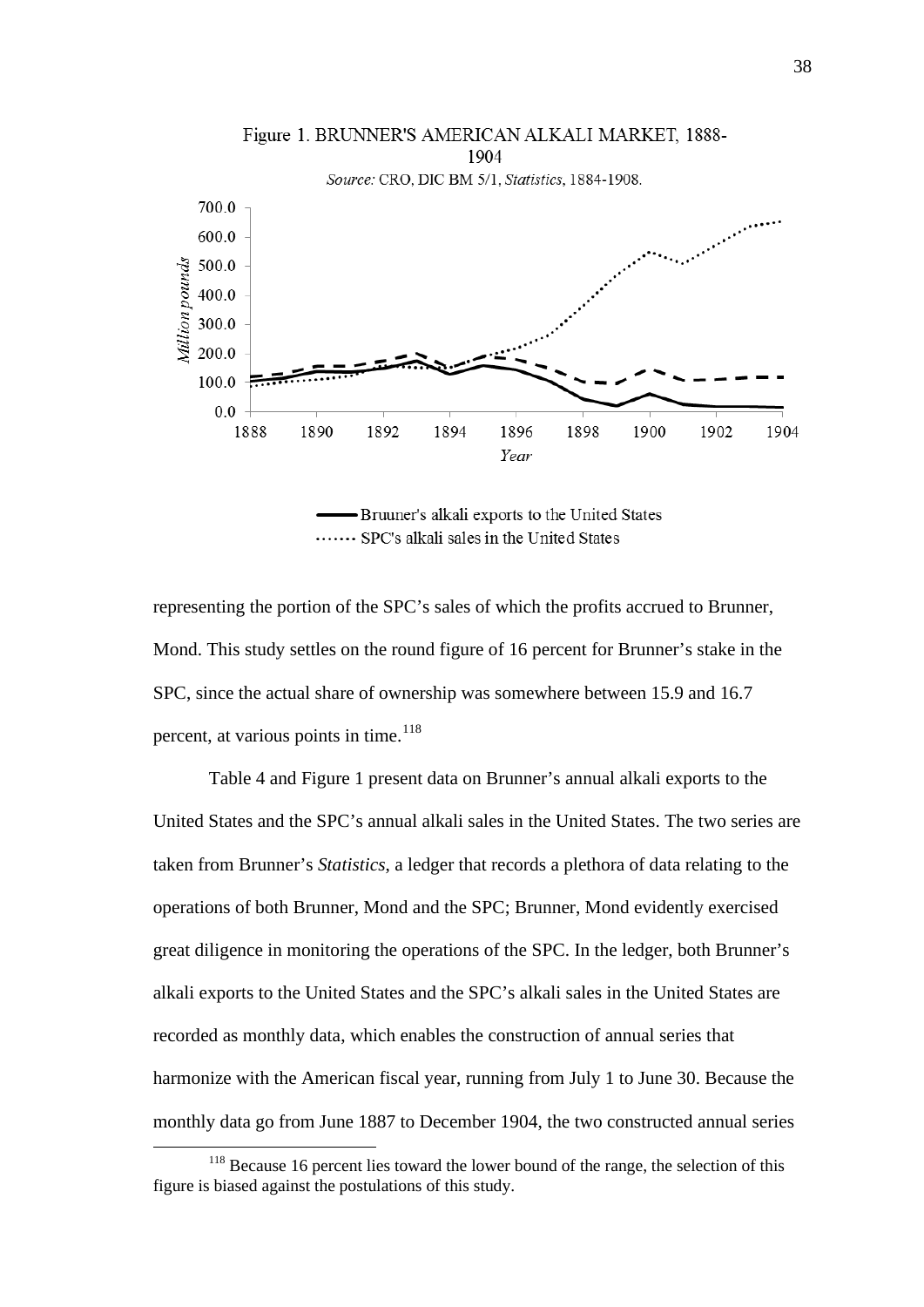span just the seventeen years from 1887/88 to 1903/04. The final column of Table 4 gives the volume of Brunner's alkali market in the United States, as calculated by the author.

The log of the volume of Brunner's alkali market in the United States serves as the dependent variable in a log-log, time-series regression. The principal explanatory variable is the log of the estimated *ad valorem* equivalent tariff that the United States imposed upon alkali imports from Britain. The volume of British alkali exports to Scandinavia is dropped from this regression, and for good reason. As mentioned before, a reliable calculation of the total volume of British alkali exports to Scandinavia is unachievable after 1900, owing to the peculiarities of recording in the *Trade of the United Kingdom*. Including this control variable would reduce the already small number of observations in the regression from seventeen (1887/88-1903/04) to thirteen (1887/88-1899/1900). Hence, the variable is dropped. The year-on-year percent change in the index of British industrial production is retained, in levels, as a lagged control variable in this regression.

The results of the regression are presented in the first column of Table 5. As expected, only the constant and the coefficient of the log of the *ad valorem* equivalent tariff are statistically significant, and are so at the 1 percent level. The virtue of performing this regression as log-log lies in the interpretation of the coefficient of the log of the *ad valorem* equivalent tariff as the elasticity of Brunner's alkali market in the United States to the American tariff on alkali. The coefficient of -0.74 indicates that, on average and *ceteris paribus*, a 1 percent increase (e.g. from 30.0 percent to 30.3, not from 30.0 to 31.0 percent) in the *ad valorem* equivalent tariff on British alkali resulted in a 0.74 percent decrease in the volume of Brunner's American market. Though certainly not immune to American tariff policy, the volume of Brunner's American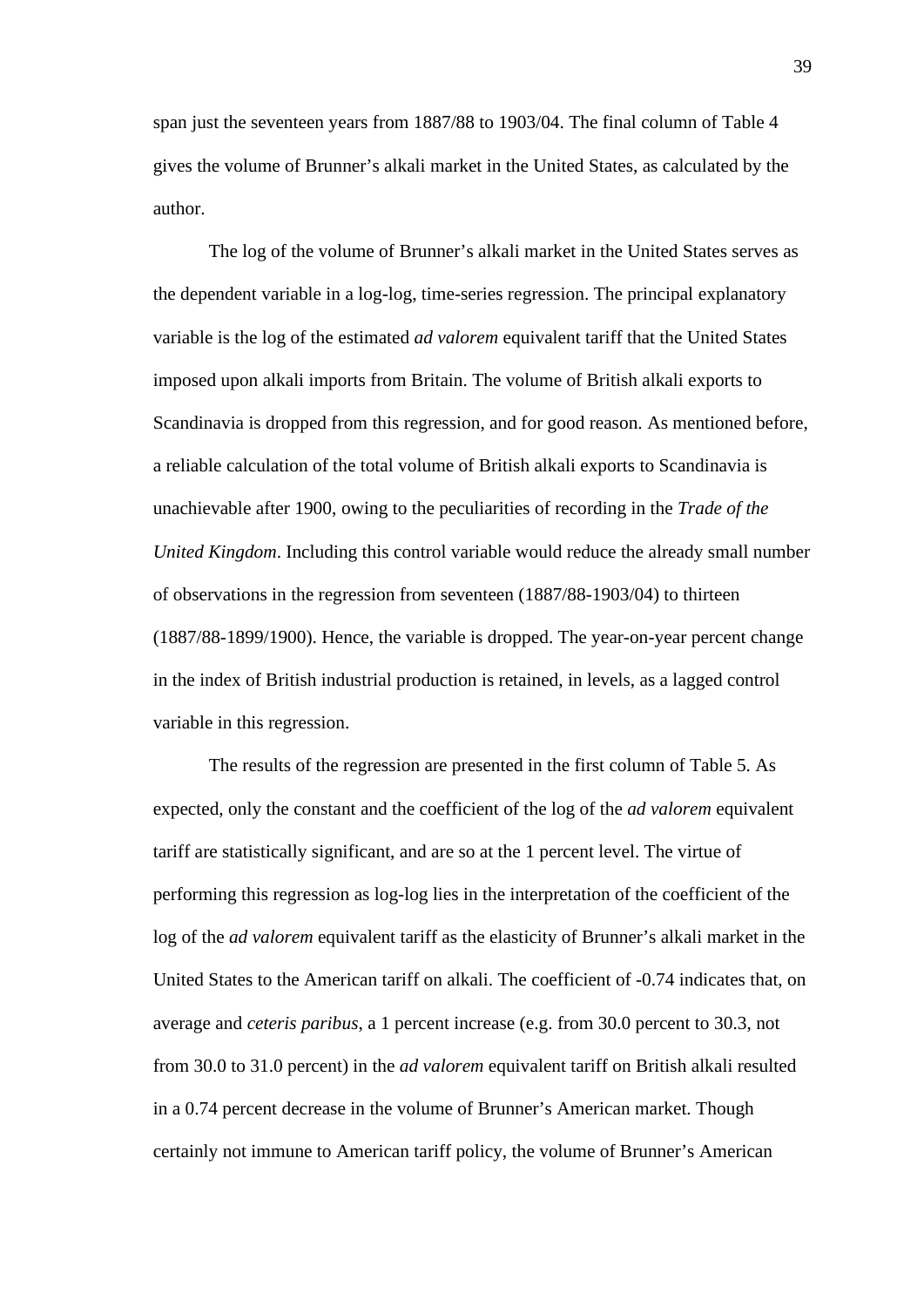|                                                | Dependent variable: Brunner's<br>alkali sales in the United States<br>$(log)$ , 1888-1904 | Dependent variable: British<br>alkali exports to the United<br>States (log), 1880-1900 |
|------------------------------------------------|-------------------------------------------------------------------------------------------|----------------------------------------------------------------------------------------|
| Ad valorem equivalent<br>$\text{tariff}$ (log) | $-0.74*$<br>$(-3.61)$                                                                     | $-2.01*$<br>$(-4.62)$                                                                  |
| Time                                           | $-0.01$<br>$(-1.28)$                                                                      | 0.00<br>(0.10)                                                                         |
| British alkali exports to<br>Scandinavia       |                                                                                           | 0.02<br>(1.05)                                                                         |
| British industrial output                      | 0.00<br>(0.15)                                                                            | 0.01<br>(0.63)                                                                         |
| Constant                                       | $7.62*$<br>(11.23)                                                                        | $12.27*$<br>(10.23)                                                                    |
|                                                | $n = 17$<br>$R^2 = 0.65$<br>Adjusted $R^2 = 0.57$                                         | $n = 21$<br>$R^2 = 0.76$<br>Adjusted $R^2 = 0.70$                                      |

Table 5. REGRESSION: BRUNNER'S AMERICAN ALKALI MARKET

*Notes: \** indicates significance at the 1 percent level. The t-values are listed in parentheses.

market—again, more precisely, the volume of the American alkali market upon which Brunner, Mond laid claim to the profits—responded in a less than unit elastic manner.

The second column of Table 5 adapts the time-series regression from Table 3 to a log-log format, with the volume of American alkali imports from Britain and the *ad valorem* equivalent tariff that the United States imposed upon those alkali imports both now expressed as logs. This log-log, time-series regression keeps the same control variables as in Table 3, and covers the twenty-one years from 1879/80 to 1899/1900. As Table 5 shows, only the constant and the coefficient of the log of the *ad valorem*  equivalent tariff are statistically significant. The coefficient of the log of the *ad valorem*  equivalent tariff is -2.01, with the interpretation being that, on average and *ceteris paribus*, a 1 percent increase in the *ad valorem* equivalent tariff on British alkali resulted in a 2.01 percent decrease in the volume of American alkali imports from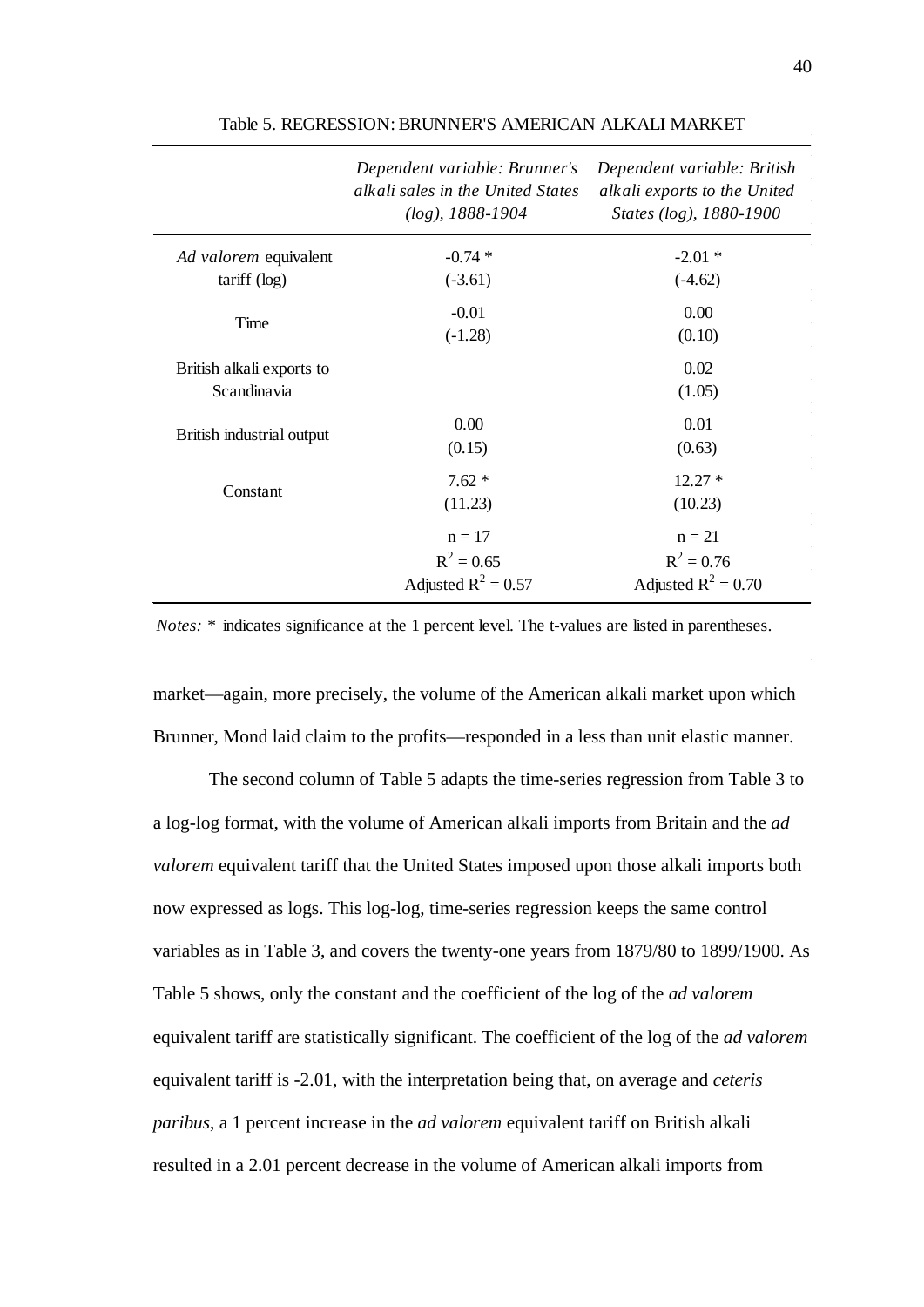Britain. Whereas the volume of Brunner's alkali market in the United States exhibited an inelastic response to the tariff on alkali, the volume of British alkali exports to the United States exhibited a highly elastic response to the tariff on alkali.

In a counterfactual exercise, assume that Brunner, Mond did not acquire a shareholding in the SPC. Under this scenario, the volume of Brunner's American market would have been no more than the volume of Brunner's alkali exports from Winnington to the United States, which likely would have exhibited a highly elastic response to American tariff policy on par with the highly elastic response exhibited by the overall British alkali industry's exports to the United States. By making a foreign portfolio investment in the SPC, Brunner, Mond substantially reduced how elastically the volume of Brunner's American market responded to the American tariff on alkali.

Instead of comparing the elasticity of Brunner's American market with the elasticity of the overall British alkali industry's exports to the United States, it might be tempting to compare the elasticity of Brunner's American market with the elasticity of just Brunner's alkali exports to the United States. Doing so, it might be argued, would provide a more accurate representation of the extent to which Brunner's shareholding in the SPC reduced how elastically the volume of Brunner's American market responded to the *ad valorem* equivalent tariff on British alkali. However, this line of reasoning ignores the fact that, beginning in 1887, Brunner, Mond contractually limited its exports to the United States as a condition of purchasing shares in the SPC. Returning to the counterfactual world briefly, had Brunner, Mond not acquired a minority shareholding in the SPC, the elasticity of Brunner's alkali exports to the United States would have more closely resembled the elasticity of the overall British alkali industry's exports to the United States than the elasticity of Brunner's legally restricted alkali exports to the United States. Accordingly, the most fitting comparison is between the elasticity of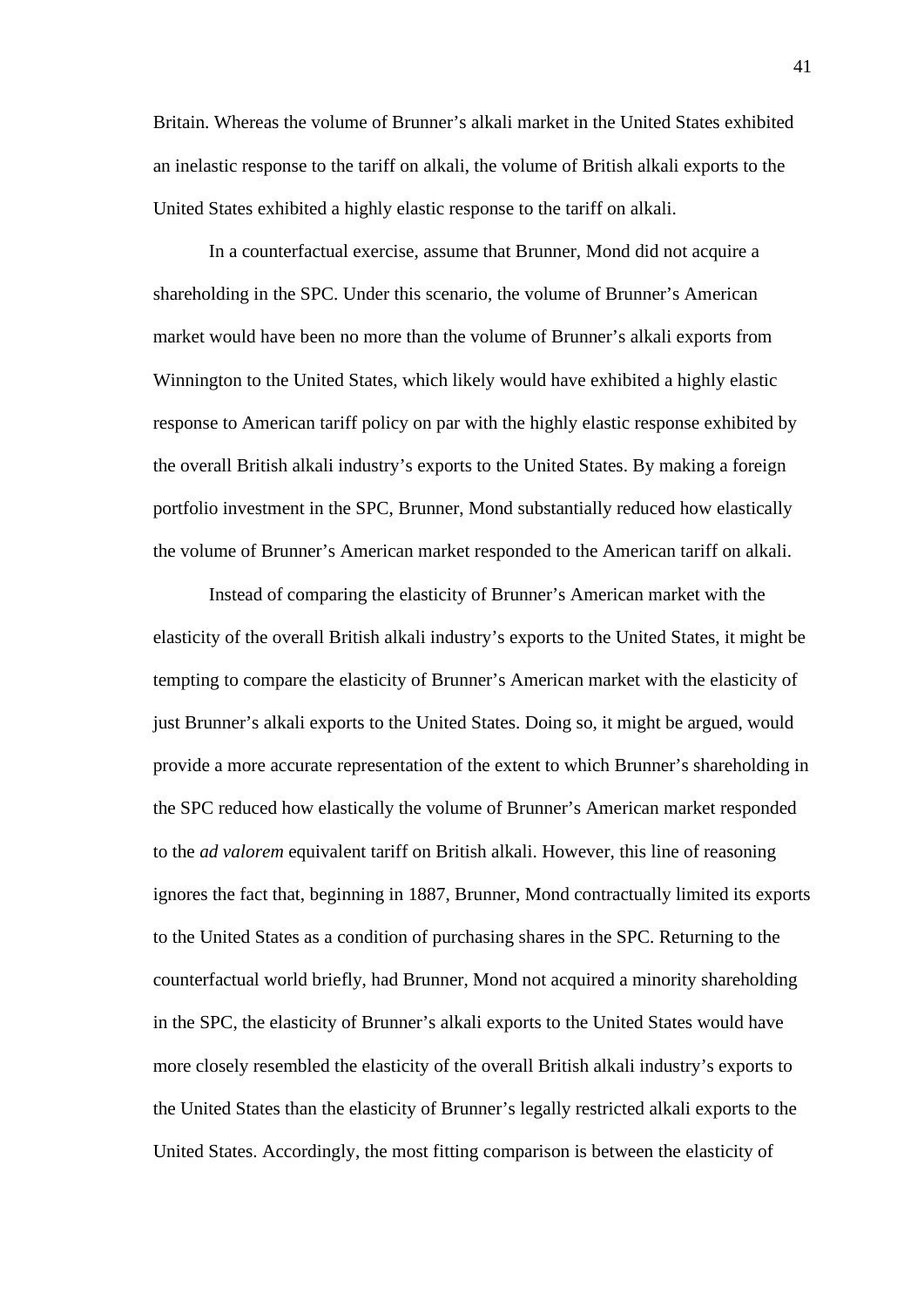Brunner's American market and the elasticity of total British alkali exports to the United States.

Given all of the assumptions in the analysis, as well as the slightly different time spans covered by the two regressions, fixating upon -0.74 and -2.01 as the exact elasticities to the American tariff on alkali is akin to chasing after a will-o'-the-whisp. Moreover, these elasticities are only averages; the point elasticities vary over the entire range of the *ad valorem* equivalent tariff that the United States imposed upon alkali imports from Britain. Here, the crucial observation is that, to a very considerable degree, Brunner, Mond reduced how elastically the volume of its alkali market in the United States responded to the American tariff policy toward alkali.

The argument originally put forward in this study is that, by acquiring a minority shareholding in the SPC, Brunner, Mond greatly mitigated its financial exposure to the American tariff on alkali. Yet, how does the elasticity of a market correspond to the financial exposure of a firm? Two assumptions are necessary. The first assumption is rather pedestrian: Brunner's marginal revenues exceeded its marginal costs. As the volume of Brunner's American market increased, so too did Brunner's profits increase, *ceteris paribus*. The reverse would need to hold true, as well. The second assumption is likely to incite greater skepticism: the average profit margin on alkali produced by the SPC equaled the average profit margin on alkali produced by Brunner, Mond. In other words, from a profitability standpoint, Brunner, Mond would remain indifferent between the following two scenarios: a) increasing its alkali exports to the United States by 16.0 million pounds or b) the SPC increasing its alkali sales in the United States by 100.0 million pounds, with 16 percent of the profits from these additional sales accruing to Brunner, Mond. The results of the log-log regressions in Table 5 are only illustrative of Brunner, Mond mitigating its financial exposure to the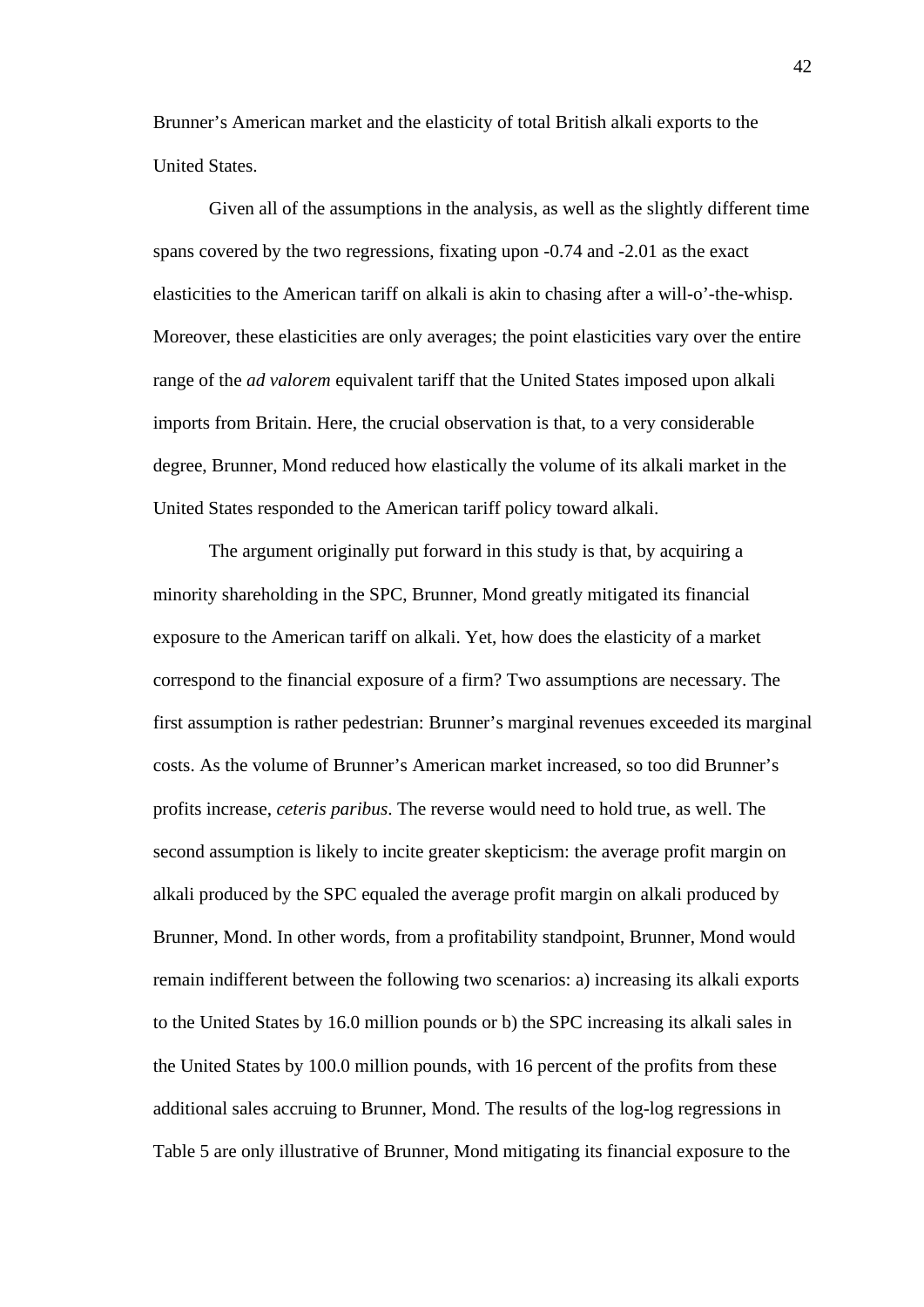| Month        | 70% caustic soda (¢ per pound) 48% soda ash (¢ per pound) |      |
|--------------|-----------------------------------------------------------|------|
| April 1897   | 1.90                                                      | 0.85 |
| October 1897 | 1.75                                                      | 0.78 |
| April 1898   | 1.45                                                      | 0.70 |
| October 1898 | 1.40                                                      | 0.65 |
| April 1899   | 1.45                                                      | 0.75 |
| October 1899 | 1.75                                                      | 0.95 |
| April 1900   | 1.85                                                      | 1.00 |
| October 1900 | 1.80                                                      | 0.90 |
| April 1901   | 1.90                                                      | 0.90 |
| October 1901 | 1.90                                                      | 0.90 |

Table 6. NEW YORK CITY WHOLESALE PRICES OF ALKALI, 1897-1901

*Source: Oil, Paint and Drug Reporter* (New York: William O. Allison, various years).

American tariff on alkali insofar as this British firm did not curtail its average profit margin per unit of alkali by expanding its overall American market to encompass an indirect American market via partial ownership in the SPC. Of course, had the SPC's average profit margin per unit of alkali sold in the United States exceeded Brunner's average profit margin per unit of alkali exported to the United States, Brunner, Mond would have mitigated its financial exposure to American tariff policy even more so. At a minimum, the task now is to prove reasonable the assumption that the average profit margin on alkali produced by the SPC equaled the average profit margin on alkali produced by Brunner, Mond. Three points follow.

First, Brunner, Mond and the SPC used the same process (ammonia-soda) for manufacturing alkali. In this respect, the two firms employed a process that was both technically innovative and financially rewarding, as compared to the Leblanc process.<sup>[119](#page-39-0)</sup> However, it was hardly a foregone conclusion that, in the early 1880s, when the merits of the ammonia-soda process were still being debated, there would have

<span id="page-44-0"></span><sup>&</sup>lt;sup>119</sup> For an excellent discussion of the profitability of the Leblanc and ammonia-soda processes, see Peter H. Lindert and Keith Trace, "Yardsticks for Victorian Entrepreneurs," in *Essays on a Mature Economy: Britain after 1840*, ed. Donald N. McCloskey (London: Methuen, 1971).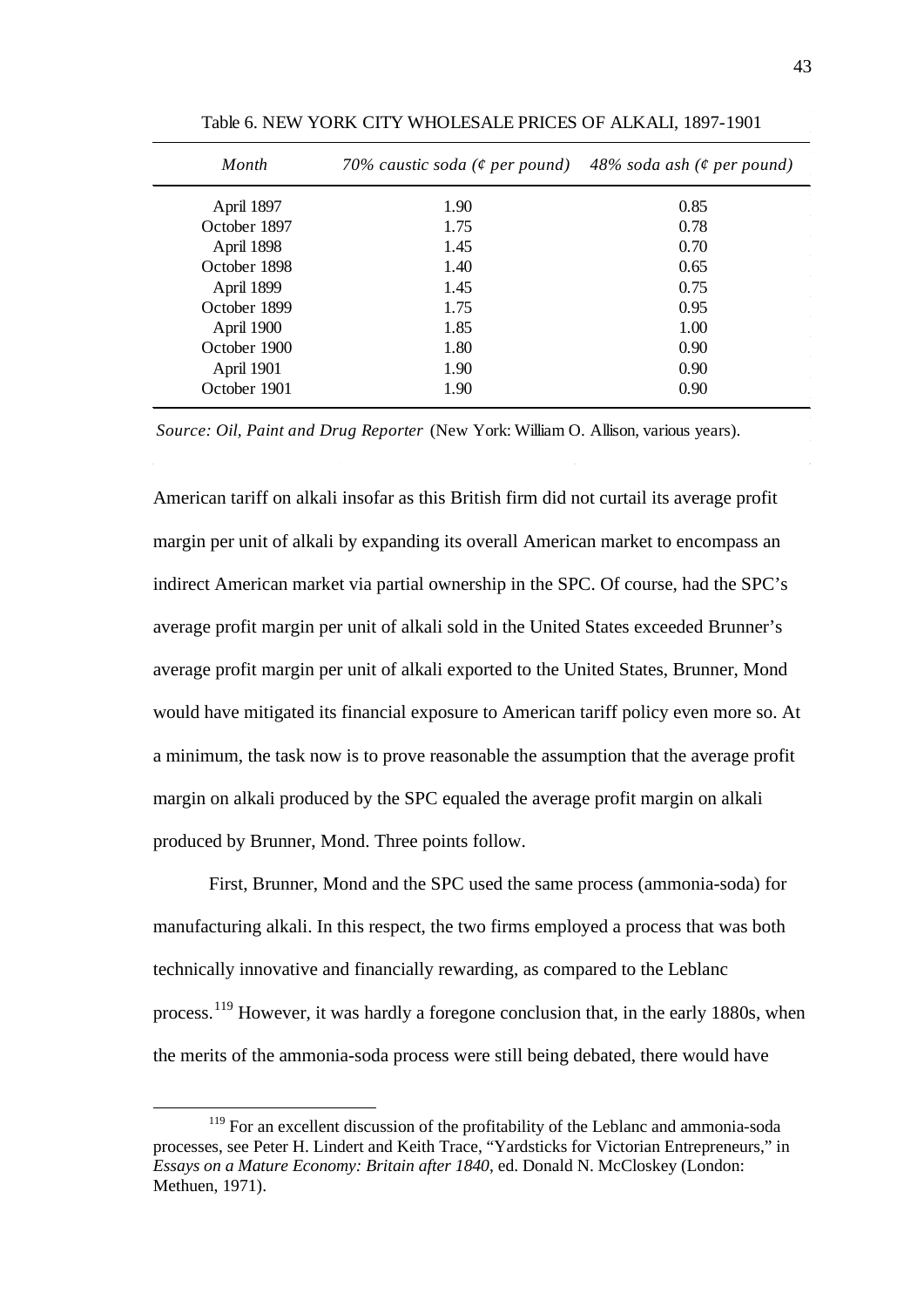developed in the United States an alkali industry based upon this method of production. As late as 1889, the Alkali Inspector in Britain wrote the following about the competition between the Leblanc and ammonia-soda processes: "How long this precarious balance of force will be maintained must be left for the future to disclose."<sup>[120](#page-44-0)</sup> In any event, the SPC employed the ammonia-soda process, and the not-too-distant future disclosed that the SPC was on the winning side of technology—along with Brunner, Mond.<sup>[121](#page-45-0)</sup> Thus, between the two firms, there did not exist discrepant processes to drive a divergence in profitability.

Second, even a rudimentary comparison of the money wages in the American and British alkali industries is revealing.<sup>[122](#page-45-1)</sup> This author's very preliminary findings are that money wages in the American alkali industry did not greatly exceed money wages in the British alkali industry, with the implication being that wages cut into the American alkali industry's profits only marginally more than the British alkali industry's profits. Church & Dwight's *Time Book* records the biweekly wages of its non-salaried employees, including both factory and office workers. [123](#page-45-2) In the *Time Book*, the first complete biweekly interval runs from January 6, 1894 through January 19, 1894, during which time 299 employees earned wages. The mean biweekly wage was \$17.45, or \$8.73 per week. The median biweekly wage was \$16.78, or \$8.39 per week. These figures are broadly consistent with the money wages of workers in the British alkali industry. In 1892, the average weekly wage at the Widnes Alkali Works, taking into consideration both factory and office workers there, was £1 12s., or \$7.78 at the

 <sup>120</sup> United Kingdom, House of Commons, *Annual Report on Alkali &c. Works* (London: Her Majesty's Stationery Office, 1889), 12. In Britain, the Alkali Inspector was a government official who ensured compliance with the Alkali, &c. Works Regulation Acts of 1881 and 1892. <sup>121</sup> J. H. Clapham, *Machines and National Rivalries (1887-1914)*, vol. 3 of *An* 

<span id="page-45-0"></span>*Economic History of Modern Britain* (Cambridge: Cambridge University Press, 1938), 173.

<span id="page-45-2"></span><span id="page-45-1"></span><sup>&</sup>lt;sup>122</sup> A more exhaustive comparison of wages in the American and British alkali industries is an area ripe for further research.

<sup>123</sup> CDA, *Time Book*, 1894-1895.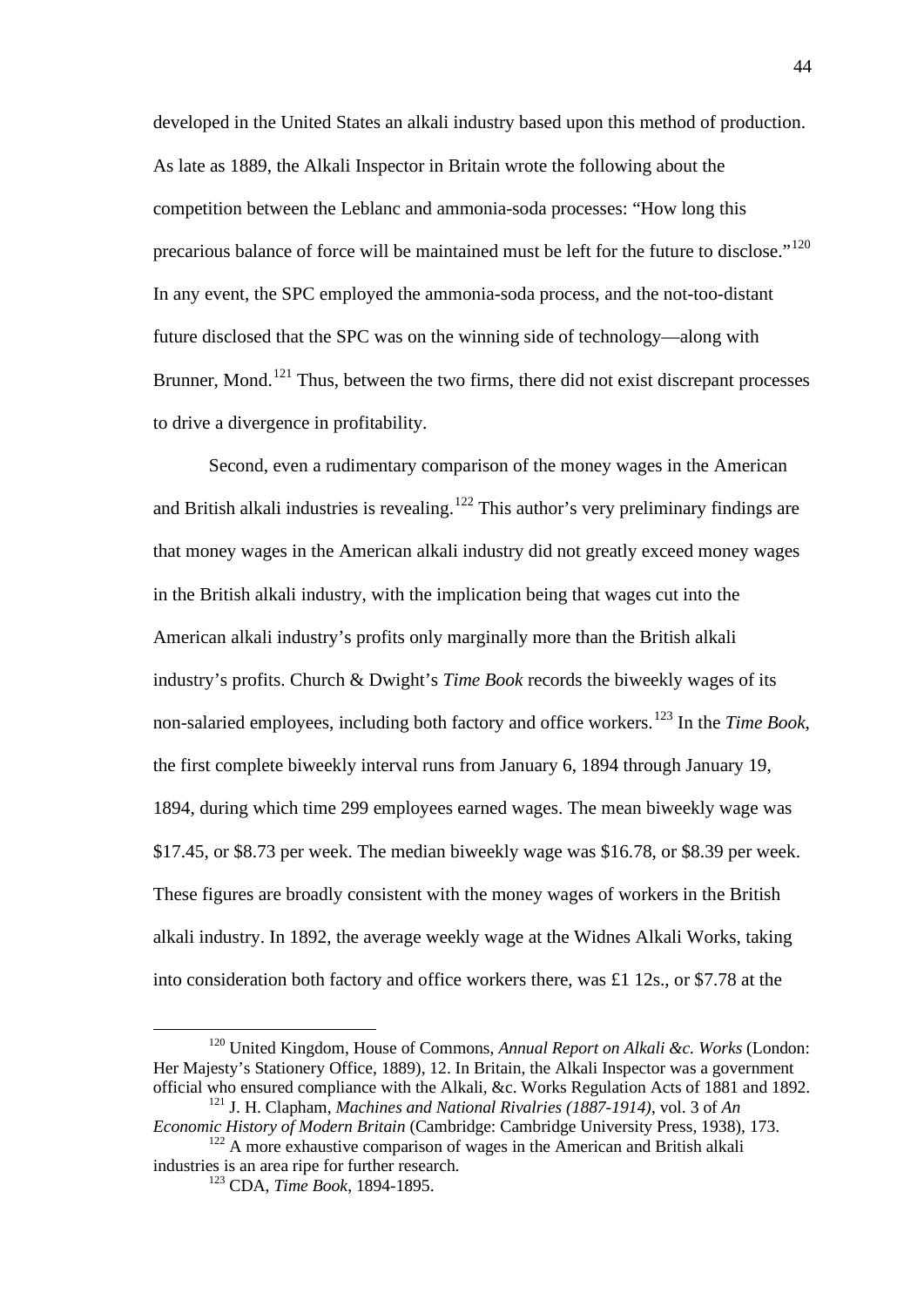gold-standard peg of \$4.86 per £1.<sup>[124](#page-45-0)</sup> To be sure, this study does not allege that wages in the American alkali industry equaled wages in the British alkali industry. Instead, the goal here is to provide evidence, even if fragmentary, that money wages in the American and British alkali industries were not so wildly divergent as proponents of the Habakkuk thesis might be inclined to believe.<sup>[125](#page-46-0)</sup> Altogether, it is highly unlikely that there existed a large enough wage differential between Brunner, Mond and the SPC to create a massive chasm between the average profit margins of these two firms.

The third point in support of the assumption that the average profit margin on alkali produced by the SPC equaled the average profit margin on alkali produced by Brunner, Mond comes from data on the price of alkali in the years following the passage of the Dingley Tariff. The *Oil, Paint and Drug Reporter* was a weekly bulletin that published the New York City wholesale prices of the various classes of alkali. Table 6 presents the New York City wholesale prices of 70% caustic soda and 48% soda ash, as listed in the *Oil, Paint and Drug Reporter* for the first week of April and October of each year from 1897 to 1901. As already discussed in an earlier section of this study, competition amongst the American alkali manufacturers drove down the price of alkali on the eve of the Dingley Tariff. However, by 1901, the price of alkali recovered to a level more than one-third higher than its trough in late  $1898$ <sup>[126](#page-46-1)</sup> Although the SPC's profitability was compromised by the low price of alkali, which likely caused the SPC's average profit margin to fall short of Brunner's average profit margin between 1897 and 1899, this episode was not sustained for long.

<span id="page-46-2"></span> <sup>124</sup> D. W. F. Hardie, *A History of the Chemical Industry in Widnes* (N.p.: Imperial Chemical Industries, 1950), 120.

<span id="page-46-1"></span><span id="page-46-0"></span><sup>125</sup> H. J. Habakkuk, *American and British Technology in the Nineteenth Century* (Cambridge: Cambridge University Press, 1962).

<sup>126</sup> *Oil, Paint and Drug Reporter.*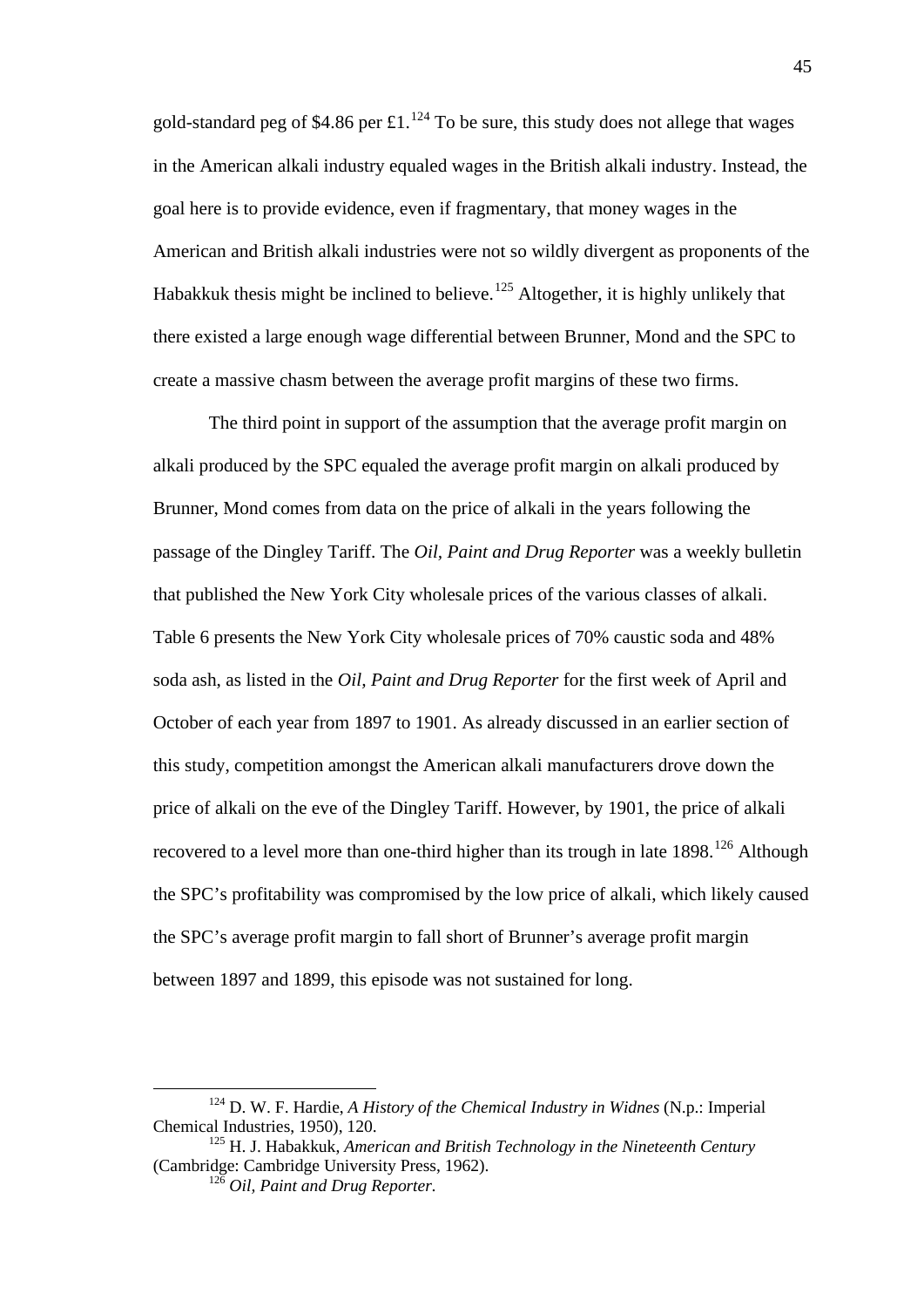The textual evidence certainly does not refute the argument that Brunner, Mond substantially mitigated its financial exposure to American tariff policy by investing in the SPC; if nothing else, the evidence supports the argument. At the May 30, 1899 general meeting of Brunner, Mond, Sir John Brunner boldly stated, "I can congratulate you, gentlemen, upon the fact that we have so soon been able to recover from the heavy blow under which we suffered as the result of the practical loss of the American trade."<sup>[127](#page-46-2)</sup> No doubt, backing these celebratory words were dividends from the SPC, as well as the capital appreciation of Brunner's shares in the SPC.<sup>[128](#page-47-0)</sup> Both before and after the Dingley Tariff, the UAC looked with envy upon Brunner's foreign portfolio investment in the SPC.<sup>[129](#page-47-1)</sup> In a display of corporate pride, the directors of the UAC did not refer to Brunner's shareholding in the SPC explicitly, but rather through thinly veiled references: "…we must follow the example of some of our competitors, and have an interest in manufacturing in the countries themselves."[130](#page-47-2) In large part, because of Brunner's foreign portfolio investment in the SPC, Brunner, Mond forged ahead, while the UAC slipped further and further behind.

To imply that Brunner's and the UAC's profits hinged solely on the American alkali market is misleading. Still, it is not coincidental that, in the aftermath of the Dingley Tariff, Brunner's profits grew and the UAC's profits remained anemic.<sup>[131](#page-47-3)</sup> Figure 2 presents the net profits of Brunner, Mond and the UAC in the years 1895, 1900, and 1905. That Brunner's net profits increased between 1895 and 1900 stands as

 <sup>127</sup> CRO, DIC BM 3/12, *Minutes of Shareholder Meetings*, 1881-1929.

<span id="page-47-3"></span><span id="page-47-2"></span><span id="page-47-1"></span><span id="page-47-0"></span><sup>&</sup>lt;sup>128</sup> Reader, 100. Because the SPC retained earnings, dividends alone are an inaccurate measure of the SPC's profitability.

<sup>129</sup> CRO, DIC UA 3/7, *Reports of Proceedings at General Meetings*, 1891-1925.  $^{130}$  Ibid.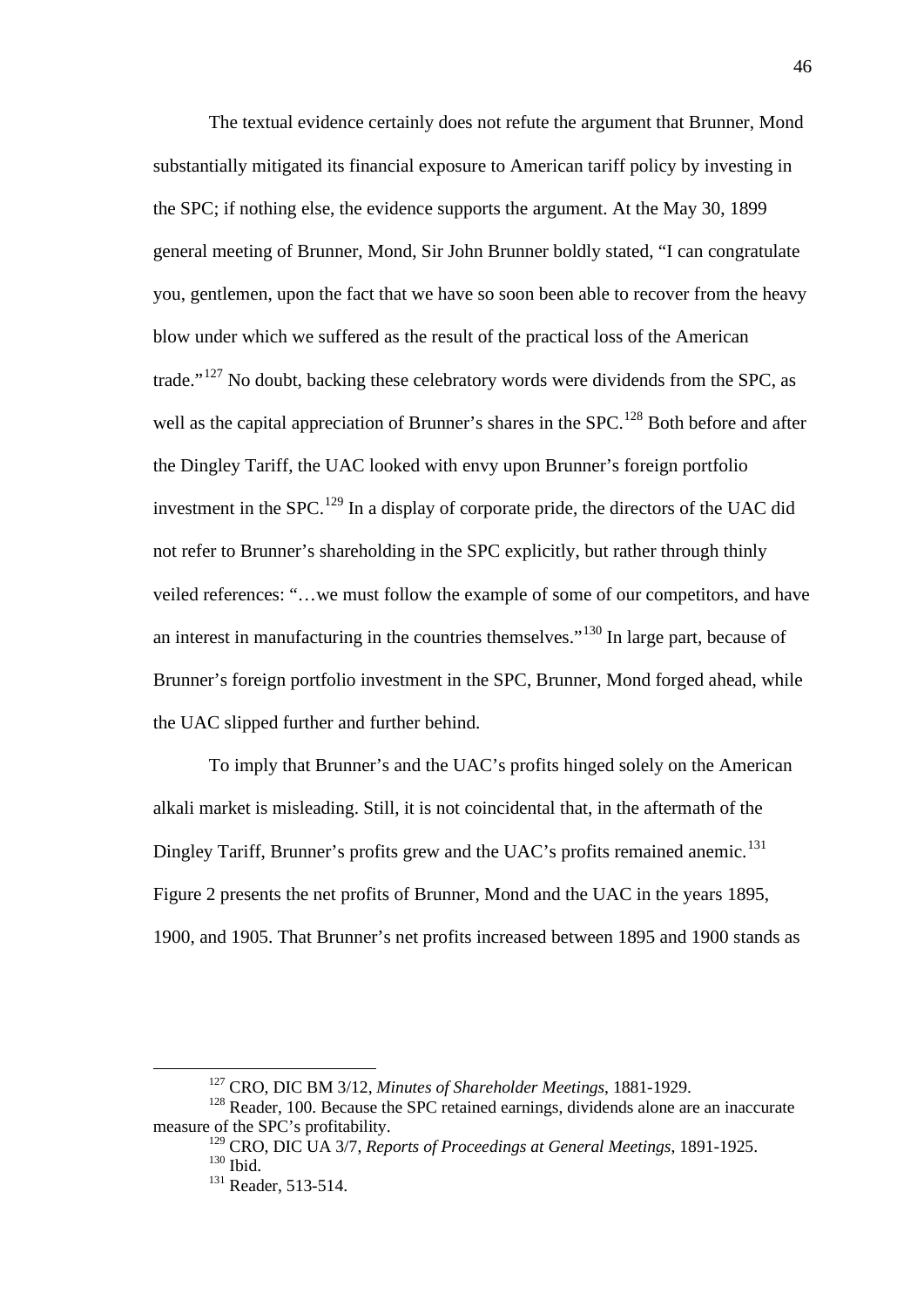

Figure 2. NET PROFITS OF BRITISH ALKALI FIRMS, 1895-1905 Source: Reader, 513-514.

a testament to the resiliency of this firm's decision making within a dynamic international context. Yes, the ammonia-soda process contributed to Brunner's success, but so too did the SPC.

In the late 1890s, the UAC hoped for a revival of its American market, which might have actually occurred, had the United States returned to lower duties on alkali.[132](#page-47-3) And given the frequency of American tariff acts in the 1890s, perhaps the UAC was simply biding its time until the political pendulum in the United States swung away from protectionism. To what extent the UAC believed that the United States might return to lower duties on alkali is difficult to judge. Needless to say, the UAC probably did not suspect that the Dingley Tariff would be the longest-governing tariff act in American history. Regardless, the UAC's exports to the United States ceased long before the passage of the Payne-Aldrich Tariff in 1909. By 1900, and certainly by 1901,

<span id="page-48-0"></span> <sup>132</sup> CRO, DIC UA 3/7, *Reports of Proceedings at General Meetings*, 1891-1925.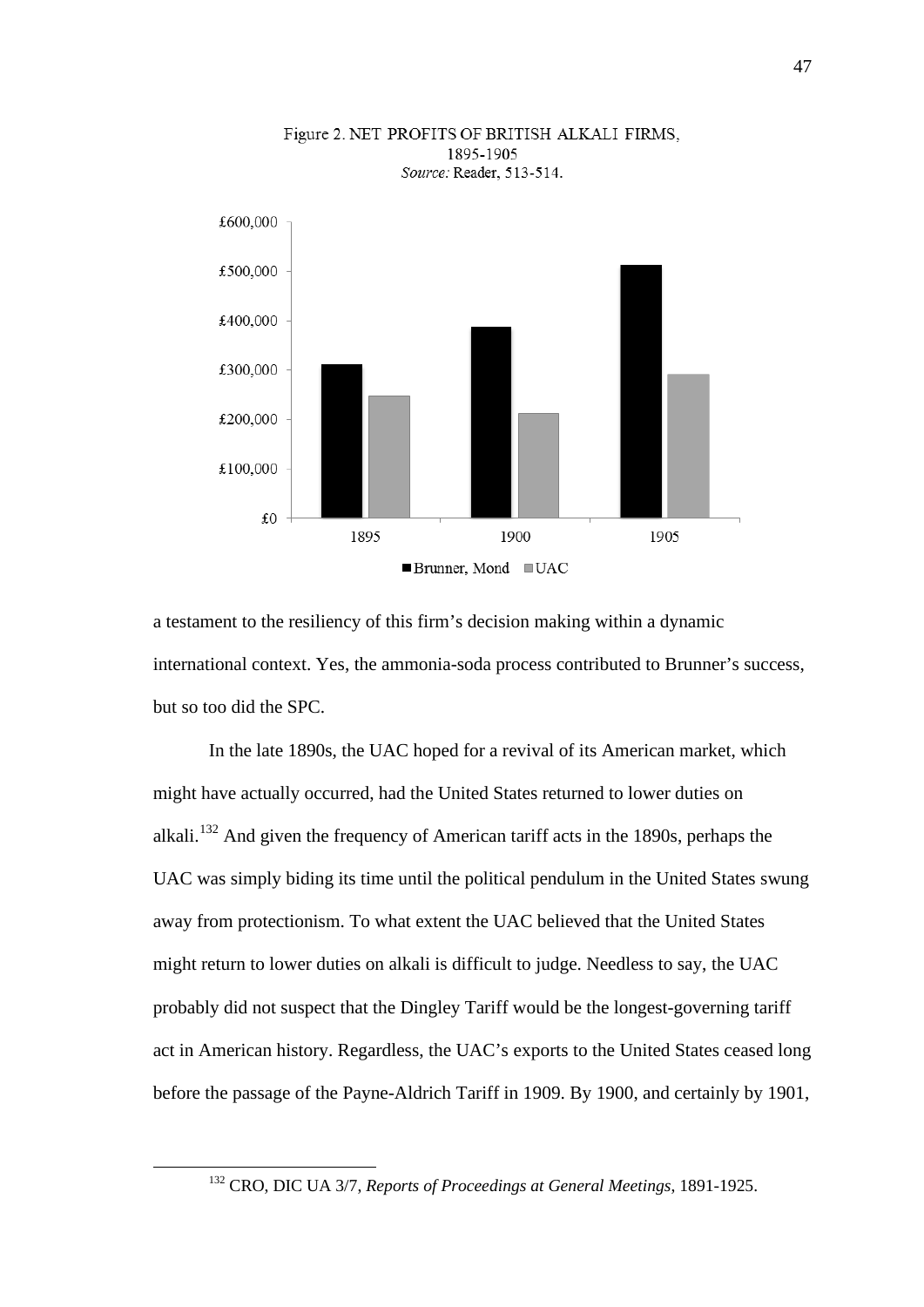the common sentiment amongst the directors of the UAC was that the company had lost its American market irretrievably.[133](#page-48-0) The loss of the American market placed the UAC in a rather unenviable position at the dawn of the twentieth century. Between 1897 and 1900, the UAC's total annual sales of caustic soda had fallen 17.0 percent.<sup>[134](#page-49-0)</sup> And even worse, total annual sales of soda ash had fallen  $31.2$  percent.<sup>[135](#page-49-1)</sup>

In 1898, the UAC belatedly followed in the footsteps of Brunner, Mond by establishing the North American Chemical Company of Bay City, Michigan.<sup>[136](#page-49-2)</sup> The North American Chemical Company primarily manufactured potassium chlorate, a minor class of alkali used in the match industry.<sup>[137](#page-49-3)</sup> The UAC conceived of the North American Chemical Company as a vehicle for circumventing the  $2\varphi$  per pound specific tariff that the Dingley Tariff imposed upon potassium chlorate.<sup>[138](#page-49-4)</sup> In 1899, John Brock, Chairman of the UAC, touted the North American Chemical Company as "an interest in manufacturing in the protected country" and as "a very satisfactory investment."<sup>[139](#page-49-5)</sup>

In reality, the UAC's investment in the North American Chemical Company represented an amateurish imitation of Brunner's investment in the SPC. First, the UAC created the North American Chemical Company after the enactment of the Dingley Tariff and after the American alkali firms captured the share of the American market once held by the British alkali firms. By 1899, the dust (or ash, to make the expression more fitting) had already settled. Second, the North American Chemical Company was an expensive venture relative to the small market for potassium chlorate. The total cost

<span id="page-49-0"></span><sup>&</sup>lt;sup>133</sup> Ibid. Whereas Brunner, Mond was a minority shareholder in the SPC, the UAC was the majority shareholder and creator of the North American Chemical Company.

<sup>134</sup> CRO, DIC UA 5/6, *Statistics of Annual Production and Sales*, 1897-1927.

<sup>135</sup> Ibid.

<sup>136</sup> Wilkins, 408.

<sup>137</sup> Ibid.

<span id="page-49-5"></span><span id="page-49-4"></span><span id="page-49-3"></span><span id="page-49-2"></span><span id="page-49-1"></span><sup>&</sup>lt;sup>138</sup> CRO, DIC UA 17/17, *An Outline History of the North American Chemical Company of Bay City Michigan, 1898-1928.* 

<sup>&</sup>lt;sup>139</sup> CRO, DIC UA 3/7, *Reports of Proceedings at General Meetings*, 1891-1925.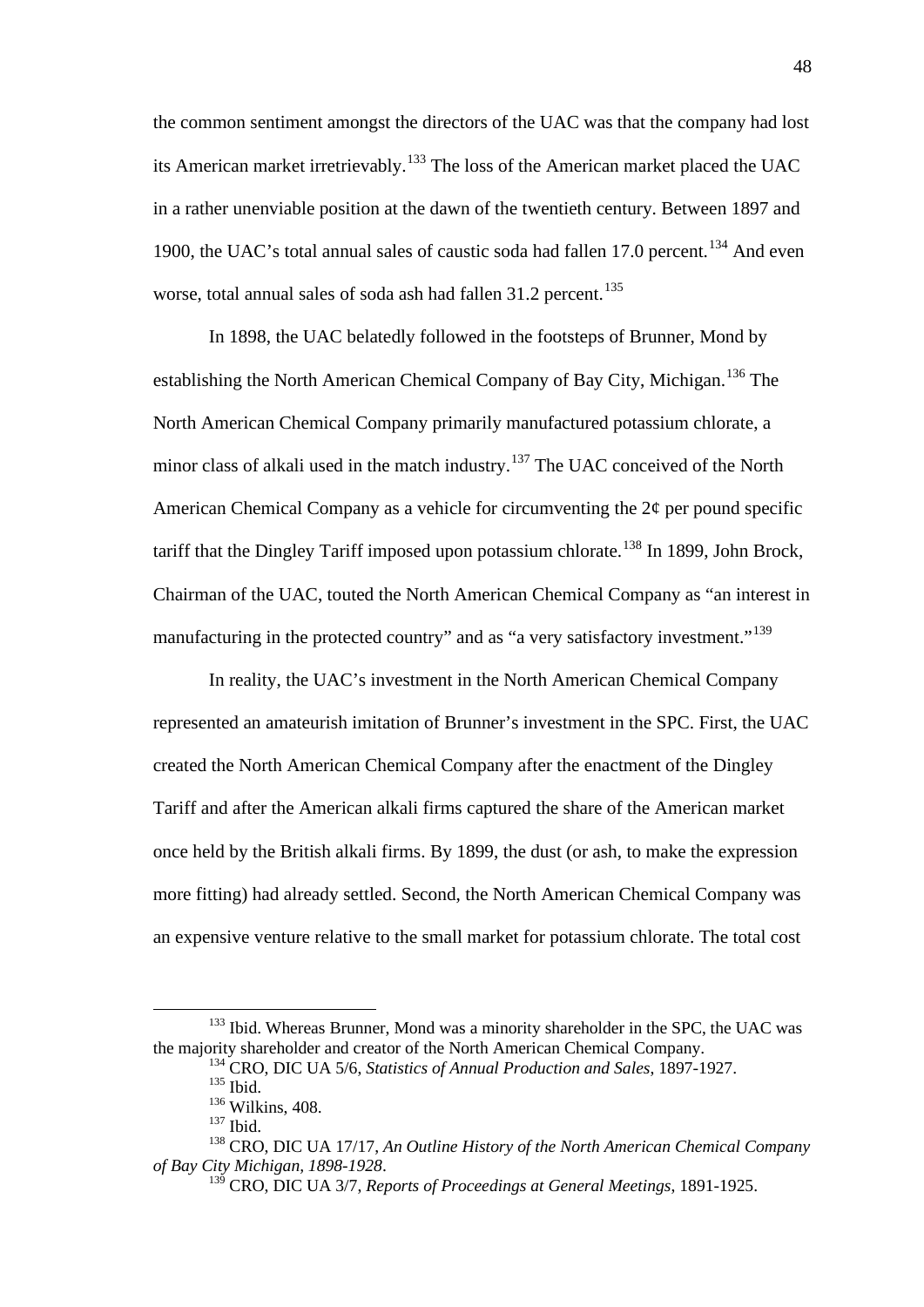of constructing the plant in Bay City amounted to approximately \$1.3 million.[140](#page-49-0) For the UAC, under constant pressure to resume its dividend payments, which it had suspended in 1898, financing the construction of a new and likely unprofitable plant was an especially untimely and imprudent decision, even if the directors of the UAC believed that they did right simply by emulating Brunner, Mond. W. J. Reader best summarizes the North American Chemical Company in claiming that it was "not distinguished by success."<sup>[141](#page-50-0)</sup>

As typified by the SPC and the North American Chemical Company, financial capital flowed out of Britain and into the American alkali industry. But until now, this study has neglected the incalculable flow of human capital from the British alkali industry to the American alkali industry. This topic deserves at least a few words. In the late nineteenth century, Britain exported to the United States the technical know-how for manufacturing alkali. Particularly during the 1890s, many British chemical engineers and process laborers traversed the Atlantic and left their imprints upon the nascent alkali industry in the United States. In 1892, more than twenty men associated with one aspect or another of the British alkali industry journeyed from Runcorn and Widnes, England to the remote location of Saltville, Virginia, where they oversaw the construction of a soda ash factory for the newly incorporated Mathieson Alkali Company.[142](#page-50-1) The Michigan Alkali Company, incorporated in 1894, also benefited from the technical expertise that Britain exported to the United States.<sup>[143](#page-50-2)</sup> John Baptiste Ford, the founder of the company, sought vertical integration for his already successful plate-

 $143$  Ibid., 38.

 <sup>140</sup> Wilkins, 408.

<sup>141</sup> Reader, 228.

<span id="page-50-3"></span><span id="page-50-2"></span><span id="page-50-1"></span><span id="page-50-0"></span><sup>142</sup> W. F. Glasscock, *The Spread of the Ammonia-Soda Process Throughout the World and the Trade in its Products, 1863-1963* (N.p.: Imperial Chemical Industries, 1969), 25. The author wishes to thank Dr. Kenneth Bertrams of the Free University of Brussels for sharing a copy of this report.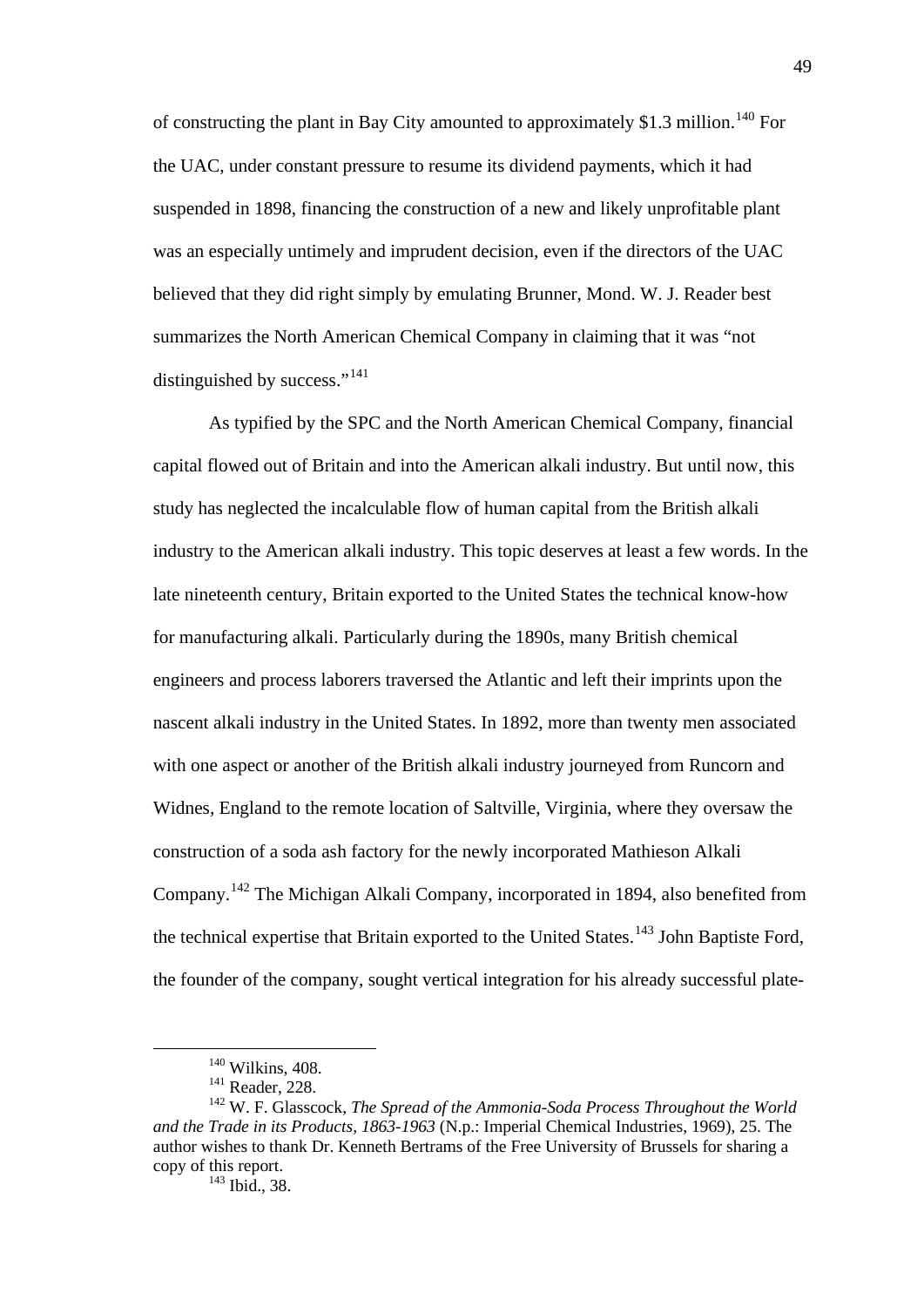glass business. [144](#page-50-3) To assist him in building a soda ash factory, Ford arranged for two brothers formerly employed by Brunner, Mond to travel from England to Wyandotte, Michigan. $145$ 

The designs for the North American Chemical Company's Bay City plant were drawn up in England by Dr. Ferdinand Hurter, the head of the UAC's Central Research Laboratory.<sup>[146](#page-51-1)</sup> Hurter himself was Swiss, but had immigrated to Britain in the 1860s to work for the Leblanc firm of Gaskell Deacon & Company.<sup>[147](#page-51-2)</sup> As a Swiss-born chemist working in Britain on the designs for a plant in the United States, Hurter exemplified the international flows of human capital that characterized the alkali industry of the late nineteenth century. In the United States, Hurter's designs were executed by an engineer that the UAC sent over from Britain.<sup>[148](#page-51-3)</sup>

The SPC, however, did not draw upon the expertise of chemical engineers and process laborers from Britain, but rather from Belgium and France.<sup>[149](#page-51-4)</sup> In this regard, the SPC stood out from the American alkali firms that came into existence during the 1890s. The SPC's orientation toward Continental Europe ought not come as a surprise; recall that the firm of Solvay & Cie. of Belgium was an initial investor in the SPC, whereas Brunner, Mond was not. If anything, Solvay & Cie.'s role as the main provider of technical know-how to the SPC reaffirms the purely financial motivations behind Brunner's investment in the SPC.

Notwithstanding the exceptional case of the SPC, the British alkali industry routinely exported human capital to the United States. Obviously, such a nebulous

<sup>&</sup>lt;sup>144</sup> Haynes, 273.

<sup>&</sup>lt;sup>145</sup> Ibid.

<span id="page-51-5"></span><span id="page-51-4"></span><span id="page-51-3"></span><span id="page-51-2"></span><span id="page-51-1"></span><span id="page-51-0"></span><sup>146</sup> CRO, DIC UA 3/7, *Reports of Proceedings at General Meetings*, 1891-1925. The Bay City plant was Hurter's final contribution to the alkali industry, as he died suddenly in 1898.

<sup>&</sup>lt;sup>147</sup> Reader, 118.<br><sup>148</sup> CRO, DIC UA 3/7, *Reports of Proceedings at General Meetings*, 1891-1925.

 $149$  Wilkins, 402.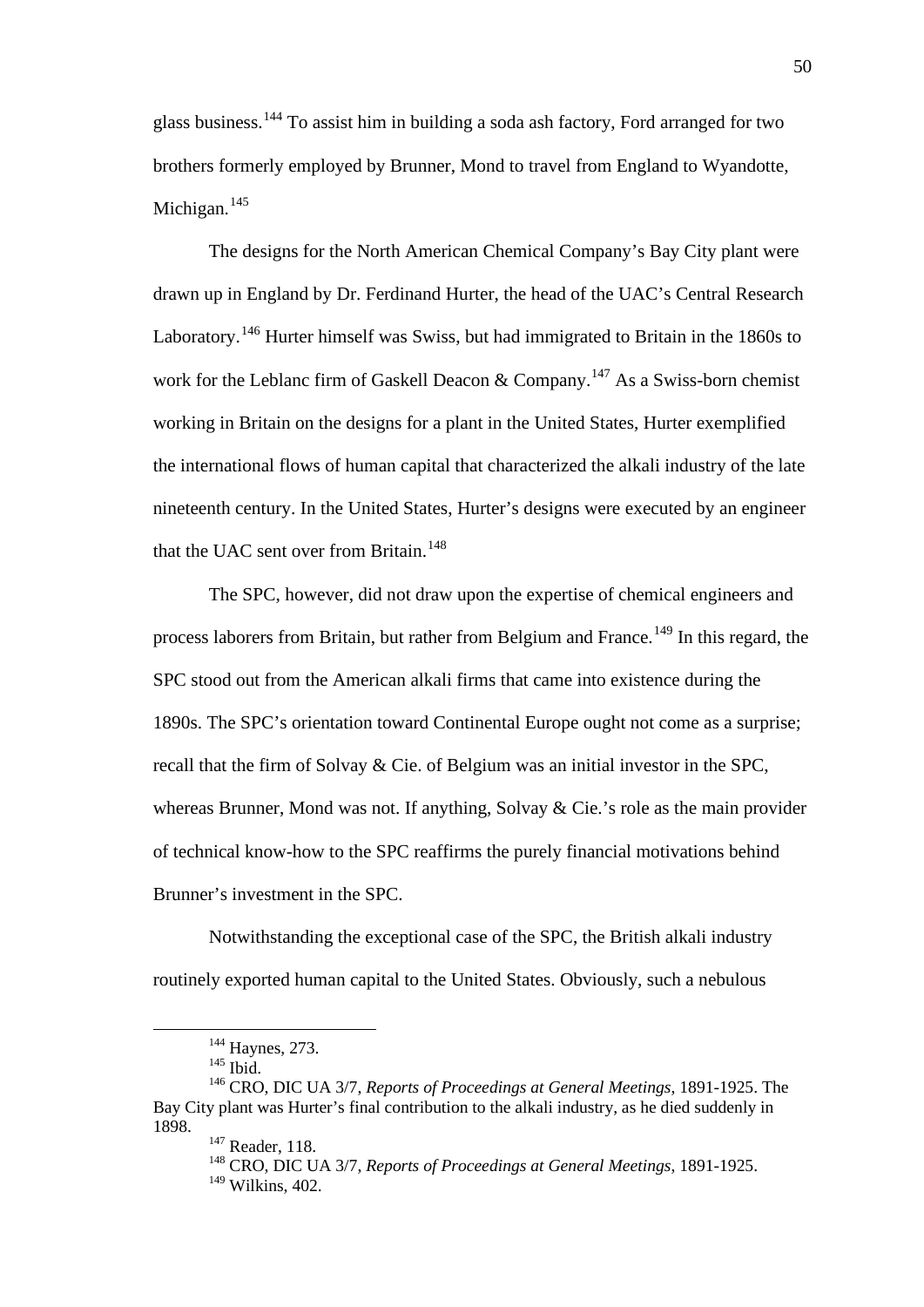export as human capital does not appear in any of the trade statistics. Nonetheless, in a story about the relationship between American tariff policy and British alkali exports, the export of human capital deserves at least passing mention. Absent the transfer of technical knowledge from the British alkali industry to the American alkali industry, even the most protective tariff policy would likely fail to induce the manufacture of alkali in the United States.

# **Conclusion**

The most suitable ending for this study is the year 1905, when three otherwise separate developments concurrently and collectively signaled the end of active British involvement in the American alkali market. First, in 1905, Brunner, Mond entirely ceased exporting alkali to the United States. [150](#page-51-5) Second, that same year, having long since held the title of the largest alkali plant in the United States, the SPC's Syracuse facility became the largest alkali plant in the world.<sup>[151](#page-52-0)</sup> The third and most telling development was that, in approximately the year 1905, the United States attained a self-sufficient level of alkali production.<sup>[152](#page-52-1)</sup> Indeed, the American alkali industry had entered into adulthood.

Yet, the title of this dissertation refers specifically to the British alkali industry. The British alkali industry of the late nineteenth century was distinguished by its colossal export market: the United States. In 1890, Britain exported eleven times more alkali to the United States than to its second largest foreign market, Russia.<sup>[153](#page-52-2)</sup> Thus, when the United States Congress passed a quick succession of tariff legislation that revised the duties on alkali, the British alkali industry found itself destabilized in no

<sup>&</sup>lt;sup>150</sup> Bertrams, 81.

<span id="page-52-0"></span><sup>151</sup> Wilkins, 403.

<span id="page-52-1"></span> $152$  Glasscock, 45.

<span id="page-52-2"></span><sup>153</sup> *Trade of the United Kingdom* (1890).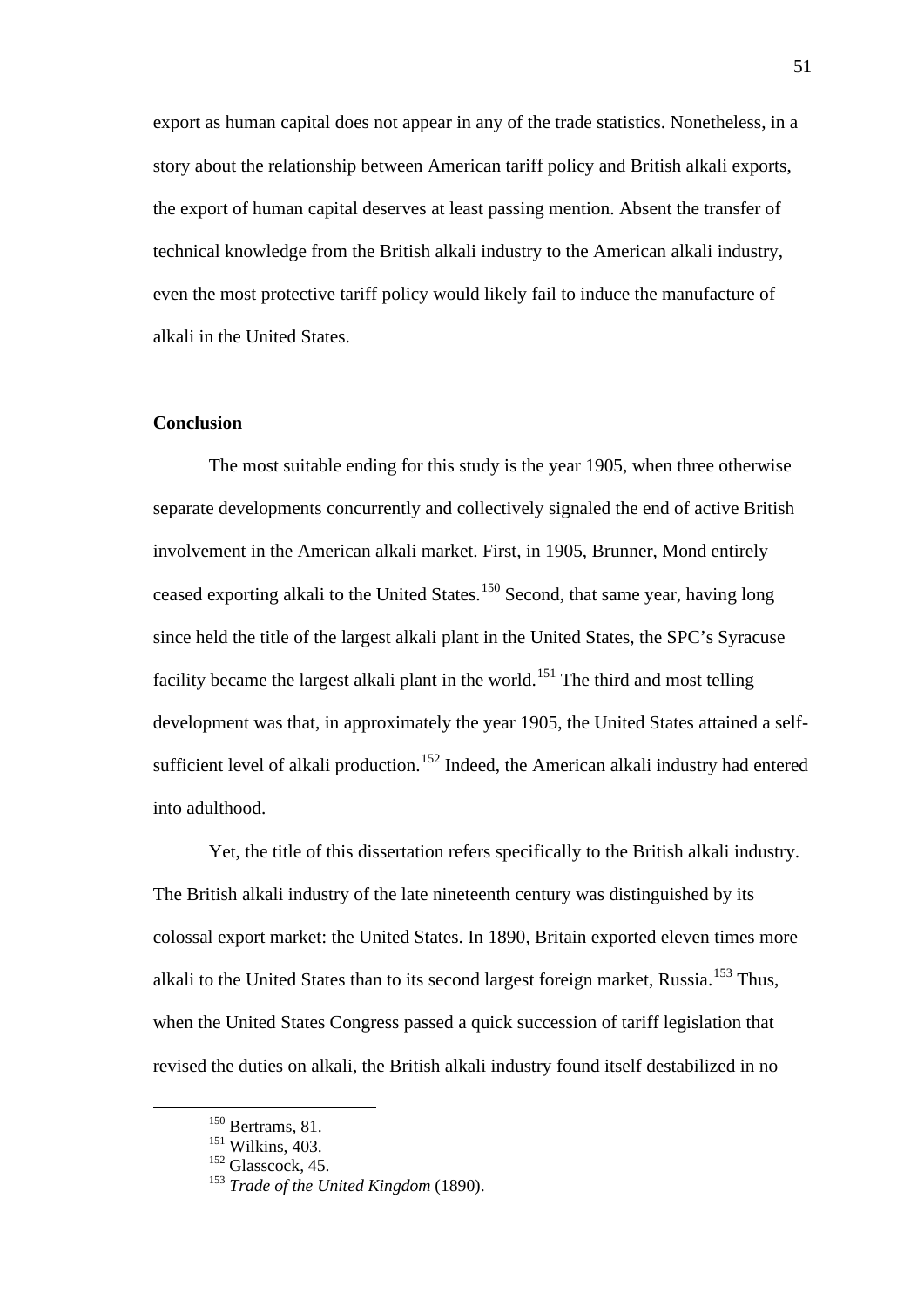small way. This study has endeavored to chronicle the complex relationship between American tariff policy and the British alkali industry. But more than that, this study has examined the relationship from macroeconomic and microeconomic vantage points.

The first line of inquiry, the macroeconomic, addressed the effect of American tariff policy on the volume of British alkali exports to the United States. After considering an abundance of textual evidence from both British and American sources, this study concludes that the vicissitudinous American tariff policy of the late nineteenth century impacted British alkali exports to the United States. And while the British alkali industry most acutely felt the Dingley Tariff, prior tariff acts were hardly inconsequential pieces of legislation with no bearing upon the volume of alkali that the United States imported from Britain. In particular, the Wilson-Gorman Tariff's downward revisions of the specific tariffs on several classes of alkali prompted an increase in the volume of British alkali exports to the United States, much to the dismay of American alkali manufacturers and to the delight of the American manufacturers that used these classes of alkali as material inputs. Supplementing all the textual evidence, a time-series regression revealed that the estimated *ad valorem* equivalent tariff that the United States imposed upon alkali imports from Britain—a series constructed purposely for this study—is a statistically significant determinant of the volume of American alkali imports from Britain.

The second line of inquiry, the microeconomic, investigated how a single British alkali firm fared amid a changing American tariff policy toward alkali. This study concludes that Brunner, Mond substantially mitigated its financial exposure to the American tariff on alkali by making a foreign portfolio investment in the SPC, located by the tariff wall. Thus, when Congress enacted the Dingley Tariff, Brunner, Mond was able to evade any crippling effect upon the firm's financial condition. This finding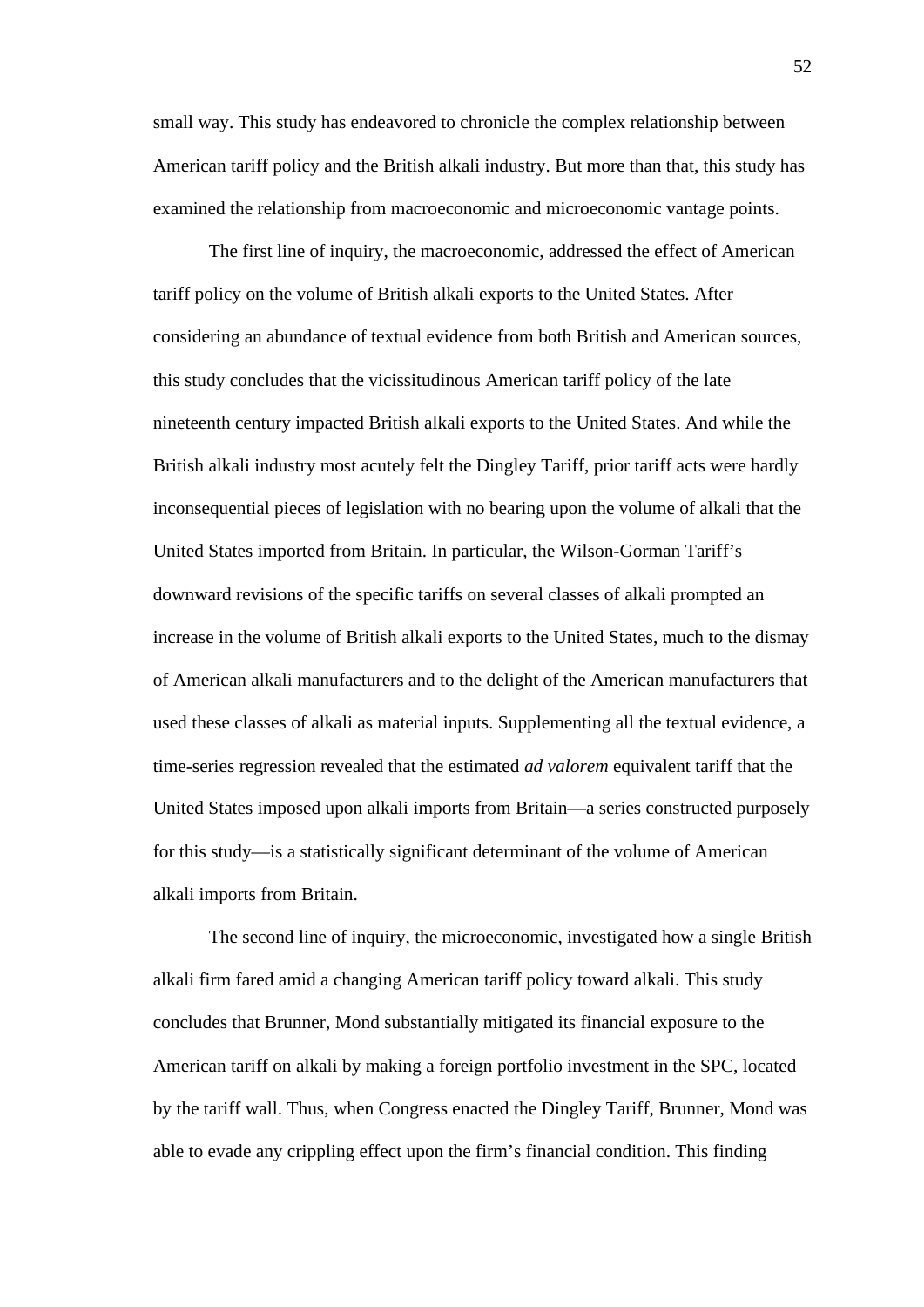settles the uncertainty in the scholarly literature over the extent to which Brunner's minority shareholding in the SPC compensated for the loss of profits from direct exports to the United States. As Reader and Wilkins suspected, though never quite proved, Brunner's financial interest in the SPC compensated for the bulk of the lost profits.

The two findings of this study, macroeconomic and microeconomic, nicely coalesce. Between 1880 and 1905, American tariff policy affected British alkali exports to the United States. And cognizant of this interplay, one British alkali firm, Brunner, Mond, acted so as to render its profits less dependent upon its direct alkali exports to the United States. Hence, an occurrence at the macroeconomic level elicited a response at the microeconomic level.

Insofar as this study has touched upon elements of arguments put forward by Stephen N. Broadberry and Charles Feinstein, this study has corroborated their findings. In the late nineteenth century, there quickly arose in the United States an alkali industry that spanned several firms, thousands of employees, and many millions of dollars in capital. If only as a case study, the late nineteenth century development of the American alkali industry nicely aligns with what Broadberry describes as the United States devoting an increasing share of its population and resources to the manufacturing sector. Moreover, the late nineteenth century development of the American alkali industry, no doubt, conforms to Feinstein's first proposition of there being a foreign industrialization. The effect of the developing American alkali industry was a decline in the level of British alkali exports. In this sense, the British alkali industry more than conformed to Feinstein's second proposition; more than a decline in the growth rate of alkali exports, there was a decline in the level of alkali exports. This dissertation did not simply corroborate the arguments of Broadberry and Feinstein, but also subtly recast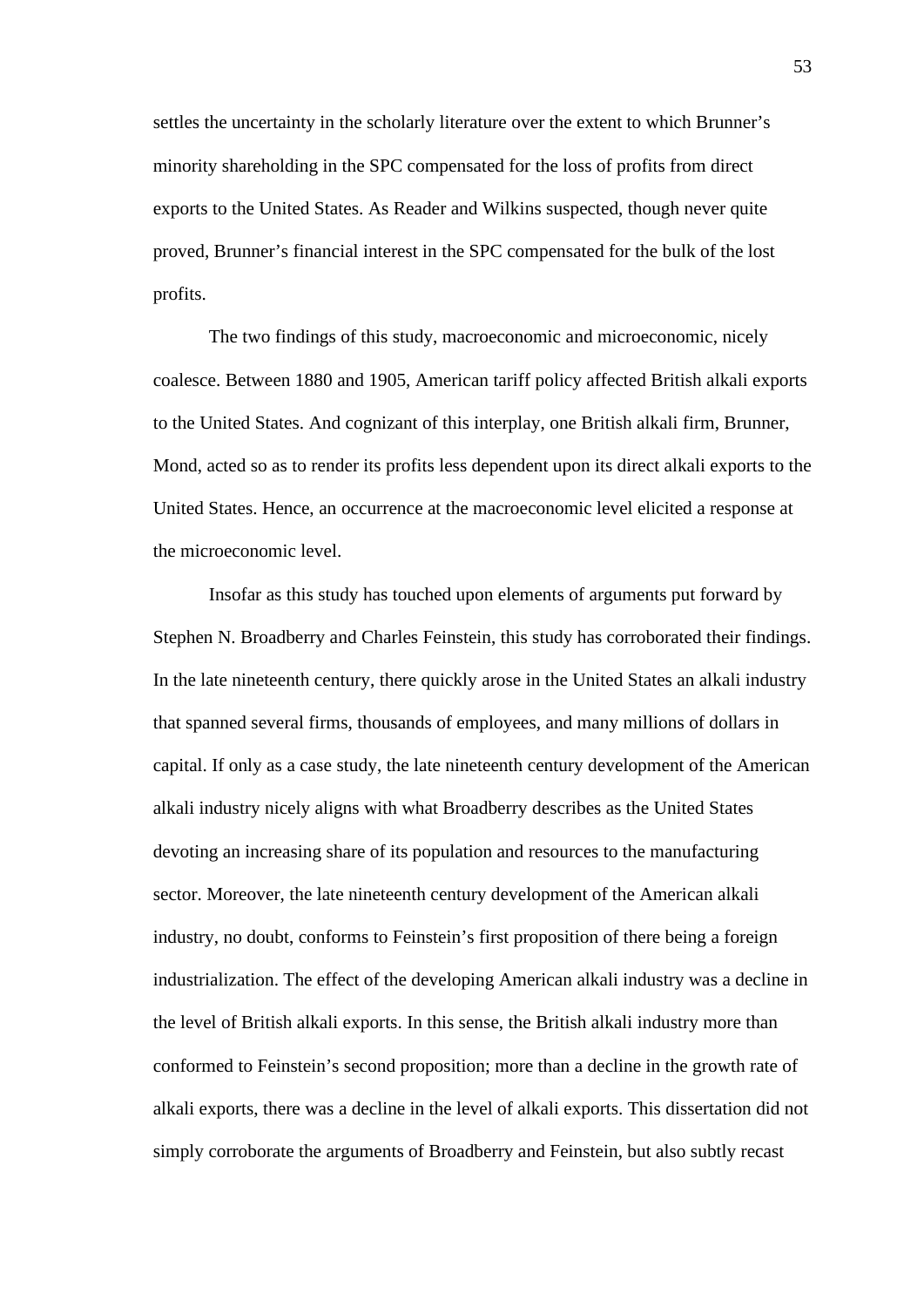them in the light of American tariff policy. It is the humble opinion of this author that the scholarly literature on comparative industrialization has much to gain from a better understanding of tariffs, which this dissertation has hopefully facilitated in some small measure.

All in all, by 1905, the British alkali industry parted with its old mainstay, the American market. In the years after 1905, there followed a tiny trickle of British alkali exports to the United States—the last vestiges of a once great trade. Within the British alkali industry, individuals gradually came to accept the loss of the American market. One can detect a measure of closure in Sir Alfred Mond's words: "Industrial countries of modern times naturally develop their own resources and supply themselves with products which they had before imported mainly from Great Britain."[154](#page-52-0)

### **Postscript**

American tariff policy did not sound the death knell for the British alkali industry. In 1904, Britain still accounted for half of the global production of soda ash.<sup>[155](#page-55-0)</sup> Moreover, the brief period from 1905 to 1913 witnessed a pronounced resurgence in British alkali exports; the author leaves this trend to be chronicled by a future dutiful scholar. For now, just a few words on British alkali exports in the period from 1905 to 1913 must suffice. If nothing else, this postscript seeks to temper what might be the exaggerated impression of the reader: that the loss of the American market was tantamount to the loss of all foreign markets. Such was not the case.

<span id="page-55-1"></span>While it was originally envisioned that this study would cover the span of time from 1880 to 1913, it became increasingly obvious to the author that a fundamental

<sup>&</sup>lt;sup>154</sup> Sir Alfred Mond in Porter, 414.

<span id="page-55-0"></span><sup>155</sup> Stephen N. Broadberry, *The Productivity Race: British Manufacturing in International Perspective, 1850-1990* (Cambridge: Cambridge University Press, 1997), 160.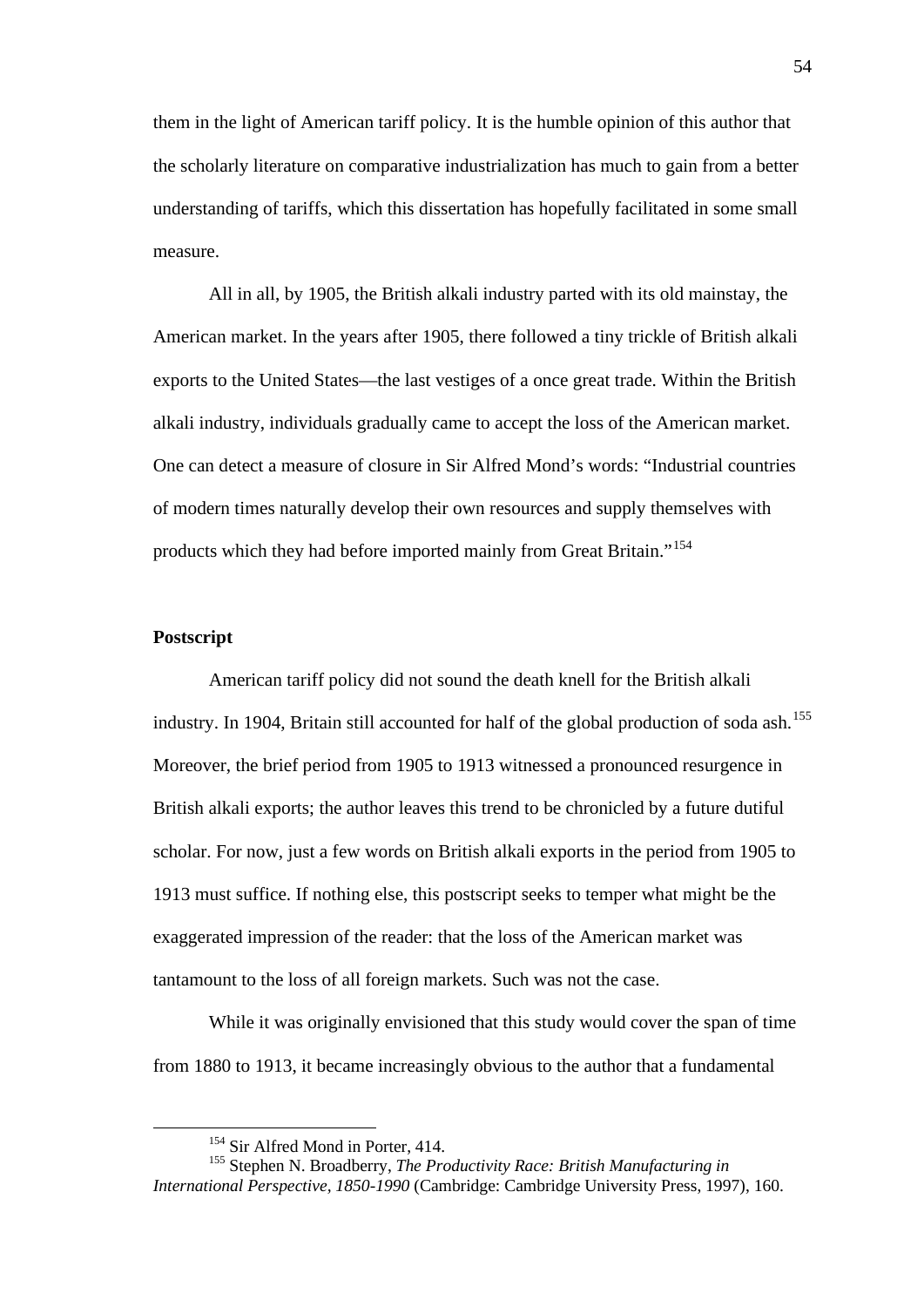shift in the orientation of British alkali exports happened several years before the First World War, in approximately the year 1905. Therefore, the decision was made to treat the period from 1905 to 1913 as separate. In just this short interval of eight years, annual British alkali exports to all countries increased from 528.4 to 813.9 million pounds.[156](#page-55-1) Driving this phenomenal growth in exports were developing markets for alkali in both Asia and the British Empire.

Once again, Brunner, Mond proved itself more forward-thinking than the UAC when, in 1899, Brunner, Mond sent employee Henry Glendinning to China to scout out opportunities for exporting more alkali to that country.<sup>[157](#page-56-0)</sup> Shortly thereafter, Brunner's alkali exports to China began to skyrocket.<sup>[158](#page-56-1)</sup> Following the example of Brunner, Mond, the UAC cultivated its own export market in Japan. In 1910, the UAC alone exported 20 million pounds of alkali to this rapidly industrializing country.<sup>[159](#page-56-2)</sup>

Exports to the Empire followed a similar course. Although much of the scholarly emphasis has been on the growth in British alkali exports to India, the growth in exports to Canada was equally dramatic. Between 1905 and 1913, Canadian imports of British soda ash increased from 10.0 to 34.4 million pounds per annum, making for a compound annual growth rate of  $16.8$  percent.<sup>[160](#page-56-3)</sup> Insofar as the British alkali industry turned its head toward the Empire during the years leading up to the First World War, the British alkali industry was ushering in a trend that many other British industries would follow in the interwar period.<sup>[161](#page-56-4)</sup>

<span id="page-56-5"></span> <sup>156</sup> *Trade of the United Kingdom* (1905 and 1913).

<span id="page-56-0"></span><sup>157</sup> Warren, 193.

<span id="page-56-1"></span><sup>158</sup> Reader, 226.

<span id="page-56-2"></span><sup>159</sup> Ibid.

<span id="page-56-3"></span><sup>160</sup> *Trade of the United Kingdom* (1905 and 1913).

<span id="page-56-4"></span><sup>&</sup>lt;sup>161</sup> Broadberry, "Overtake Britain," 394-395.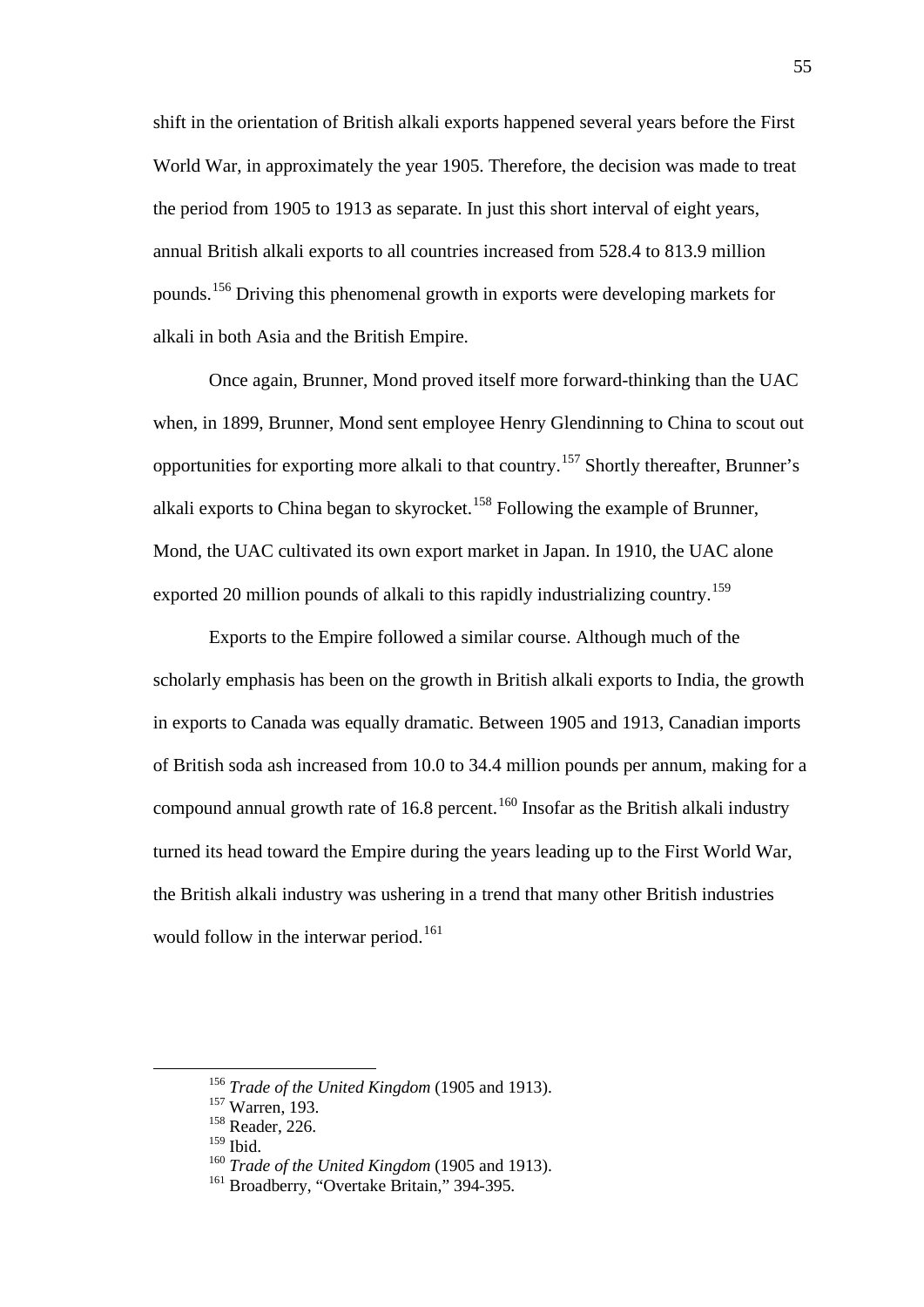In 1926, Brunner, Mond and the UAC, along with the British Dyestuffs Corporation and Nobel Industries, combined to form Imperial Chemical Industries.<sup>[162](#page-56-5)</sup> This four-way merger represented the most significant restructuring of the British alkali industry since the formation of the UAC in 1890. As indicated by the name of the company, Imperial Chemical Industries catered to an Empire-wide market and, in this respect, built upon groundwork already laid by Brunner, Mond and the UAC in the 1900s and 1910s. More recently, in 1991, Imperial Chemical Industries sold its alkali business to Penrice, an Australian alkali firm.<sup>[163](#page-57-0)</sup> Penrice's British alkali business operated under the revived name of Brunner, Mond.[164](#page-57-1) In 2006, the Indian firm of Tata Chemicals purchased Brunner, Mond and, in 2011, dropped the venerable name in favor of Tata Chemicals Europe.<sup>[165](#page-57-2)</sup>

In 1920, the SPC merged with four other American chemical firms to create the giant Allied Chemical and Dye Corporation.[166](#page-57-3) Brunner, Mond simply exchanged its shares of the SPC for shares of the new company.<sup>[167](#page-57-4)</sup> In 1985, the Allied Chemical and Dye Corporation closed down the century-old Syracuse alkali plant, once the largest in the world.[168](#page-57-5) According to the Allied Chemical and Dye Corporation, alkali could be produced more cheaply elsewhere.<sup>[169](#page-57-6)</sup>

Tariffs remained a fixture of the international economic order well into the twentieth century. Following the Dingley Tariff, succeeding tariff acts revised the duties on alkali. A glimpse at the specific tariff imposed upon soda ash in the twentieth

<sup>&</sup>lt;sup>162</sup> Reader, 451-466.

<span id="page-57-0"></span><sup>163</sup> Robert Peston, "ICI to Sell UK and Kenyan Soda Ash Groups to Penrice," *Financial Times*, June 27, 1991.

<sup>164</sup> Ibid.

<span id="page-57-2"></span><span id="page-57-1"></span><sup>165</sup> "Chemicals Manufacturer Renamed After Indian Parent Group," *Liverpool Daily Post*, April 5, 2011.

<sup>&</sup>lt;sup>166</sup> Reader, 318.

<sup>&</sup>lt;sup>167</sup> Ibid.

<span id="page-57-6"></span><span id="page-57-5"></span><span id="page-57-4"></span><span id="page-57-3"></span><sup>168</sup> Tony Jackson, "Allied to Shut Soda Ash Plant / US Industrial and Chemical Group to Close New York Factory," *Financial Times*, April 27, 1985. <sup>169</sup> Ibid.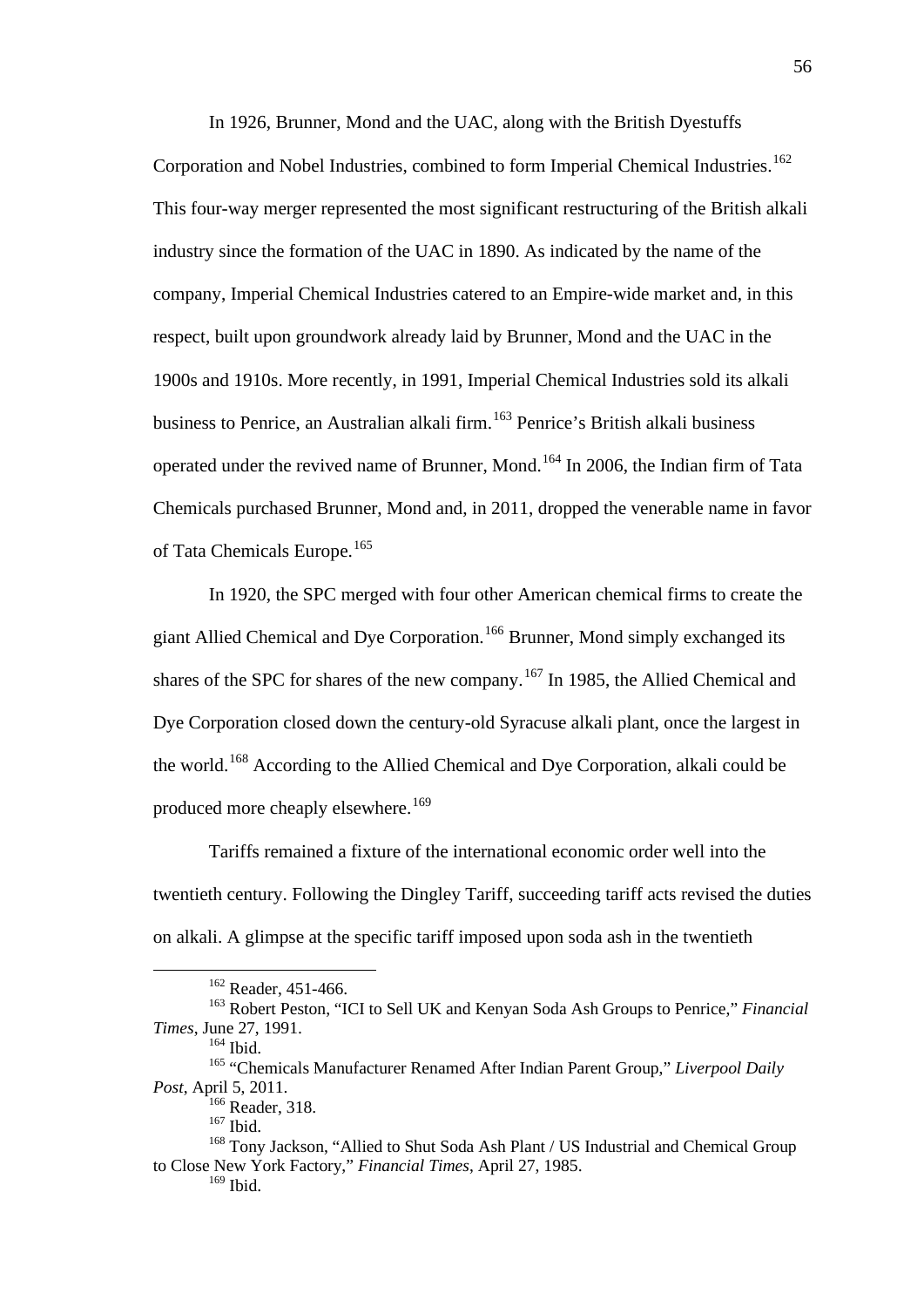century reveals that the Payne-Aldrich Tariff lowered this duty to  $0.25\phi$  per pound, which was a return to the duty imposed by the Wilson-Gorman Tariff.<sup>[170](#page-57-4)</sup> The Underwood-Simmons Tariff (1913), a triumph for the free trade movement, completely removed the duty on soda ash; thus, this major class of alkali remained free of any duty for the duration of the First World War.<sup>[171](#page-58-0)</sup> The Fordney-McCumber Tariff (1922) brought back the duty of 0.25¢ per pound of soda ash, which was maintained under the Smoot-Hawley Tariff (1930).<sup>[172](#page-58-1)</sup> However, these revisions were mostly cosmetic changes made to reinforce, in spirit, movements in American tariff policy toward either protectionism or free trade. In the twentieth century, the specific tariffs that the United States imposed upon the various classes of alkali existed more in the statute books than in practice, since the United States no longer imported anything more than a negligible volume of alkali.

 <sup>170</sup> *Tariff Acts Passed by the Congress*, 705.

<sup>&</sup>lt;sup>171</sup> *Tariff Act of 1913*, 63<sup>rd</sup> Cong., 1<sup>st</sup> sess. (October 3, 1913), 119.

<span id="page-58-1"></span><span id="page-58-0"></span><sup>&</sup>lt;sup>172</sup> *Tariff Act of 1922*,  $67<sup>th</sup>$  Cong.,  $2<sup>nd</sup>$  sess. (September 21, 1922), 868; *Tariff Act of 1930*, 71st Cong., 2nd sess. (June 17, 1930), 601.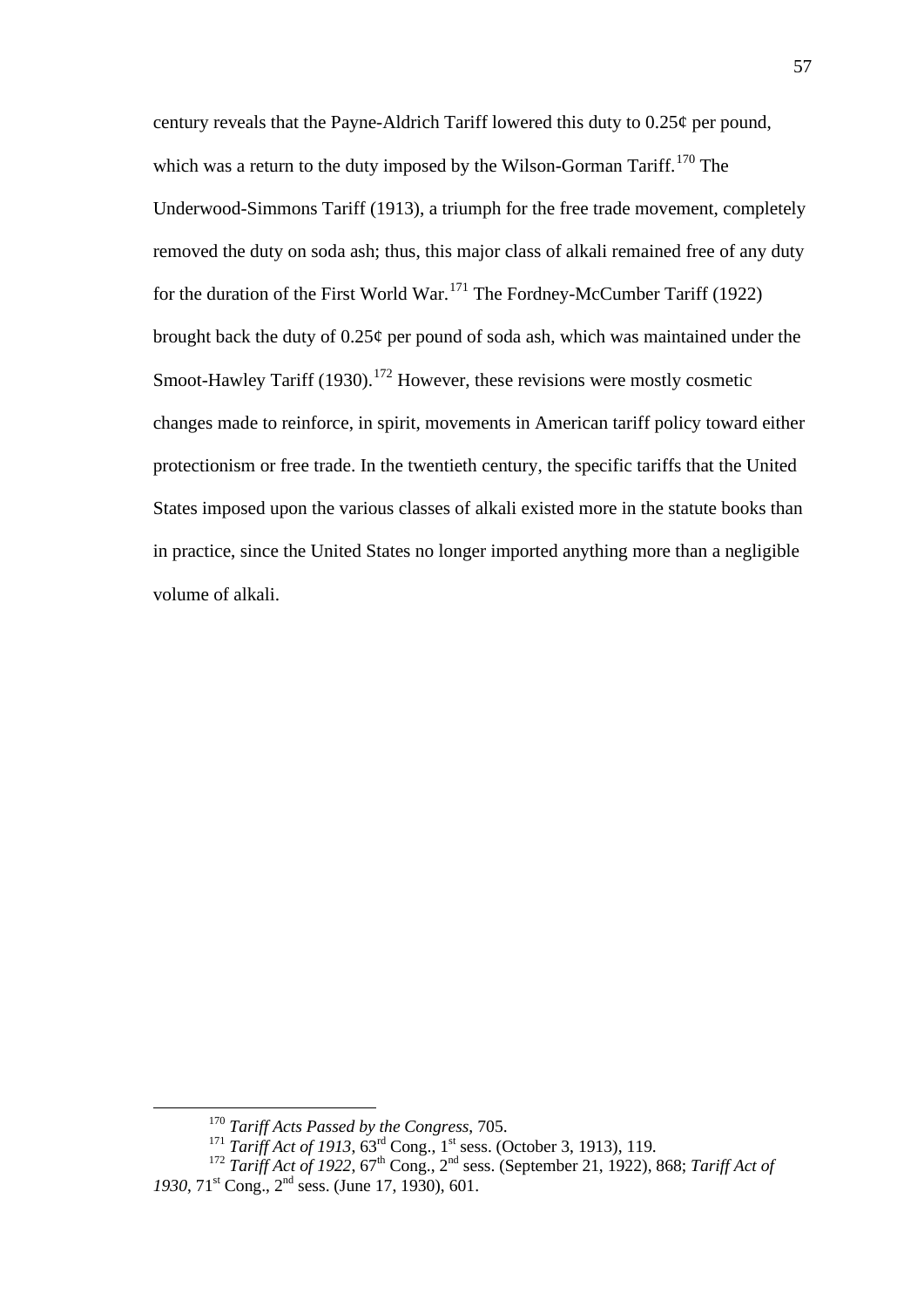#### **Bibliography**

#### Primary Sources

Cheshire Record Office (CRO), Chester, England: DIC BM 3/1/2. *Board Minutes*. 1890-1898. DIC BM 3/12. *Minutes of Shareholder Meetings*. 1881-1929. DIC BM 5/1. *Statistics*. 1884-1908. DIC UA 3/7. *Reports of Proceedings at General Meetings*. 1891-1925. DIC UA 5/6. *Statistics of Annual Production and Sales*. 1897-1927. DIC UA 17/17. *An Outline History of the North American Chemical Company of Bay City Michigan, 1898-1928*.

- Church & Dwight Archive (CDA), Princeton, New Jersey: *General Ledger*. 1896-1902. *Time Book*. 1894-1895.
- *Oil, Paint and Drug Reporter*. New York: William O. Allison, various years: 1897- 1901.
- *The Struggle for Supremacy*. Liverpool: N.p., 1907.
- Taussig, F. W. "The United States Tariff Act of 1897." *Economic Journal* 7, no. 28 (December 1897): 592-598.
- United Kingdom. House of Commons. *Annual Report on Alkali, &c. Works*. London: Her Majesty's Stationery Office, 1889.
- \_\_\_\_\_. House of Commons. *Annual Statement of the Trade of the United Kingdom with Foreign Countries and British Possessions*. London: Her Majesty's Stationery Office, various years: 1880-1913.
- \_\_\_\_\_. House of Commons. *Foreign and Colonial Import Duties*. London: Her Majesty's Stationery Office, various years: 1880, 1882, 1885, 1890, 1893, 1897, 1901, 1903, 1904, and 1905.
- United States. House of Representatives. Committee on Ways and Means. *Revision of the Tariff: Hearing before the Committee on Ways and Means*. 51st Cong., 1st sess., December 7, 1889.
- \_\_\_\_\_. House of Representatives. Committee on Ways and Means. *Tariff Hearings: Hearing before the Committee on Ways and Means.* 53<sup>rd</sup> Cong., 1<sup>st</sup> sess., September 4, 1893.
- \_\_\_\_\_. House of Representatives. Committee on Ways and Means. *Tariff Hearings: Hearing before the Committee on Ways and Means.* 54<sup>th</sup> Cong., 2<sup>nd</sup> sess., December 28, 1896.
- \_\_\_\_\_. House of Representatives. *Tariff Acts Passed by the Congress of the United States from 1789 to 1909*.  $61^{st}$  Cong.,  $2^{nd}$  sess., 1909. H. Doc 671.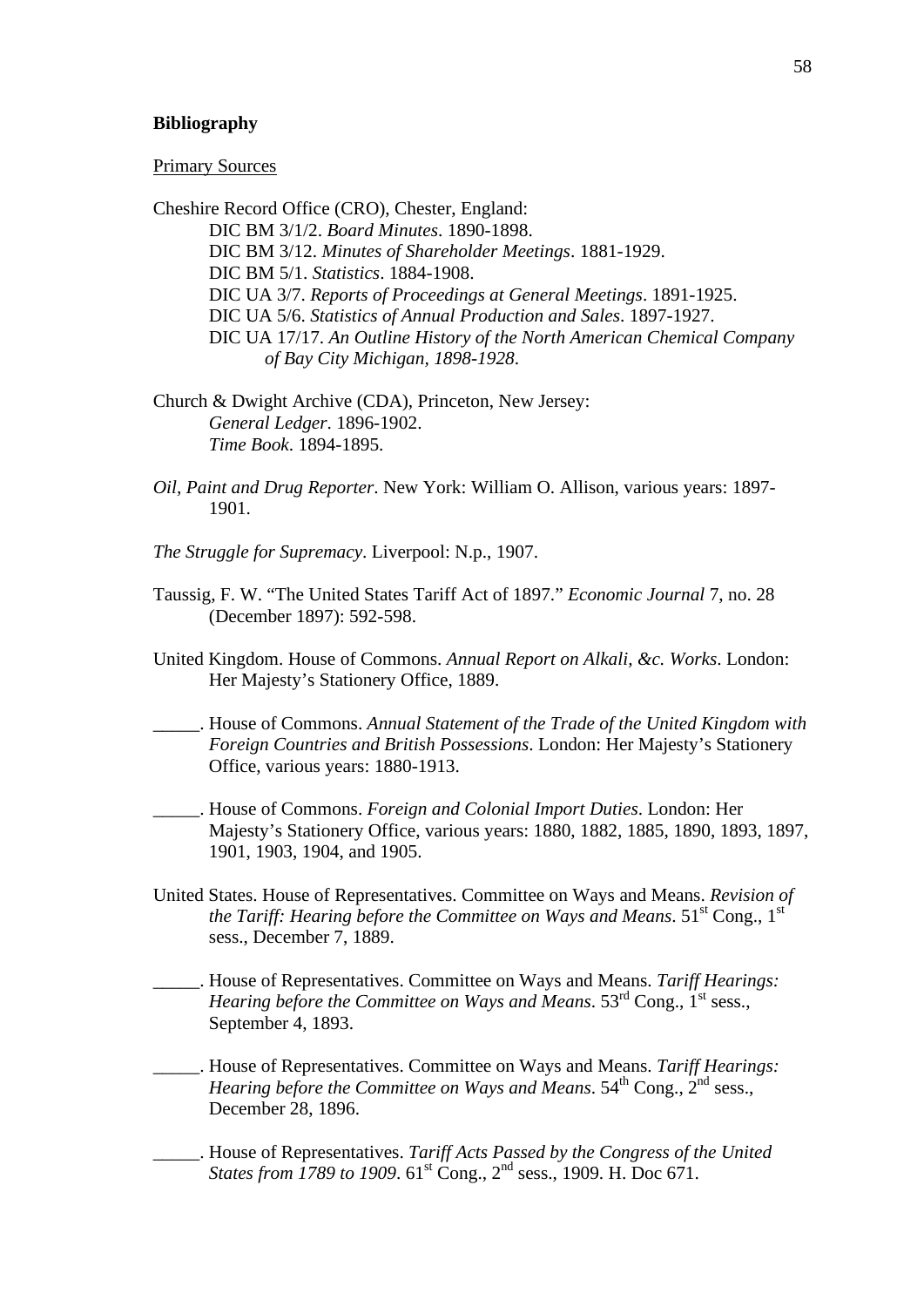- \_\_\_\_\_. Treasury Department. Bureau of Statistics. *Foreign Commerce and Navigation of the United States*. Washington, DC: Government Printing Office, various years: 1880-1905.
- \_\_\_\_\_. Treasury Department. *Synopsis of the Decisions of the Treasury Department on the Construction of the Tariff, Navigation, and Other Laws for the Year Ended December 31, 1888*. Washington, DC: Government Printing Office, 1889.
- \_\_\_\_\_. Treasury Department. *Synopsis of the Decisions of the Treasury Department on the Construction of the Tariff, Navigation, and Other Laws for the Year Ended December 31, 1889*. Washington, DC: Government Printing Office, 1890.

Secondary Sources

- Ashley, Percy. *Modern Tariff History: Germany, United States, France*. 3<sup>rd</sup> ed. London: John Murray, 1920.
- Bertrams, Kenneth, Nicolas Coupain, and Ernst Homburg. *Solvay: History of a Multinational Family Firm*. Cambridge: Cambridge University Press, 2013.
- Broadberry, Stephen N. "How Did the United States and Germany Overtake Britain? A Sectoral Analysis of Comparative Productivity Levels, 1870-1990." *Journal of Economic History* 58, no. 2 (June 1998): 375-407.

\_\_\_\_\_. *The Productivity Race: British Manufacturing in International Perspective, 1850-1990*. Cambridge: Cambridge University Press, 1997.

- Clapham, J. H. *Machines and National Rivalries (1887-1914)*. Vol. 3 of *An Economic History of Modern Britain*. Cambridge: Cambridge University Press, 1938.
- Feinstein, Charles. "Exports and British Economic Growth (1850-1914)." In *International Trade and British Economic Growth from the Eighteenth Century to the Present Day*, edited by Peter Mathias and John A. Davis, 76-95. Oxford: Blackwell, 1996.
	- \_\_\_\_\_. *National Income, Expenditure and Output of the United Kingdom, 1855-1965*. Cambridge: Cambridge University Press, 1972.
- Glasscock, W. F. *The Spread of the Ammonia-Soda Process Throughout the World and the Trade in its Products, 1863-1963*. N.p.: Imperial Chemical Industries, 1969.
- Habakkuk, H. J. *American and British Technology in the Nineteenth Century*. Cambridge: Cambridge University Press, 1962.
- Haber, L. F. *The Chemical Industry During the Nineteenth Century*. Oxford: Clarendon Press, 1958.
- Hardie, D. W. F. *A History of the Chemical Industry in Widnes*. N.p.: Imperial Chemical Industries, 1950.